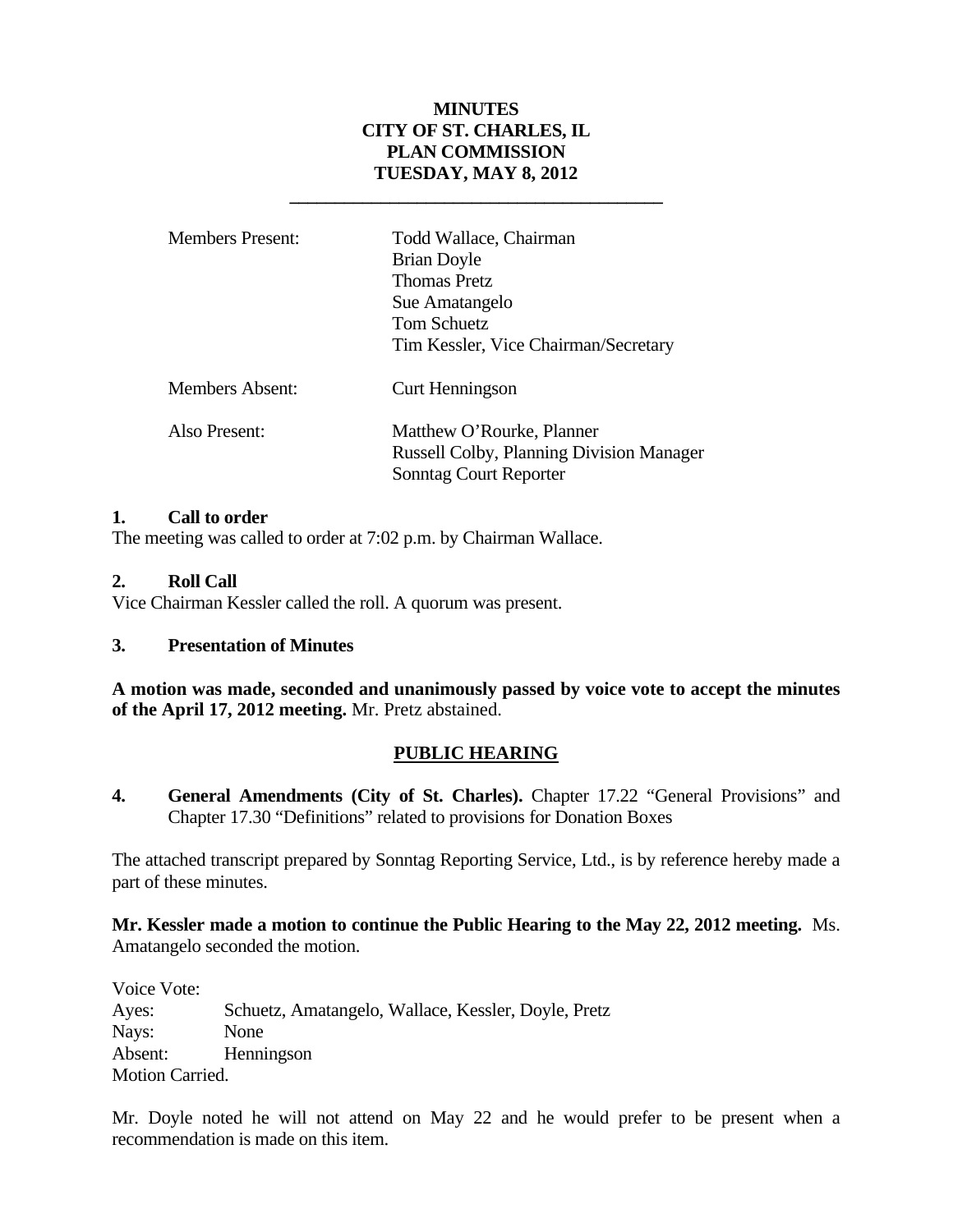**Minutes – St. Charles Plan Commission Tuesday, May 8, 2012 Page 2**

**Ms. Amatangelo made a motion to place the item on the Meeting Agenda for a recommendation at the June 5, 2012 meeting.** Mr. Kessler seconded the motion.

Voice Vote: Ayes: Schuetz, Amatangelo, Wallace, Kessler, Doyle, Pretz Nays: None Absent: Henningson Motion Carried.

#### **4. Election of Officers.**

**Mr. Kessler made a motion to nominate Todd Wallace as Chairman.** Mr. Schuetz seconded the motion.

Voice Vote: Ayes: Schuetz, Amatangelo, Kessler, Doyle, Pretz Nays: None Absent: Henningson Motion Carried. Chairman Wallace abstained.

**Mr. Schuetz made a motion to nominate Tim Kessler for Vice Chairman.** Mr. Doyle seconded the motion.

Voice Vote: Ayes: Schuetz, Amatangelo, Wallace, Doyle, Pretz Nays: None Absent: Henningson Motion Carried. Mr. Kessler abstained.

The Commission discussed that with passing of Jim Spear, the Secretary officer position should be retired, given that this function is now handled by staff.

**Mr. Kessler made a motion to eliminate the Secretary officer position.** Mr. Doyle seconded the motion.

Voice Vote: Ayes: Schuetz, Kessler, Amatangelo, Wallace, Doyle, Pretz Nays: None Absent: Henningson Motion Carried.

#### **5. Meeting Announcements**

Tuesday, May 22, 2012 at 7:00pm in the Council Chambers Tuesday, June 5, 2012 at 7:00pm in the Council Chambers Tuesday, June 19, 2012 at 7:00pm in the Council Chambers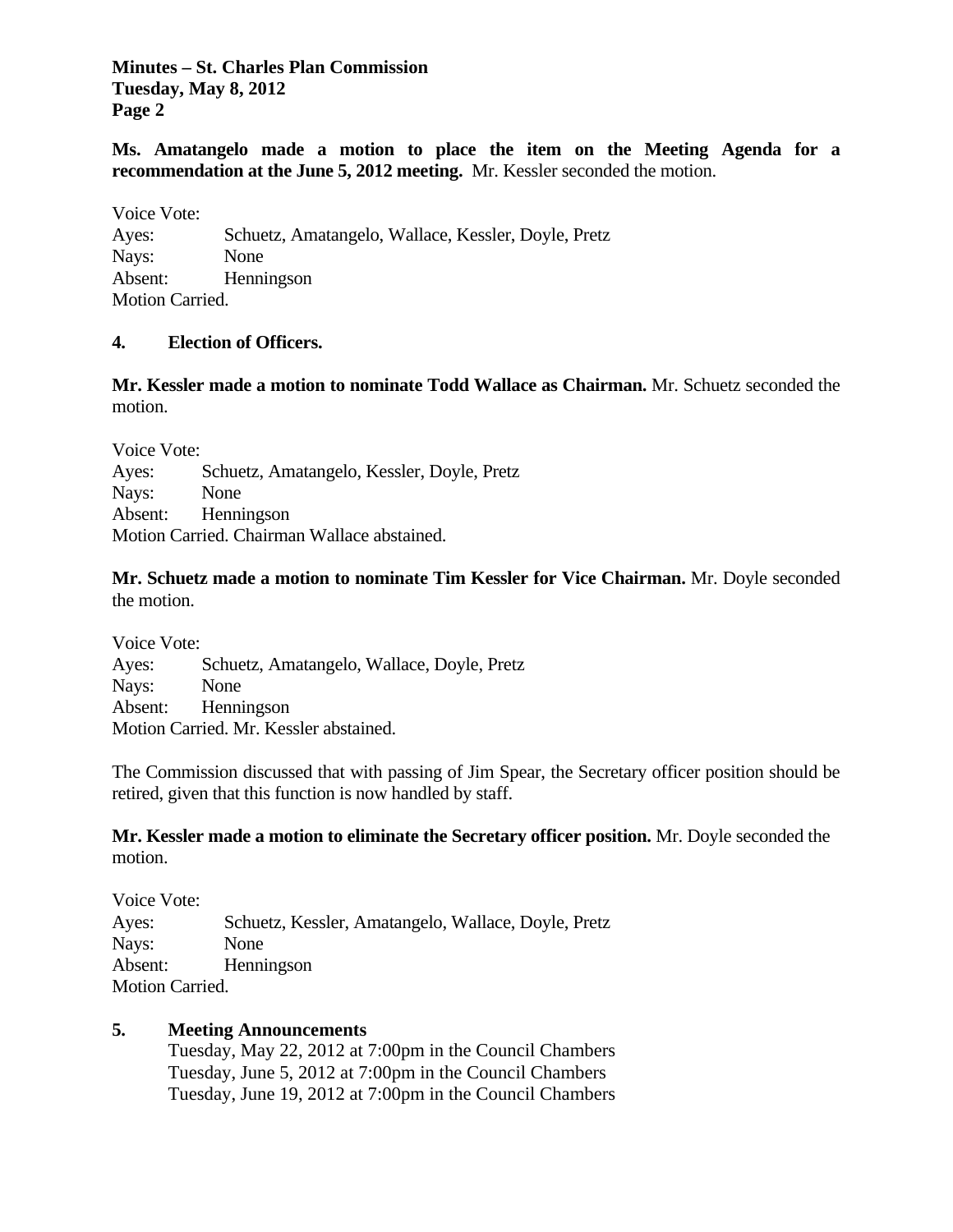**Minutes – St. Charles Plan Commission Tuesday, May 8, 2012 Page 3**

Mr. Doyle will not attend on May 22.

# **6. Additional Business from Plan Commission Members, Staff, or Citizens**

**7. Adjournment at 8:26PM**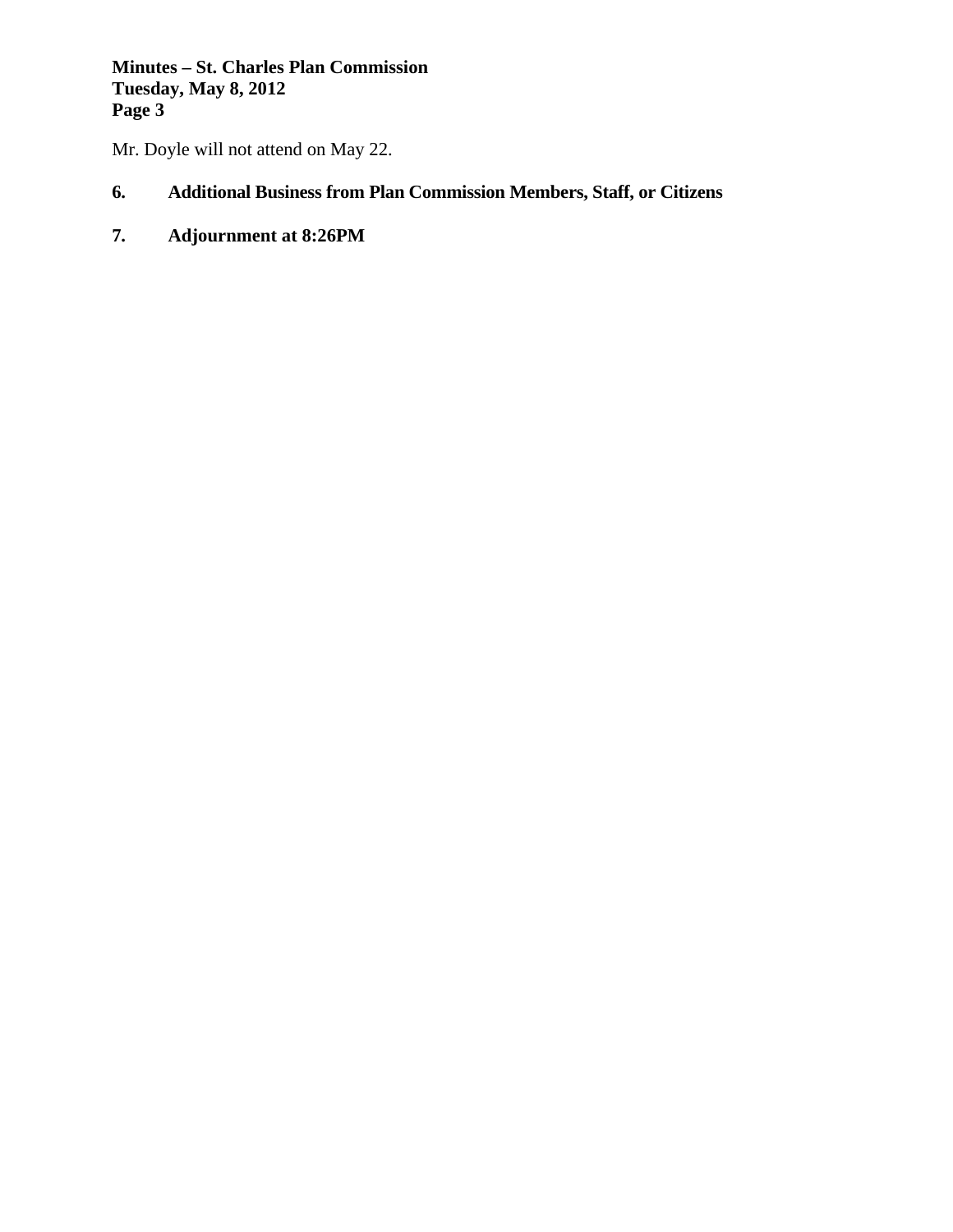1 **1 S61294 2 STATE OF ILLINOIS ) 3 ) SS. COUNTY OF K A N E ) 4 5 BEFORE THE PLAN COMMISSION 6 OF THE CITY OF ST. CHARLES 7 In the Matter of: ) 8 ) ) 9 General Amendments, ) General Provisions ) 10 and Definitions ) Related to Provisions ) 11 for Donation Boxes. ) 12 13 REPORT OF PROCEEDINGS had at the hearing of 14 the above-entitled matter before the Plan 15 Commission of the City of St. Charles in the 16 Council Chambers, 2 East Main Street, St. Charles, 17 Illinois, on May 8th, 2012, at the hour of 18 7:02 p.m. 19 20 21 22 23 24**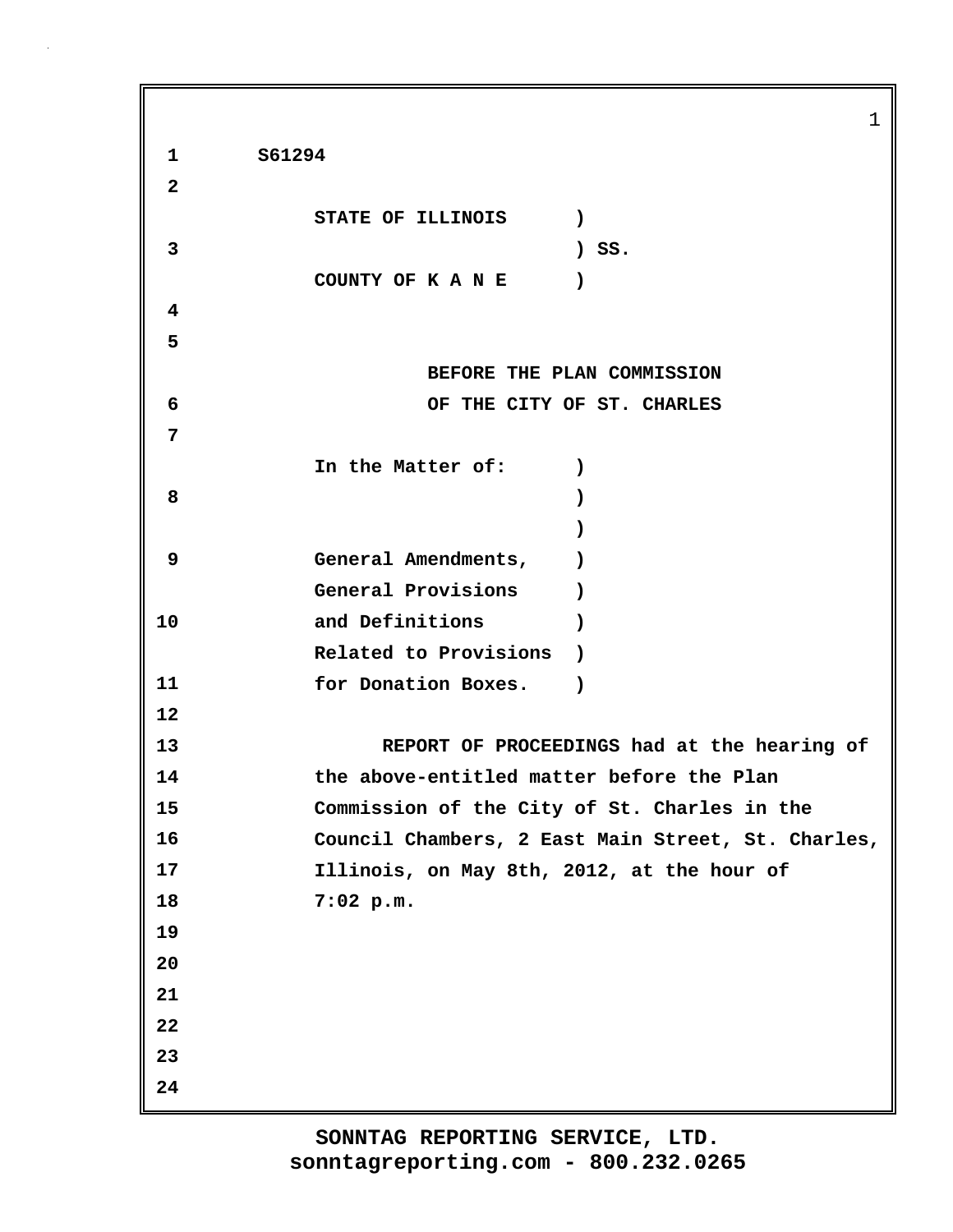**1 PRESENT:**

| $\mathbf{2}$            | MR. TODD WALLACE, Chairman;                       |
|-------------------------|---------------------------------------------------|
| $\mathbf{3}$            | MR. TIM KESSLER, Vice Chairman;                   |
| $\overline{\mathbf{4}}$ | MS. SUE AMATANGELO, Member;                       |
| 5                       | MR. BRIAN DOYLE, Member;                          |
| $\boldsymbol{6}$        | MR. THOMAS PRETZ, Member; and                     |
| $\overline{7}$          | MR. TOM SCHUETZ, Member.                          |
| 8                       |                                                   |
| 9                       | ALSO PRESENT:                                     |
| 10                      | MR. RUSSELL COLBY, Planning Division Manager; and |
| 11                      | MR. MATTHEW O'ROURKE, Planner.                    |
| 12                      |                                                   |
| 13                      |                                                   |
| 14                      |                                                   |
| 15                      |                                                   |
| 16                      |                                                   |
| 17                      |                                                   |
| 18                      |                                                   |
| 19                      |                                                   |
| 20                      |                                                   |
| 21                      |                                                   |
| ${\bf 22}$              |                                                   |
| 23                      |                                                   |
| 24                      |                                                   |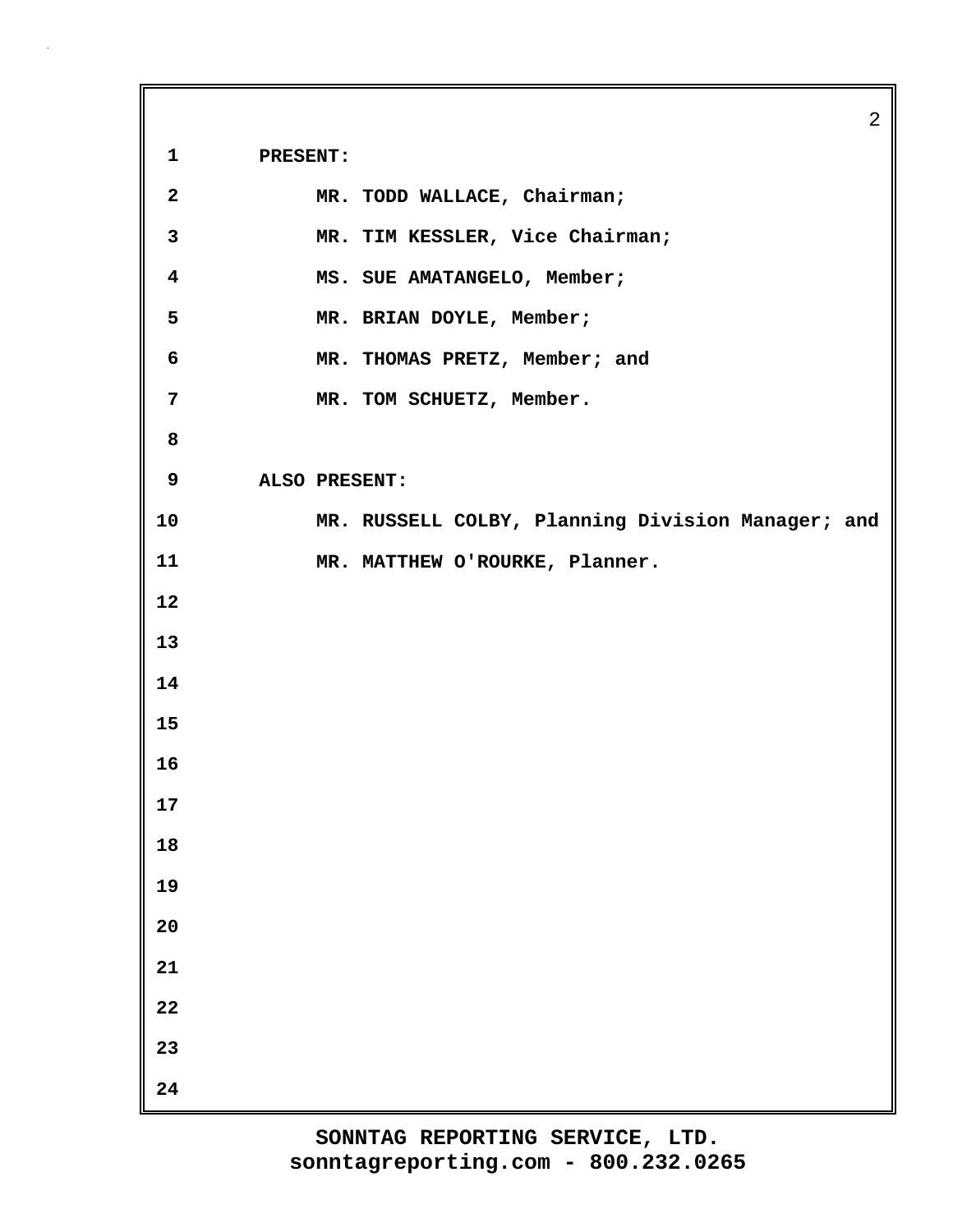**REPORT OF PROCEEDINGS -- 05/08/2012**

3 **1 CHAIRMAN WALLACE: Please will the 2 Plan Commission come to order. 3 Tim, roll call. 4 MEMBER KESSLER: Amatangelo. 5 MEMBER AMATANGELO: Here. 6 MEMBER KESSLER: Schuetz. 7 MEMBER SCHUETZ: Here. 8 MEMBER KESSLER: Doyle. 9 MEMBER DOYLE: Here. 10 MEMBER KESSLER: Pretz. 11 MEMBER PRETZ: Here. 12 MEMBER KESSLER: Kessler, here. 13 Wallace. 14 CHAIRMAN WALLACE: Here. 15 Item 3 on the agenda is presentation of the 16 minutes of the April 17th, 2012, meeting. 17 Is there a motion to approve? 18 MEMBER AMATANGELO: So moved. 19 MEMBER KESSLER: Second. 20 CHAIRMAN WALLACE: It's been moved 21 and seconded. 22 Any discussion? 23 (No response.) 24 CHAIRMAN WALLACE: All in favor.**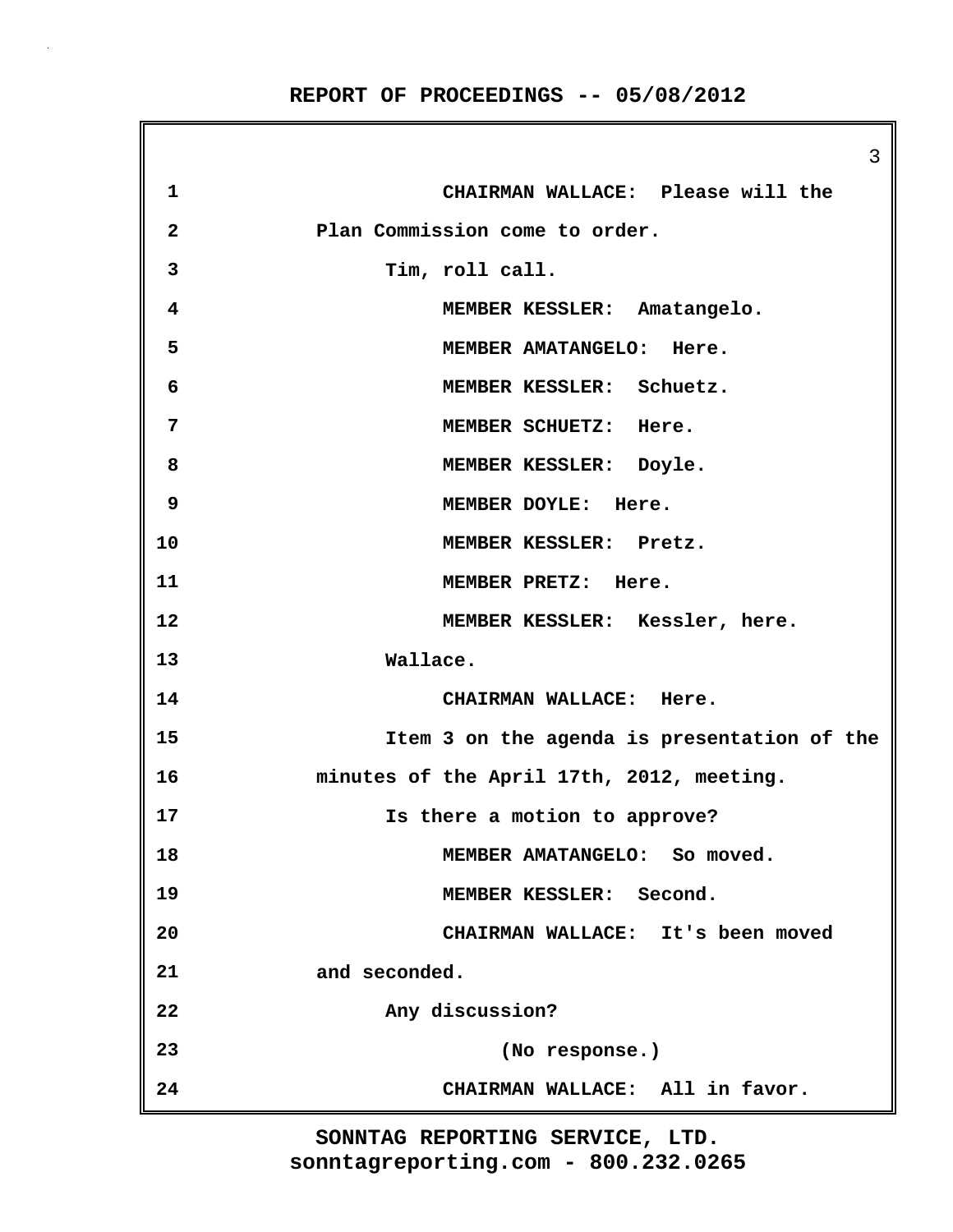4 **1 (The ayes were thereupon heard.) 2 CHAIRMAN WALLACE: Opposed. 3 MEMBER PRETZ: I'm going to abstain. 4 CHAIRMAN WALLACE: Okay. Any 5 opposed? 6 (No response.) 7 CHAIRMAN WALLACE: Motion passes. 8 That brings us to Item No. 4 on the agenda. 9 Item 4 is general amendments, City of 10 St. Charles, Chapter 17.22 General Provisions and 11 Chapter 17.30 Definitions related to provisions 12 for donation boxes. 13 For those of you who have not been before 14 us before, this is a public hearing. The 15 St. Charles Plan Commission is commissioned by 16 the City Council to hold public hearings for any 17 applications that come before the City, including 18 any applications brought by the City itself, 19 which is what we are doing tonight. 20 Tonight this is a general amendment to the 21 zoning ordinance, and we have here a 22 representative from the City who is going to be 23 making a presentation. 24 After the presentation, Plan Commission**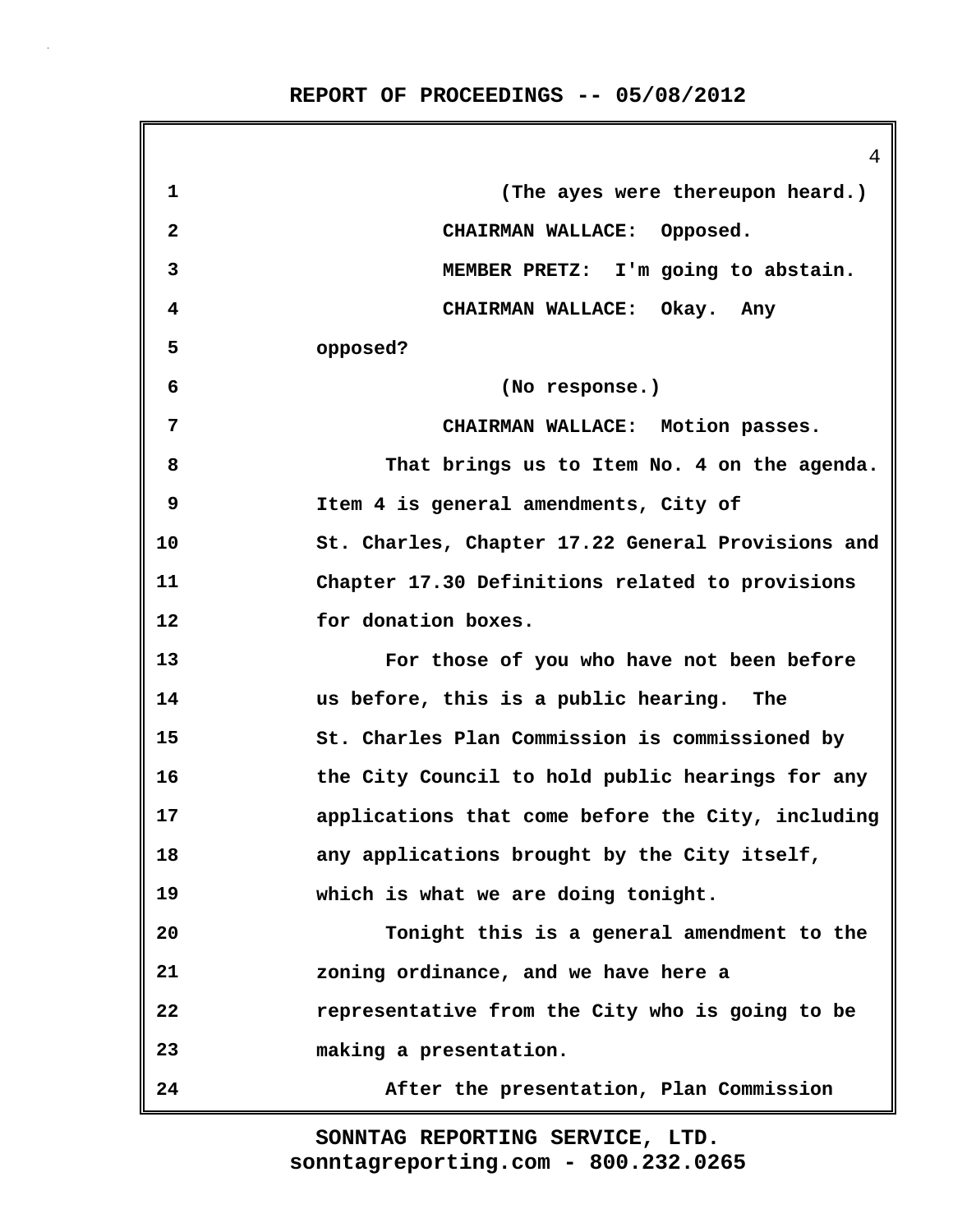**REPORT OF PROCEEDINGS -- 05/08/2012**

|                         | 5                                                 |
|-------------------------|---------------------------------------------------|
| 1                       | members will ask any questions that they have,    |
| $\overline{\mathbf{2}}$ | and anyone else who wishes to offer any testimony |
| 3                       | or ask any questions can do so at that time.      |
| 4                       | At the end of tonight's meeting, if we have       |
| 5                       | all the information that we believe we need in    |
| 6                       | order to make a recommendation to the City        |
| 7                       | Council, then there will be a motion to close the |
| 8                       | public hearing, at which time at a later meeting, |
| 9                       | we will vote on whether or not to recommend to    |
| 10                      | the City Council to approve the application.      |
| 11                      | Any questions regarding that?                     |
| 12                      | (No response.)                                    |
| 13                      | CHAIRMAN WALLACE: Okay. Anyone who                |
| 14                      | wishes to offer any testimony or ask any          |
| 15                      | questions, at this point in time, I would ask     |
| 16                      | that you stand, raise your hand, and be sworn in. |
| 17                      | (The witnesses were thereupon                     |
| 18                      | duly sworn.)                                      |
| 19                      | CHAIRMAN WALLACE: Thank you. I                    |
| 20                      | would just ask that -- or point out that there is |
| 21                      | a court reporter present tonight, and if you have |
| 22                      | any questions or wish to offer any comments, that |
| 23                      | you approach the lectern, speak your full name,   |
| 24                      | spell your last name, and also state your address |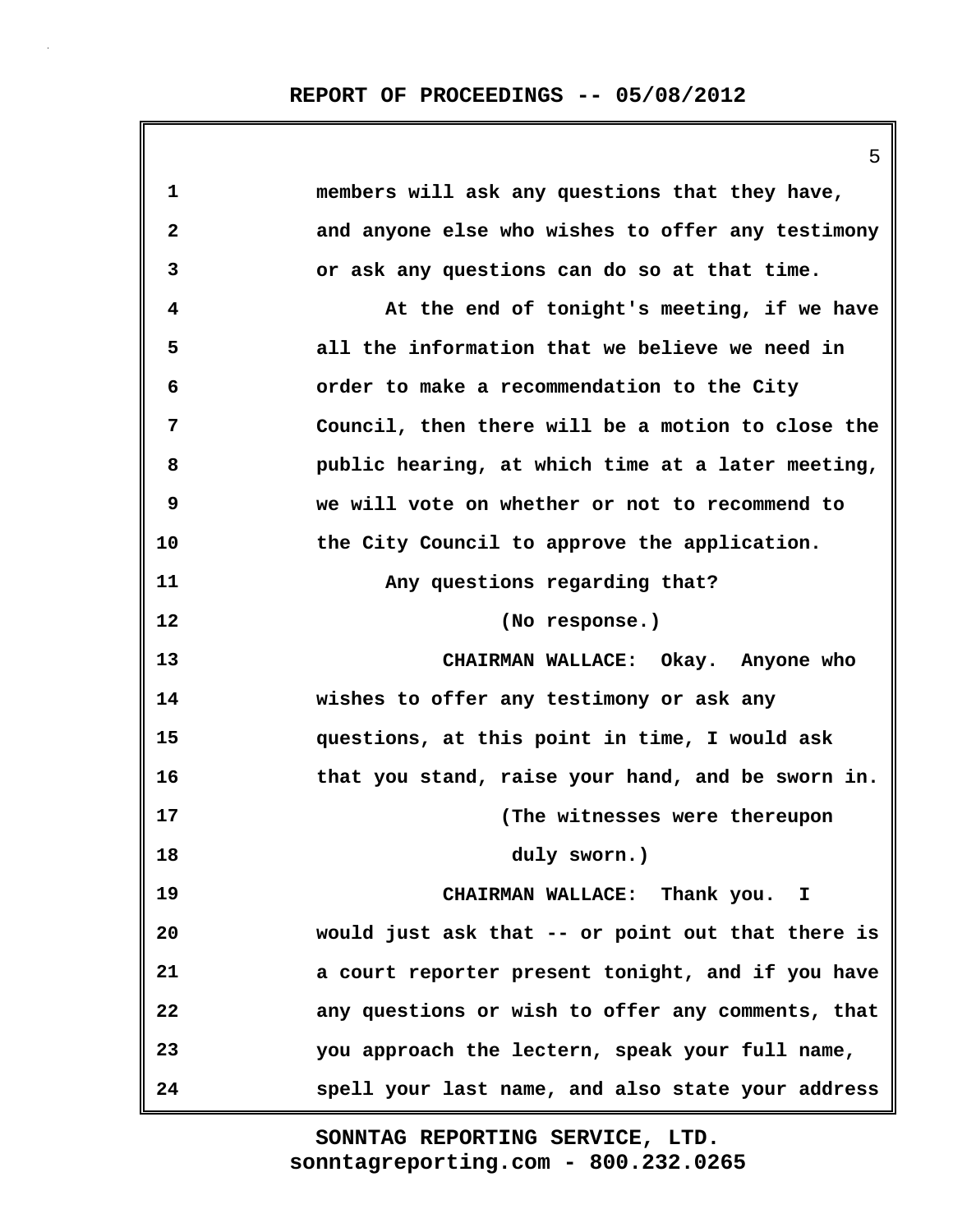6

**1 for the record. And also only one person talks 2 at a time. So you have to be recognized by me in 3 order to talk. 4 Are we ready to go? 5 MR. O'ROURKE: I'm ready when you 6 are. 7 CHAIRMAN WALLACE: All right. Go 8 ahead. 9 MR. O'ROURKE: Thank you, 10 Mr. Chairman. 11 Lately, I'd say, in the last few months, 12 it's become aware to staff -- there have been 13 calls from residents, business community members, 14 even some commissioners on other commissions 15 regarding the placement and sort of number of 16 donation boxes that are coming up through town. 17 They seem to be multiplying to some degree. 18 We continually get asked, you know, is 19 there any way to make sure that these are 20 regulated and/or done -- placed in a way so that 21 they don't interfere with the normal use of the 22 property. 23 Currently, there are no standards in the 24 zoning ordinance. So we're here tonight to kind**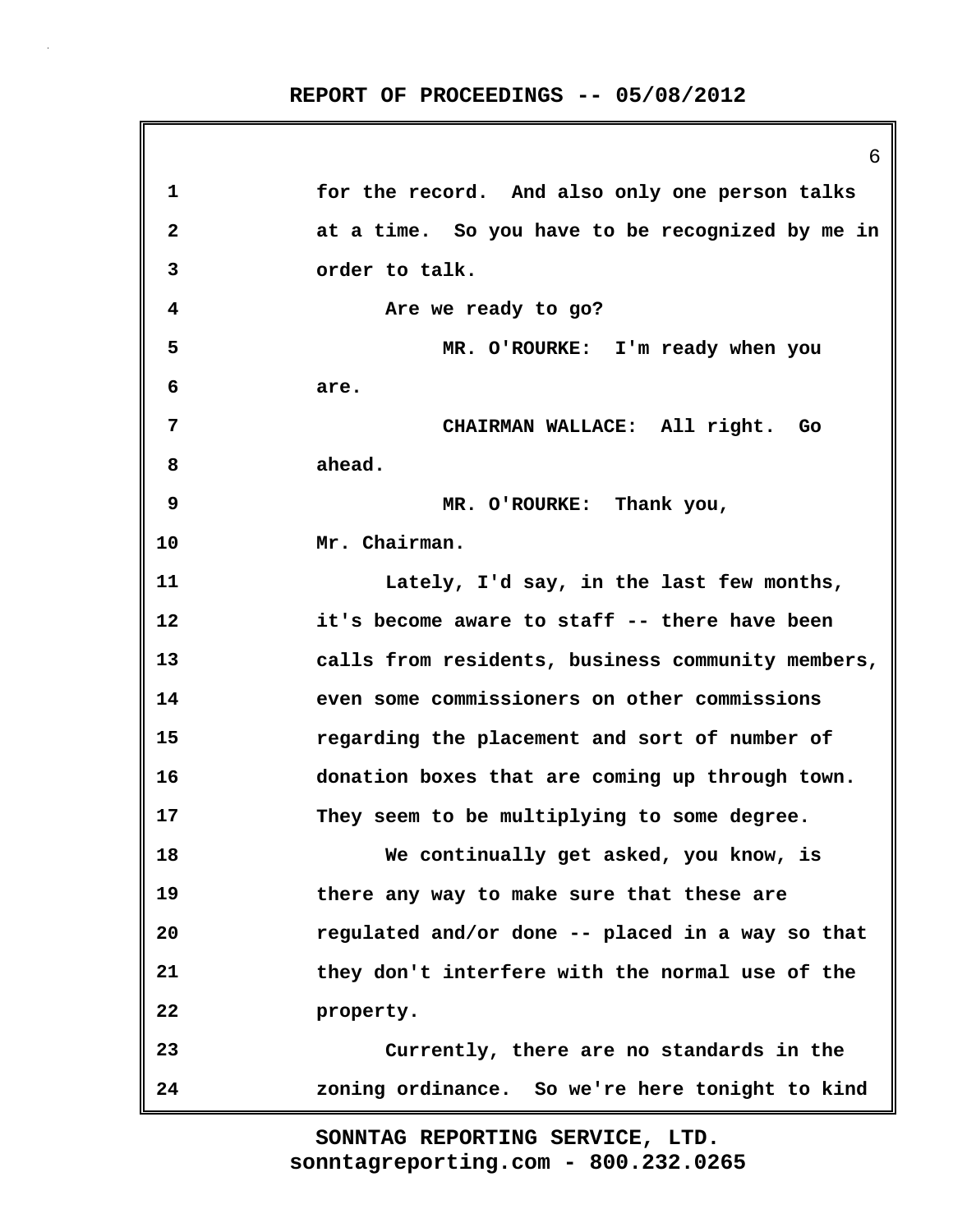#### **REPORT OF PROCEEDINGS -- 05/08/2012**

7

**1 of go over some of the details of what we're 2 thinking and proposing an ordinance amendment to 3 put some of those standards into the ordinance, 4 so we have at least at a minimum sort of a 5 baseline code. So we have some, you know, form 6 of regulation when these boxes get a little out 7 of hand. 8 Really, when staff became aware of this, 9 what we did was we drove around town, with what 10 we call window -- or windshield surveying and 11 just looked for these boxes and took pictures of 12 them. Quite frankly, I was a little surprised at 13 the number that I found all over town. This 14 slide just represents what I saw east of the 15 river. 16 As you can see, there's some in downtown 17 zoning districts, kind of in residential zoning 18 districts. These two slides are actually all one 19 property. So there's four here, and then again 20 you see this picture here and also these bottom 21 two. This is all one property. So I count that 22 as seven of these boxes just located on one 23 commercial zoning lot, but it's not a very big 24 lot in all honesty.**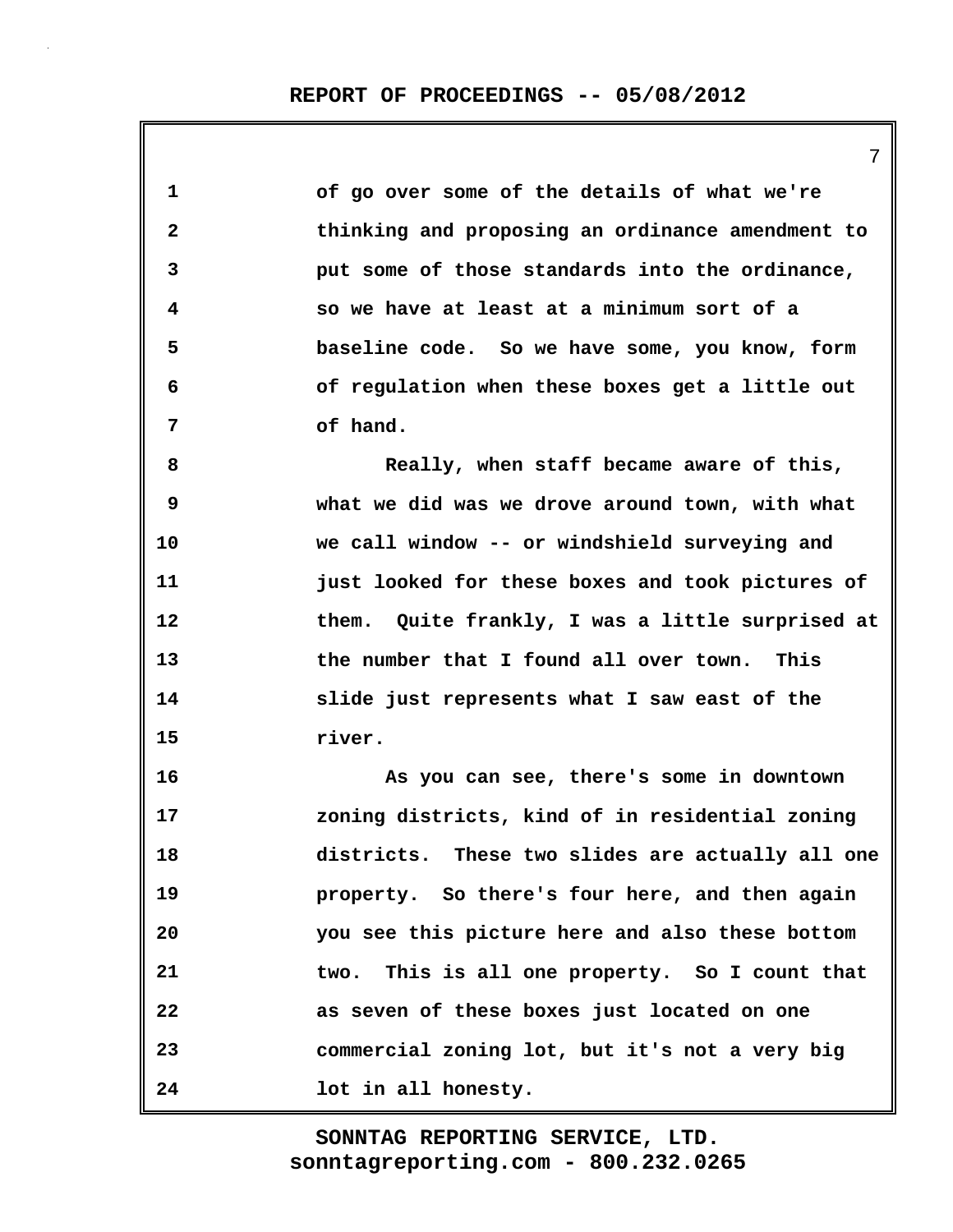|                         | 8                                                 |
|-------------------------|---------------------------------------------------|
| 1                       | And, of course, there's some other issues.        |
| $\overline{\mathbf{2}}$ | You know, it seems these are magnets for other    |
| 3                       | garbage. That's not donation material there.      |
| 4                       | That's just garbage items that people have        |
| 5                       | stacked. They're not always kept that clean.      |
| 6                       | Here you can see another box just kind of stacked |
| 7                       | here. I guess somebody expects somebody to take   |
| 8                       | it at some point, but it never happens.           |
| 9                       | CHAIRMAN WALLACE: Matt.                           |
| 10                      | MR. O'ROURKE: Yeah.                               |
| 11                      | CHAIRMAN WALLACE: I'm sorry to                    |
| 12                      | interrupt, but did you keep track of what zoning  |
| 13                      | districts these various boxes are located in?     |
| 14                      | MR. O'ROURKE: I did. I know what                  |
| 15                      | site all these are on.                            |
| 16                      | CHAIRMAN WALLACE: Okay.                           |
| 17                      | MR. O'ROURKE: I didn't want to throw              |
| 18                      | that in the public record just to make sure that  |
| 19                      | people, you know, were aware of it before we      |
| 20                      | started saying what property it was.              |
| 21                      | CHAIRMAN WALLACE: Well, not really                |
| 22                      | the specific property but --                      |
| 23                      | MR. O'ROURKE: Yeah.                               |
| 24                      | CHAIRMAN WALLACE: -- the actual                   |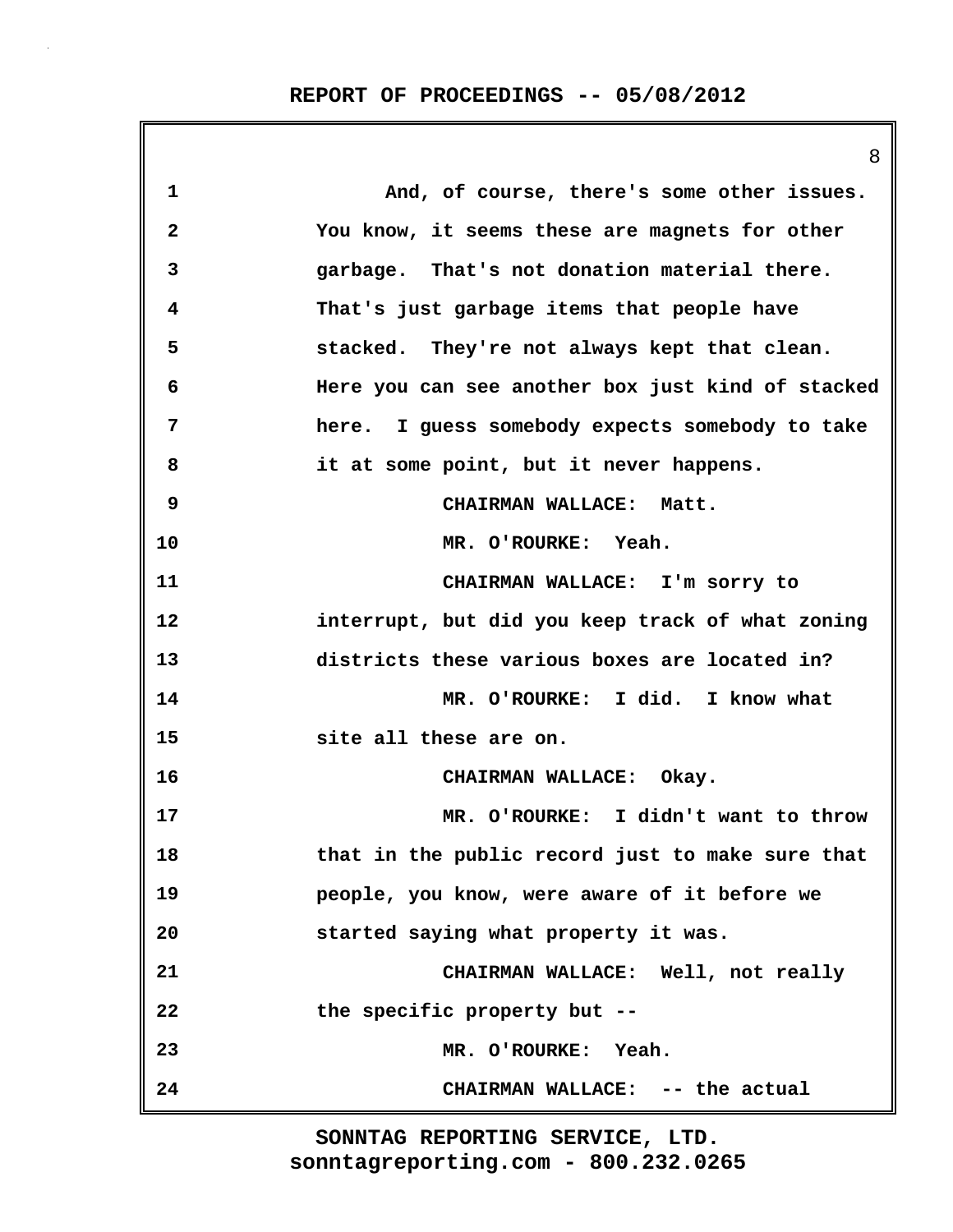**REPORT OF PROCEEDINGS -- 05/08/2012**

9 **1 districts. 2 MR. O'ROURKE: I do. 3 CHAIRMAN WALLACE: Okay. 4 MR. O'ROURKE: We did keep track of 5 that. 6 On the west side of town, you know, it's 7 kind of the same story. Mostly in the commercial 8 areas, there's just sort of boxes placed in 9 parking spaces, next to buildings. This one is 10 actually on the back corner where a sidewalk is 11 supposed to go around the back of the building. 12 You can see it kind of completely blocks the 13 sidewalk. 14 This one here is a little bit concerning. 15 It's actually in the sight triangle when you pull 16 up to a stop sign. The only way I could safely 17 take this is from my car is to just kind of lean 18 out the window and snap that. That's literally a 19 picture from my car. You can see you can't 20 really see down the road if you're making a left 21 turn. 22 So we looked at these boxes, and we looked 23 at what other communities do. You know, we kind 24 of expanded our search beyond the normal**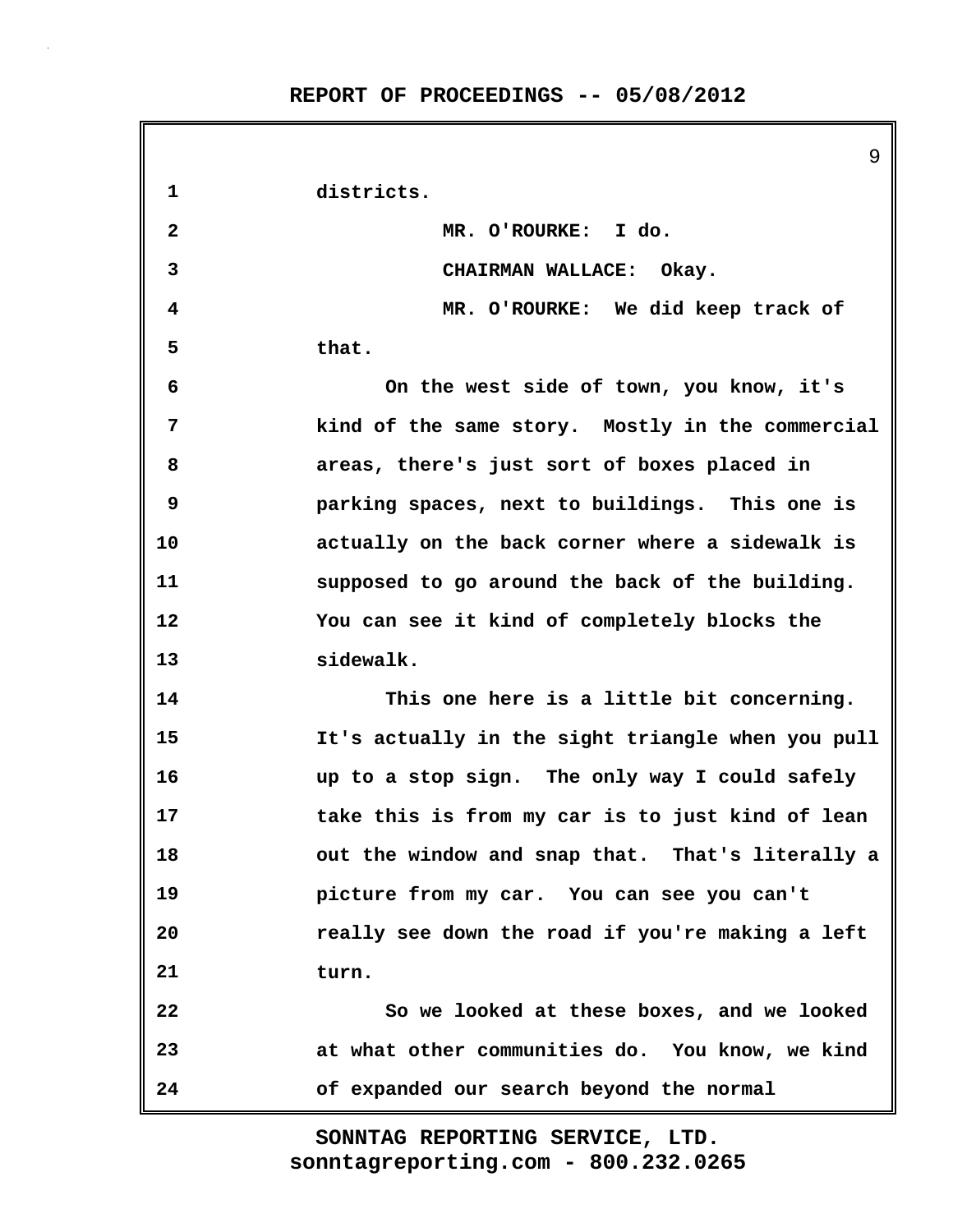| 1            | characters we always analyze. Not a lot of the    |
|--------------|---------------------------------------------------|
| $\mathbf{2}$ | local communities have ordinance regulations in   |
| 3            | place either. They're working on them.            |
| 4            | When we did that, you know, we found some         |
| 5            | sort of common themes with all these, and what we |
| 6            | did was try to adapt that for what's best for     |
| 7            | what we think here in St. Charles. Here's a list  |
| 8            | of them.                                          |
| 9            | I don't know if I need to read all of             |
| 10           | these, but some of the finer points -- what we're |
| 11           | proposing is that they be permitted as an         |
| 12           | accessory use, so there's no permit required.     |
| 13           | You're allowed to do it in these guidelines in    |
| 14           | the BL, BC, BR, PL, and OR Zoning Districts.      |
| 15           | That's where the majority of these were           |
| 16           | concentrated, and those are also the bigger       |
| 17           | commercial properties where -- you know, when I   |
| 18           | did this windshield survey, it really seemed like |
| 19           | those were the places they fit best.              |
| 20           | There's one in an apartment complex that's        |
| 21           | kind of tacked in the back, and it gets in the    |
| 22           | way. Some of these other properties -- I can go   |
| 23           | back a slide -- you know, these kind of placement |
| 24           | issues, it's a big problem. Even in the           |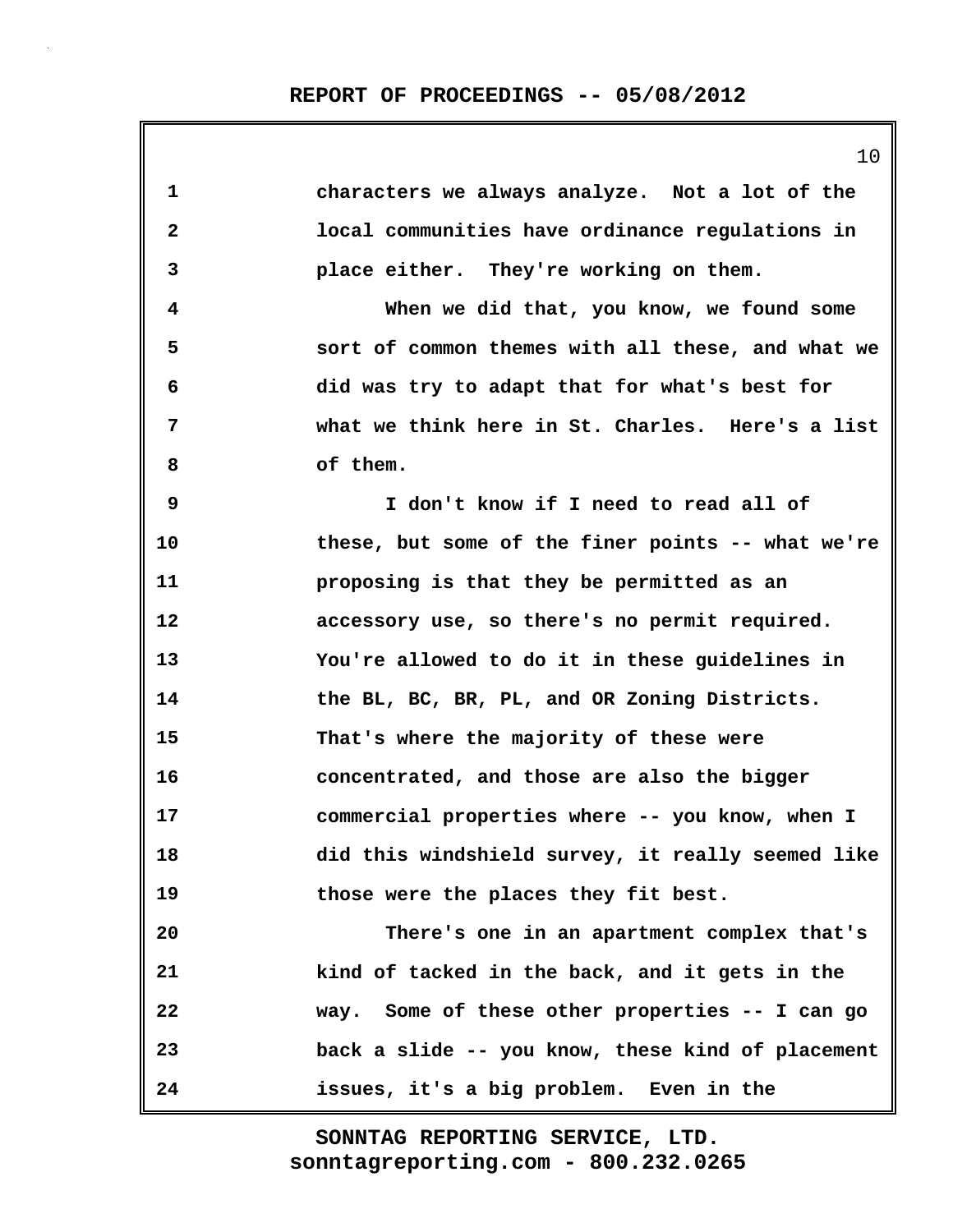**1 residential districts, that gets to be a little 2 harder to get around. 3 Some of the other highlights were saying 4 that one is allowed on any individual zoning lot, 5 and if it's a shopping center, so multiple 6 buildings, you know, a larger strip, three would 7 be allowed within that shopping center. 8 They're not going to be permitted in the 9 front or exterior side yard, the sight triangle. 10 They can't be located on the sidewalks. They 11 can't be in the public right-of-ways or on 12 easements. 13 One of the things we found in other 14 ordinances we really wanted to have is you have 15 to post the pickup times. So if we do see 16 garbage stacked there, we know if you're failing 17 to meet your obligation, and also that the 18 contact information for each box has to be listed 19 on the box so that we know who to contact. 20 The other portion of this amendment is just 21 a simple definition of these containers. We 22 wanted to ensure that somebody couldn't put a 23 large dumpster, for instance, you know, and just 24 say it's a donation box and stack it up, you**

> **sonntagreporting.com - 800.232.0265 SONNTAG REPORTING SERVICE, LTD.**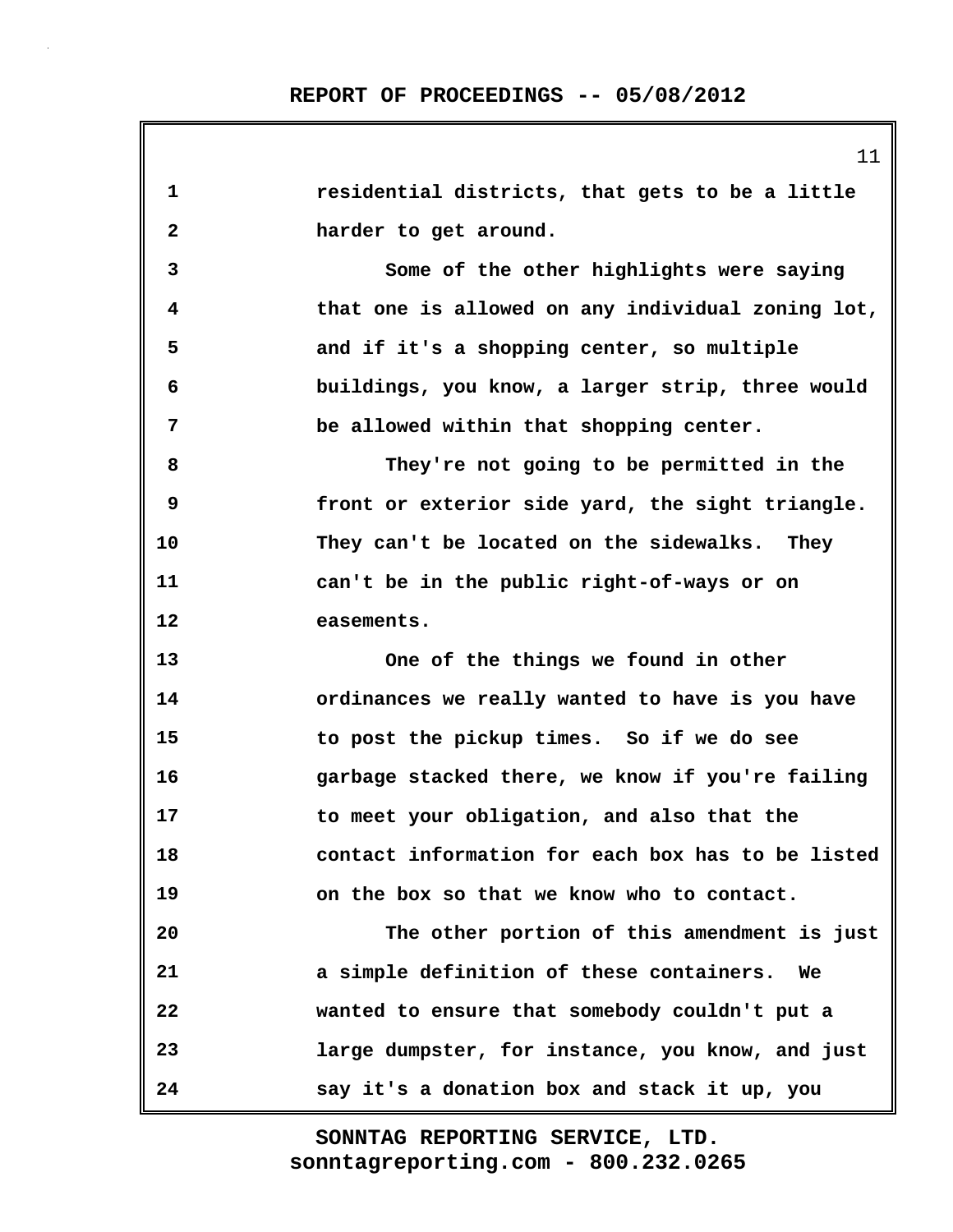| $\mathbf 1$  | know, for weeks on end and have these things pile |
|--------------|---------------------------------------------------|
| $\mathbf{2}$ | up. So we wrote a definition that hopefully       |
| 3            | seeks to kind of narrow that down so we know      |
| 4            | where it is.                                      |
| 5            | Just for reference, here's kind of a matrix       |
| 6            | that was included in the packet that was sent out |
| 7            | last week that kind of summarizes what other      |
| 8            | communities do. A lot of them are similar. One    |
| 9            | of the ones that is on here that we chose not to  |
| 10           | include was size limits. The majority of these    |
| 11           | communities require a permit for such boxes.      |
| 12           | The way St. Charles operates, we've never         |
| 13           | done it for these types of items, and there's     |
| 14           | concern about having the manpower to do that and  |
| 15           | really if it would work. I talked to Bob Vann,    |
| 16           | who is the building and code enforcement          |
| 17           | division manager, about that, and he said, Yeah,  |
| 18           | without a permit, there's not a whole lot of      |
| 19           | point in checking size until there's an issue     |
| 20           | because we won't know it's out there anyway.      |
| 21           | The size requirement just -- it really            |
| 22           | didn't seem to fit with what we were trying to    |
| 23           | create in this regulation. You could always put   |
| 24           | it in there, and that's something for the Plan    |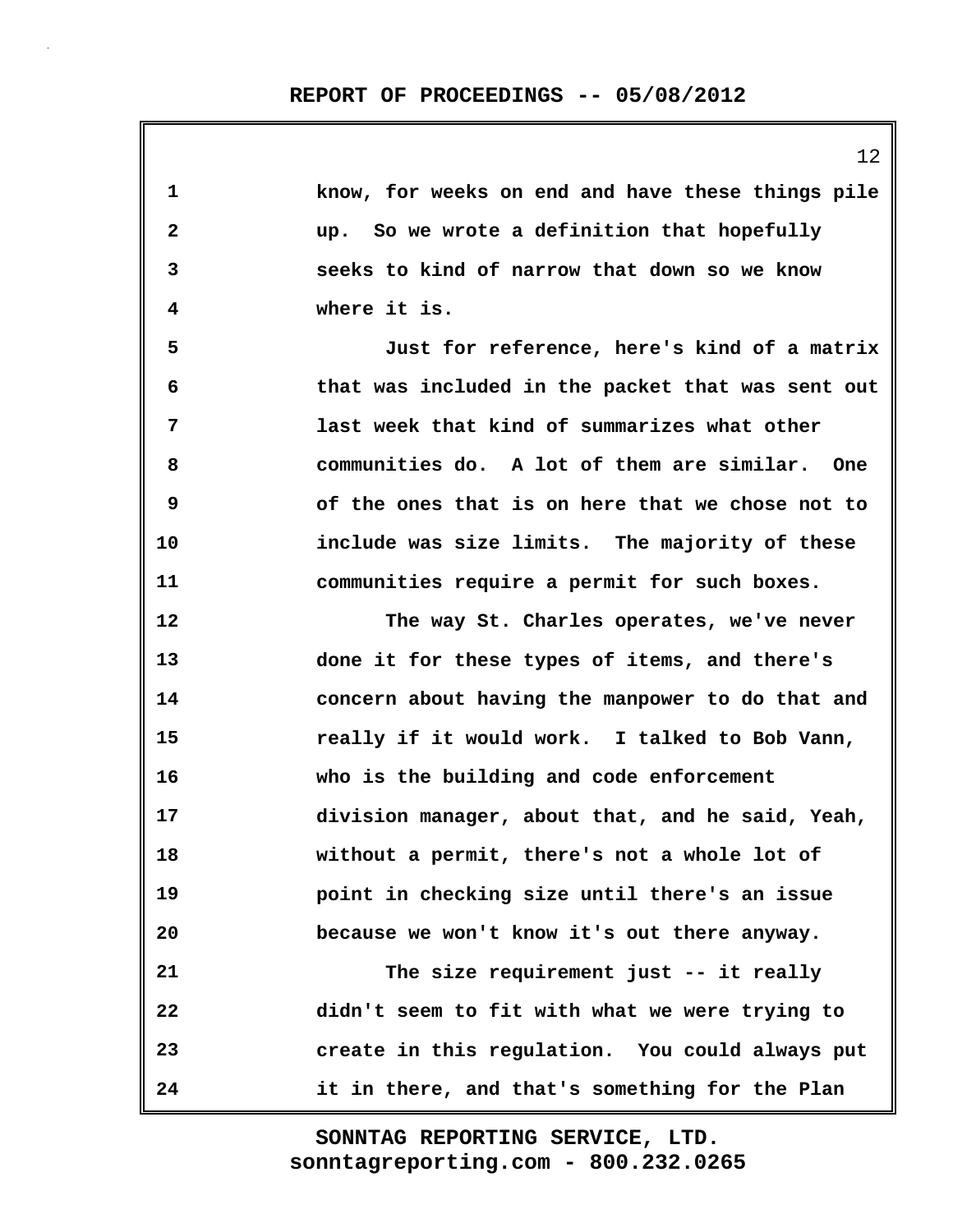|             | 13                                               |
|-------------|--------------------------------------------------|
| $\mathbf 1$ | Commission to consider in their recommendation.  |
| 2           | We just felt based on our process that it didn't |
| 3           | work.                                            |
| 4           | Just a couple of general questions that we       |
| 5           | had for staff, and, of course, any others that   |
| 6           | might come up is: Should these zoning boxes be   |
| 7           | allowed in downtown zoning districts? There is   |
| 8           | one currently in the downtown area.              |
| 9           | Should the donation boxes be allowed in          |
| 10          | places of worship, residential districts?        |
| 11          | Should the donation boxes be limited in          |
| 12          | size? Which I briefly mentioned, and anything    |
| 13          | else that you might have for us.                 |
| 14          | That kind of concludes my formal                 |
| 15          | presentation. I'll take any questions.           |
| 16          | CHAIRMAN WALLACE: Questions from                 |
| 17          | Plan commissioners?                              |
| 18          | MEMBER SCHUETZ: Yes. I have a few                |
| 19          | general ones.                                    |
| 20          | Do all these donation -- I mean, I've seen       |
| 21          | donation boxes, but do they all have lids on     |
| 22          | them?                                            |
| 23          | MR. O'ROURKE: Yeah. Every one that               |
| 24          | I observed either in St. Charles or not, and I   |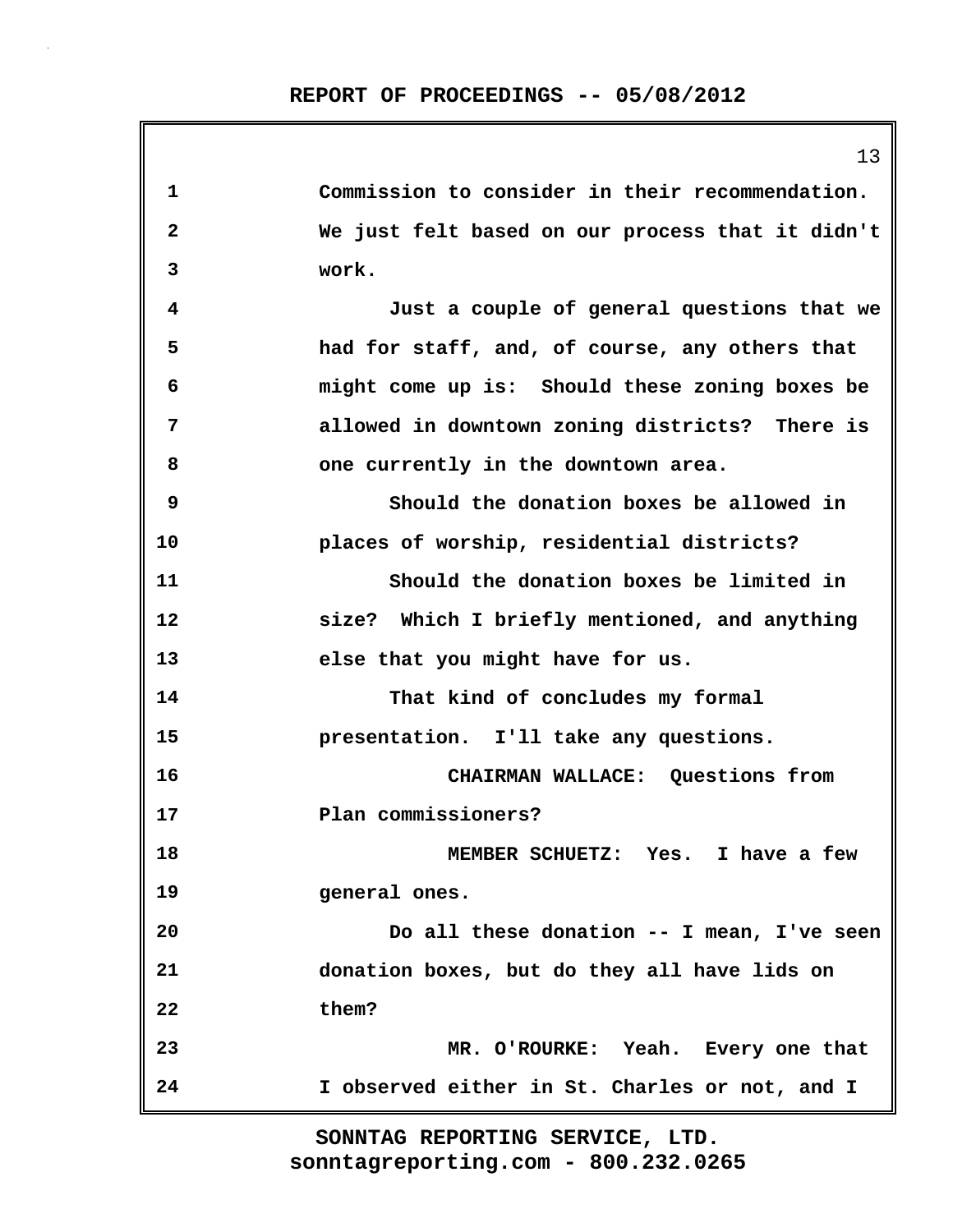|              | 14                                                |
|--------------|---------------------------------------------------|
| 1            | can go back to those pictures. They all seem to   |
| $\mathbf{2}$ | have this enclosed shape. They almost look like   |
| 3            | they're pretty standard in their size, that       |
| 4            | somebody makes them for this purpose, and they    |
| 5            | all have some sort of mailbox slit, I'll call it, |
| 6            | where you drop the items in. All the ones that I  |
| 7            | observed. That's not to say that others don't     |
| 8            | exist that don't have that, but I haven't seen    |
| 9            | any.                                              |
| 10           | MEMBER SCHUETZ: So all these here                 |
| 11           | somebody just -- some company that wants to get   |
| 12           | donations will just drop a box probably somewhere |
| 13           | and talk to the owner of the building and say we  |
| 14           | want to put one in your parking lot?              |
| 15           | MR. O'ROURKE: Yeah. We're assuming                |
| 16           | that's what happens. Part of this ordinance       |
| 17           | amendment is that should there be an issue, you   |
| 18           | know, in the code enforcement, staff has to say   |
| 19           | that they need to produce a note of written       |
| 20           | permission from the owner that says they're       |
| 21           | allowed to do that.                               |
| 22           | MEMBER SCHUETZ: From the colors, it               |
| 23           | looks like they're similar, maybe one or two      |
| 24           | companies.                                        |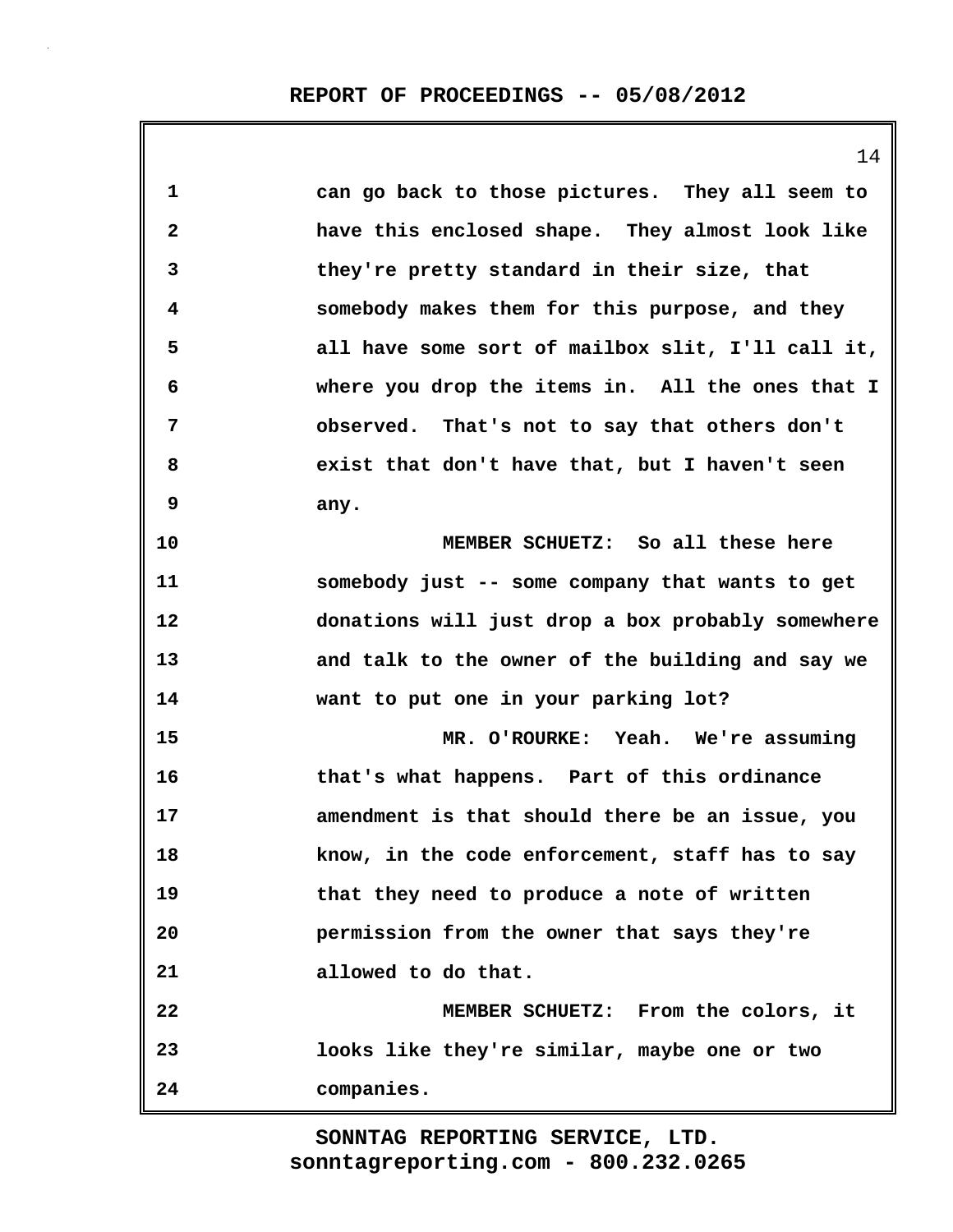**1 MR. O'ROURKE: Yeah. There is 2 definitely some overlap in town. I know the 3 clothes and donation of these blue boxes were 4 pretty common. 5 Some of these, though, the colors look 6 similar, but when you really look at them, 7 there's different names. Like this is a similar 8 white and red, you know, to this, but it's a 9 different company. 10 MEMBER PRETZ: I'm under the 11 impression that these are more -- maybe it's too 12 broad of a statement, but for-profit type 13 collection because I'm not seeing any 14 organization that is appearing on these boxes 15 other than company names. 16 MR. O'ROURKE: Yeah. There is a mix. 17 You know, I didn't run any numbers to see if it 18 was more favored toward for-profit or nonprofit 19 entities. I do know that nonprofit entities do 20 have these, and they do locate them around 21 different towns, different municipalities. 22 MEMBER KESSLER: I don't think 23 there's very many of them that are nonprofit 24 though.**

> **sonntagreporting.com - 800.232.0265 SONNTAG REPORTING SERVICE, LTD.**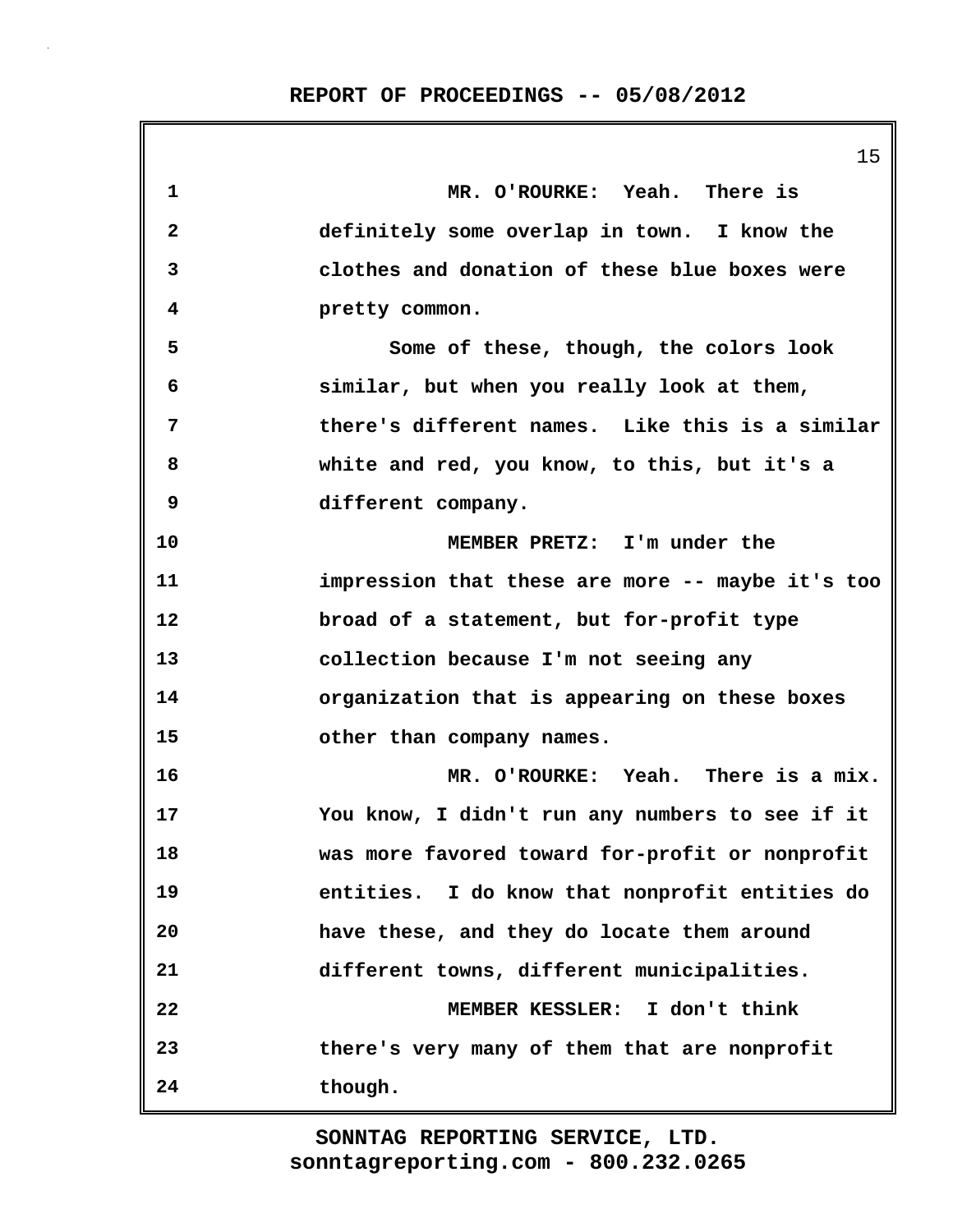|              | 16                                                |
|--------------|---------------------------------------------------|
| $\mathbf 1$  | MR. O'ROURKE: I didn't see a lot.                 |
| $\mathbf{2}$ | MEMBER KESSLER: Wouldn't this have                |
| 3            | something to do with, you know, the sign          |
| 4            | ordinance? I mean, it would seem to me that we    |
| 5            | have ordinances about how many signs you can put  |
| 6            | on a window and if you can park a vehicle with a  |
| 7            | sign on it out in front.                          |
| 8            | MR. O'ROURKE: Yeah.                               |
| 9            | MEMBER KESSLER: This is a                         |
| 10           | semipermanent advertisement.                      |
| 11           | MR. O'ROURKE: That's true, and staff              |
| 12           | didn't look at it that way. We looked at it as    |
| 13           | kind of a self-contained accessory use similar to |
| 14           | a dumpster, a trash enclosure, something like     |
| 15           | that. That's why we put it in the general         |
| 16           | provisions. That's where those types of           |
| 17           | requirements go.                                  |
| 18           | MEMBER AMATANGELO: Do you have an                 |
| 19           | option to eliminate them completely?              |
| 20           | MR. O'ROURKE: That's certainly an                 |
| 21           | option. If the Plan Commission feels that that's  |
| 22           | the recommendation that they would like to        |
| 23           | forward to the City Council, that's certainly     |
| 24           | well within your --                               |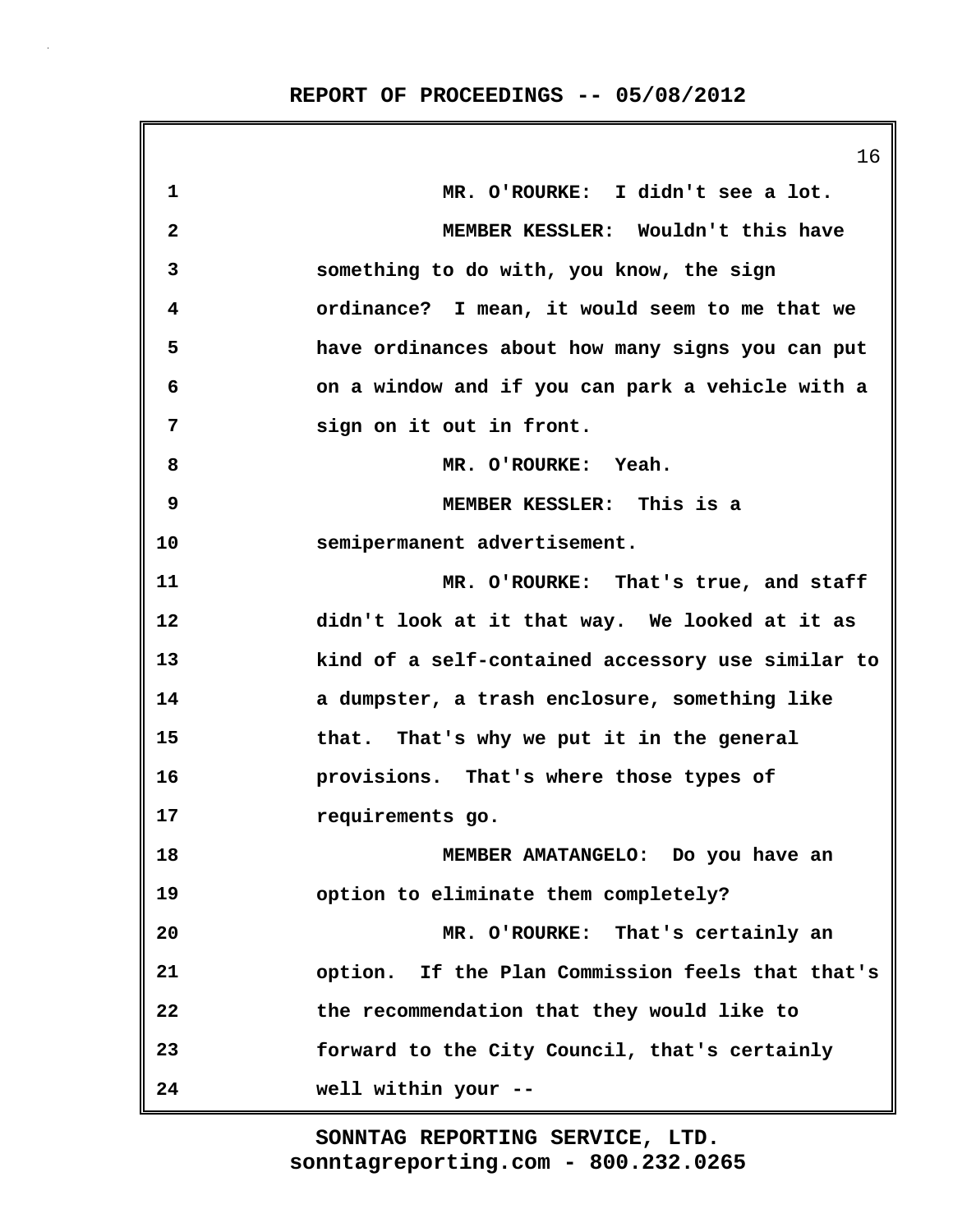|              | 17                                                |
|--------------|---------------------------------------------------|
| 1            | MEMBER AMATANGELO: We do have                     |
| $\mathbf{2}$ | Goodwill and the Salvation Army already here in   |
| 3            | town, and they have drop-off times, so you know.  |
| 4            | MR. O'ROURKE: Sure.                               |
| 5            | MEMBER KESSLER: Did you ask about                 |
| 6            | churches? I mean, I know of three churches that   |
| 7            | have standard drop-offs for donations every       |
| 8            | weekend.                                          |
| 9            | So, I mean, the fact that these donation          |
| 10           | boxes -- the fact is most of these are for-profit |
| 11           | anyway. It seems to me it's more of a             |
| 12           | business --                                       |
| 13           | MEMBER SCHUETZ: Right.                            |
| 14           | MEMBER KESSLER: -- sitting out on                 |
| 15           | the street than it is anything else.              |
| 16           | MEMBER SCHUETZ: Right.                            |
| 17           | MR. O'ROURKE: Sure.                               |
| 18           | MEMBER KESSLER: It's a great way to               |
| 19           | make some extra cash.                             |
| 20           | MR. O'ROURKE: If that's the                       |
| 21           | direction that everybody, you know, agrees with,  |
| 22           | we can certainly forward that. There are other    |
| 23           | municipalities that are doing that. I know        |
| 24           | Schaumburg for one did, and Geneva is considering |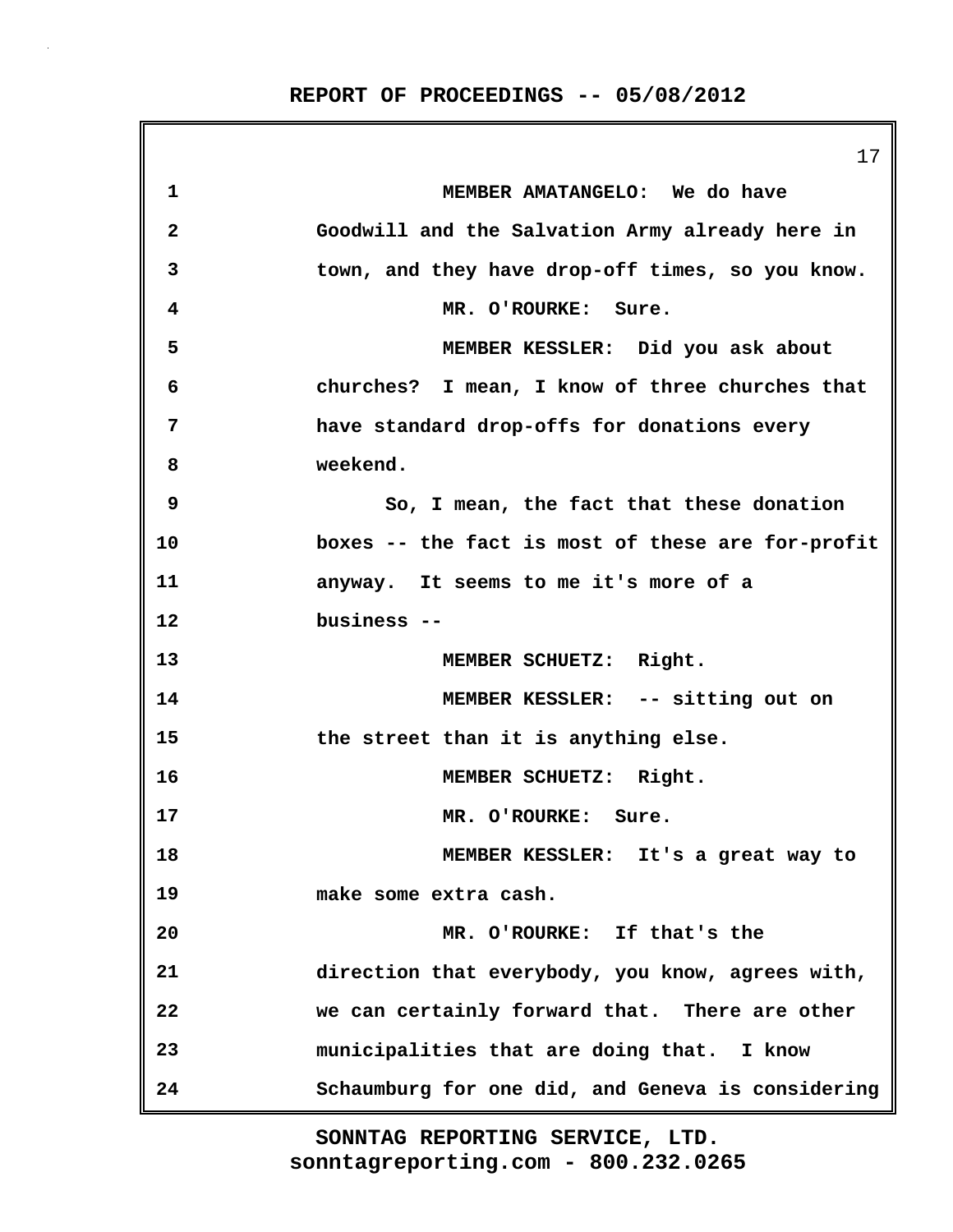**1 it currently. 2 MEMBER SCHUETZ: I think that's a 3 good point. We're bringing it up now before it 4 gets out of hand. It looks like it's already out 5 of hand, but Tim brings up a good point. You 6 know, in our church every Sunday there is 7 somebody that just waits, and we just hand things 8 to that person, you know, basically. Isn't that 9 how we do it? And that suffices, and like Sue 10 says, we've got Goodwill, and we've got all kinds 11 of options. 12 MEMBER KESSLER: You know, maybe 13 eliminating them completely, people may consider 14 too extreme, but then I think they need to be 15 even more limited than they are now to a certain 16 extent. If people -- for example, if we wanted 17 to recycle electronics, you can go online and you 18 look up electronics, and it says it happens on 19 the second Saturday of every month from 8:00 to 20 2:00 behind the City clerk's building. 21 This is sort of the same thing and needs to 22 happen in town. There should be a designated 23 place, one place, maybe two, that these boxes 24 could be located at and you could go to and make**

> **sonntagreporting.com - 800.232.0265 SONNTAG REPORTING SERVICE, LTD.**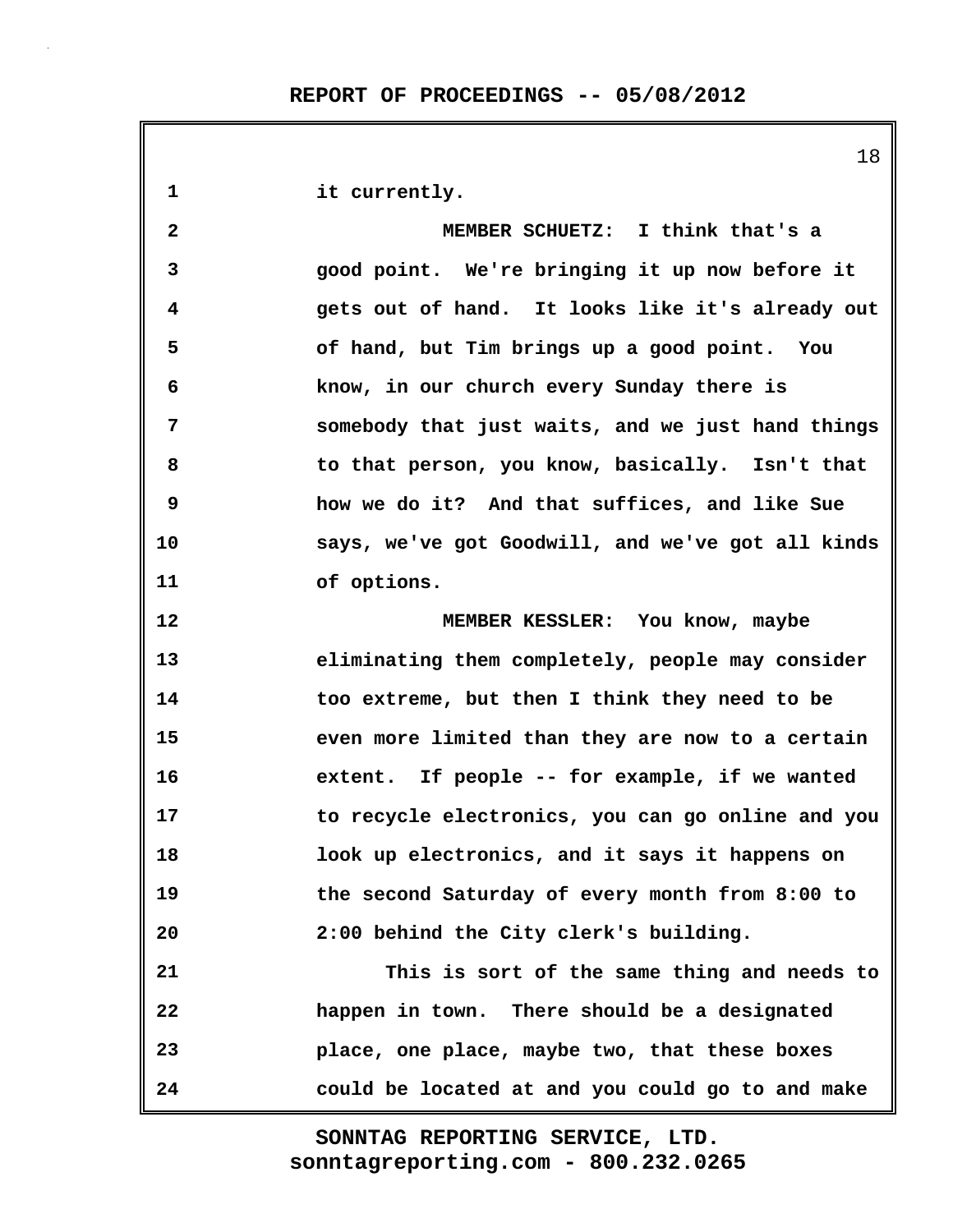19 **1 a donation. 2 MEMBER AMATANGELO: The majority of 3 these boxes actually say clothes and shoes. 4 MEMBER KESSLER: Pardon me? 5 MEMBER AMATANGELO: The majority of 6 these boxes say they're just looking for clothes 7 and shoes basically. So I don't know that they 8 would even accept electronics. 9 MEMBER SCHUETZ: No. Tim's 10 suggestion is that it's a forced issue. You have 11 one opportunity. 12 MEMBER KESSLER: You have to go to 13 one place during a certain time. Why couldn't 14 these do the same thing? 15 MEMBER AMATANGELO: Right. 16 MEMBER KESSLER: I agree with you. 17 MR. O'ROURKE: Some of these are for 18 books too. I mean, it wasn't all just clothes 19 and donations. 20 But just to clarify your point, Tim, you 21 were thinking restrict the number of zoning 22 districts it would be allowed in if it moves 23 forward instead of -- 24 MEMBER KESSLER: Perhaps, yeah.**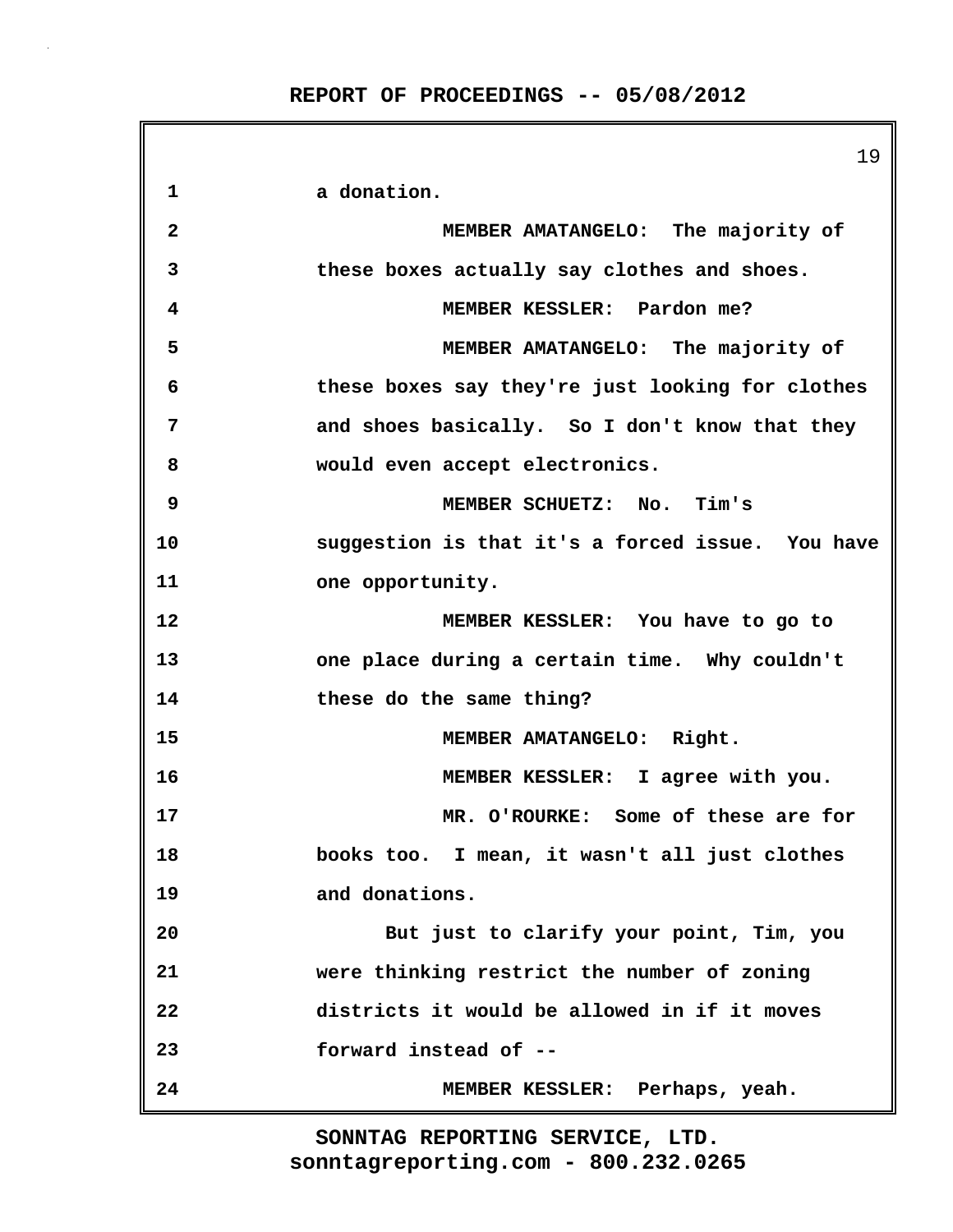|              | 20                                               |
|--------------|--------------------------------------------------|
| 1            | MR. O'ROURKE: Okay. I just wanted                |
| $\mathbf{2}$ | to make sure.                                    |
| 3            | MEMBER SCHUETZ: Or more severe, like             |
| 4            | you were suggesting, you know, maybe a couple    |
| 5            | places in town in a very limited space.          |
| 6            | MR. O'ROURKE: From a zoning                      |
| 7            | perspective, I don't know if that would work.    |
| 8            | You know, we have to go by zoning districts, and |
| 9            | we have to treat everybody within the zoning     |
| 10           | districts fairly.                                |
| 11           | MEMBER SCHUETZ: Just get rid of                  |
| 12           | them.                                            |
| 13           | MEMBER KESSLER: I wouldn't feel so               |
| 14           | strongly if they weren't for profit.             |
| 15           | MEMBER SCHUETZ: Right. Exactly.                  |
| 16           | MEMBER DOYLE: Do we know this for a              |
| 17           | fact, that they are for profit?                  |
| 18           | MR. O'ROURKE: There's a mixture.                 |
| 19           | MEMBER KESSLER: My question -- my                |
| 20           | original question would be what makes it a       |
| 21           | donation box? I mean, anybody that puts a box    |
| 22           | out, or is it a not-for-profit entity?           |
| 23           | MR. O'ROURKE: I certainly understand             |
| 24           | your point. I guess, to me if you're proposing a |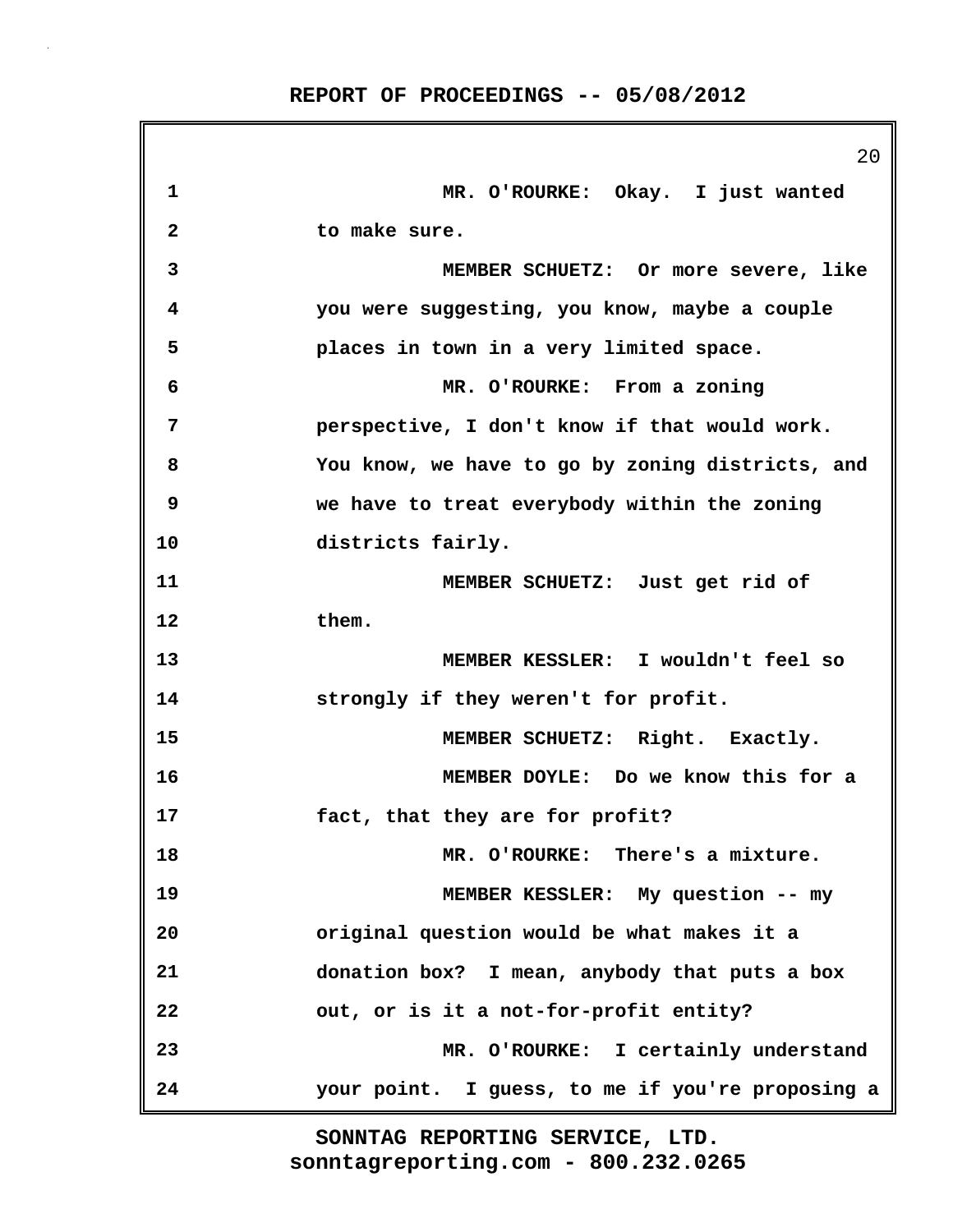|              | 21                                                |
|--------------|---------------------------------------------------|
| 1            | regulation that allows these in some way or form, |
| $\mathbf{2}$ | you can't really start drawing a line by the who. |
| 3            | You know, it's just like commercial signage. You  |
| 4            | can't tell this property they can have a sign     |
| 5            | that says X, Y, Z and then tell another property  |
| 6            | they can't. So in terms of regulating it that     |
| 7            | way, I don't know if we want to go down that      |
| 8            | path.                                             |
| 9            | CHAIRMAN WALLACE: What do you think               |
| 10           | about the idea of permitting it on properties     |
| 11           | that are, let's say, exempt from property tax     |
| 12           | for -- you know, filed an exemption for property  |
| 13           | tax in the state of Illinois or something like    |
| 14           | that?                                             |
| 15           | MEMBER SCHUETZ: Churches.                         |
| 16           | CHAIRMAN WALLACE: Churches,                       |
| 17           | not-for-profits.                                  |
| 18           | MR. O'ROURKE: Only allowing on                    |
| 19           | properties that don't pay any taxes?              |
| 20           | CHAIRMAN WALLACE: Well, I mean,                   |
| 21           | that's the only way really to --                  |
| 22           | MR. O'ROURKE: Yeah, I know --                     |
| 23           | CHAIRMAN WALLACE: The Salvation                   |
| 24           | Army.                                             |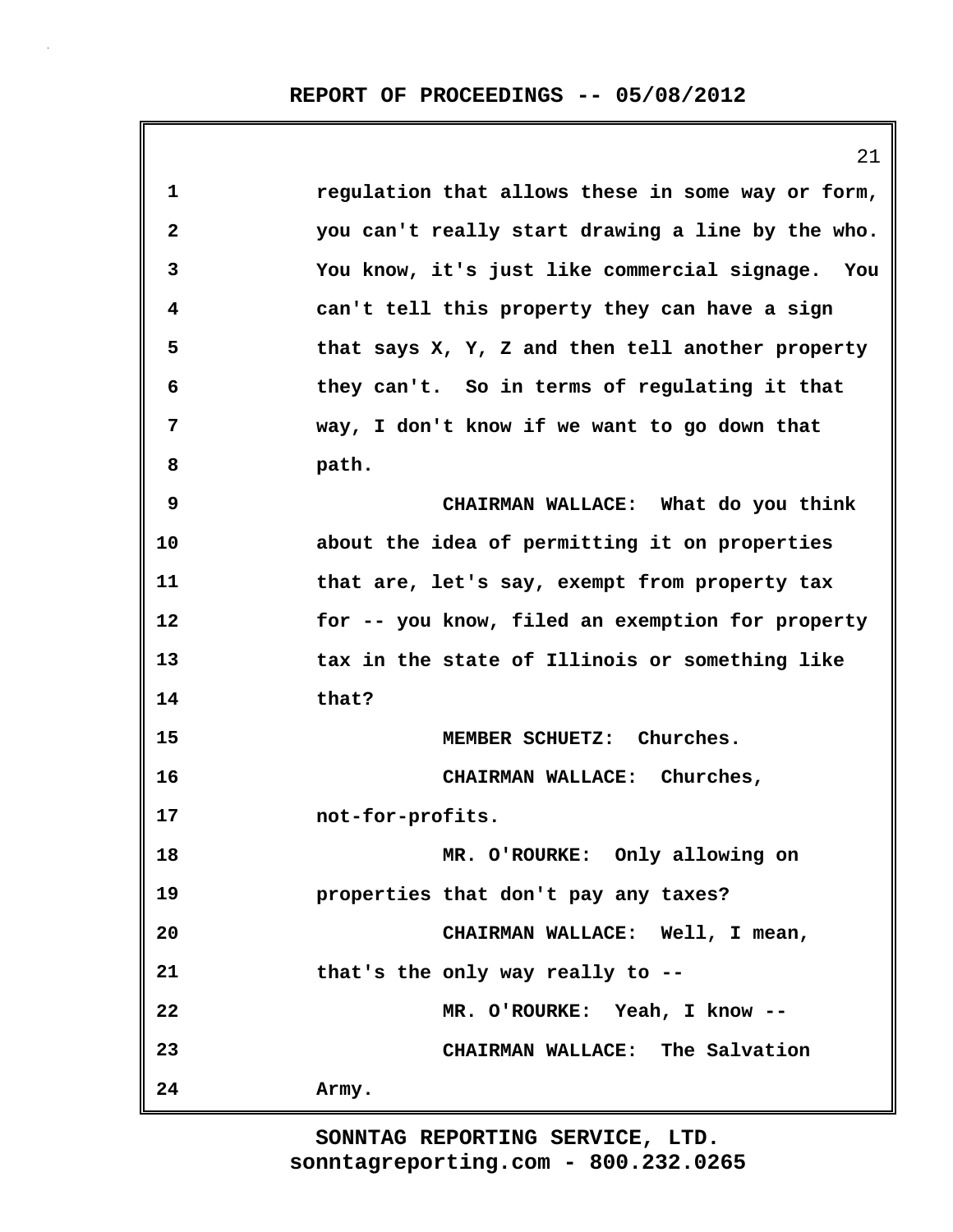**REPORT OF PROCEEDINGS -- 05/08/2012**

|              | 22                                                |
|--------------|---------------------------------------------------|
| $\mathbf{1}$ | MEMBER KESSLER: Okay. Like the                    |
| $\mathbf{2}$ | Goodwill store, that's not a not-for-profit.      |
| 3            | That's a for-profit.                              |
| 4            | CHAIRMAN WALLACE: Okay.                           |
| 5            | MR. O'ROURKE: That I'd have to look               |
| 6            | into. I'm not sure if there's legal               |
| 7            | ramifications.                                    |
| 8            | CHAIRMAN WALLACE: I don't think with              |
| 9            | the structure of our existing zoning ordinance    |
| 10           | we'd be able to do it that way because it doesn't |
| 11           | match up to the specific zoning district.         |
| 12           | MR. O'ROURKE: Right. Except for PL,               |
| 13           | a lot of the churches and other nonprofits are in |
| 14           | PL.                                               |
| 15           | CHAIRMAN WALLACE: Okay. Yeah,                     |
| 16           | that's true.                                      |
| 17           | Any other questions?                              |
| 18           | MEMBER DOYLE: Yes. So I'll come                   |
| 19           | back to the zones you just mentioned, Matt.       |
| 20           | Two things -- one is A-4 on your proposed         |
| 21           | language, "shall not be located in the front or   |
| 22           | exterior side yard parking or building setback of |
| 23           | any property."                                    |
| 24           | MR. O'ROURKE: Yeah.                               |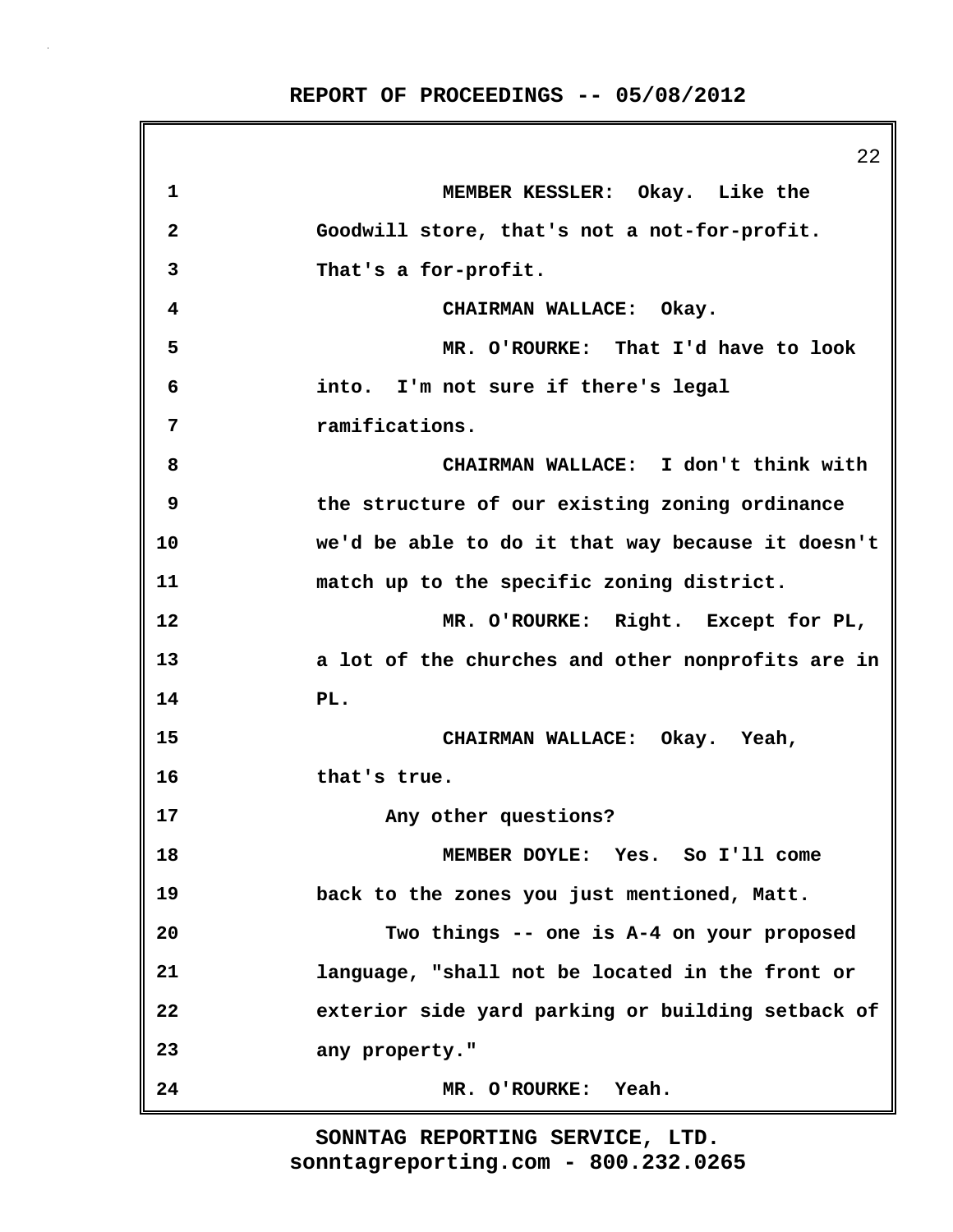|              | 23                                               |
|--------------|--------------------------------------------------|
| $\mathbf 1$  | MEMBER DOYLE: Could you just explain             |
| $\mathbf{2}$ | what that means?                                 |
| 3            | MR. O'ROURKE: Yeah. The way I first              |
| 4            | wrote the draft, it just said can't be in the    |
| 5            | exterior front-yard setback, but then when I     |
| 6            | realized the majority of the buildings -- or     |
| 7            | excuse me -- the commercial zoning districts     |
| 8            | especially, there's different numbers. Your      |
| 9            | parking setback in one zoning district might be  |
| 10           | 10 feet and the building setback is 20.          |
| 11           | So we're just trying to clarify it's not         |
| 12           | allowed in either. So if the building setback is |
| 13           | 20, it has to be 20 or further away from the     |
| 14           | street.                                          |
| 15           | MEMBER DOYLE: Okay.                              |
| 16           | MR. O'ROURKE: So it can't be 10                  |
| 17           | because that's the parking. So it's just a point |
| 18           | of clarity is all.                               |
| 19           | MEMBER DOYLE: So it can't be in the              |
| 20           | setback.                                         |
| 21           | MR. O'ROURKE: Right. For parking                 |
| 22           | spaces or building since our zoning ordinance    |
| 23           | does bifurcate those in certain districts.       |
| 24           | MEMBER DOYLE: Then we say that it                |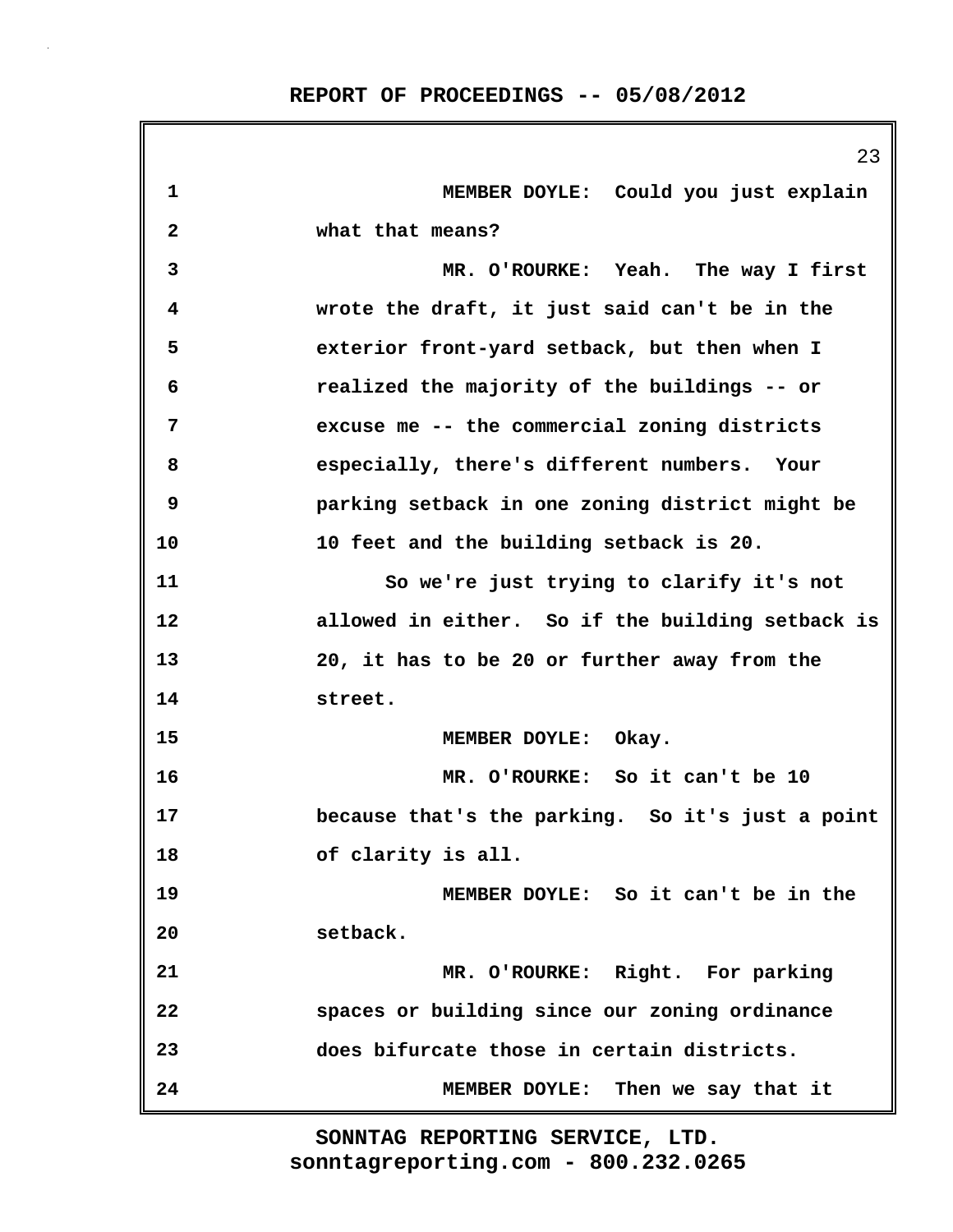**REPORT OF PROCEEDINGS -- 05/08/2012**

|    | 24                                                |
|----|---------------------------------------------------|
| 1  | shall not -- shall be located so that they are    |
| 2  | inconspicuous from the public right-of-way.       |
| 3  | So if A-10 -- or I'm sorry -- A-9 was not         |
| 4  | there, then so long as it wasn't impeding         |
| 5  | pedestrian or vehicular traffic, you could have   |
| 6  | it on the front side of the building, in the      |
| 7  | front lot somewhere, but the thing is it can't be |
| 8  | in a stall.                                       |
| 9  | MR. O'ROURKE: Right.                              |
| 10 | MEMBER DOYLE: It can't impede                     |
| 11 | vehicular traffic or --                           |
| 12 | MR. O'ROURKE: Pedestrian traffic.                 |
| 13 | MEMBER DOYLE: -- pedestrian traffic.              |
| 14 | It has to be on a flat surface.                   |
| 15 | Now, I'm just sort of wondering where many        |
| 16 | of these would go once -- you know, I think that  |
| 17 | we may not need to go -- the thing is there is a  |
| 18 | comment here, but I wonder if we need to go so    |
| 19 | far as to limit them.                             |
| 20 | MR. O'ROURKE: You know, this is                   |
| 21 | probably a good example here. This would not be   |
| 22 | in the setback. It is off the public              |
| 23 | right-of-way, but it's far enough away. It's      |
| 24 | kind of tucked here next to these trash dumpsters |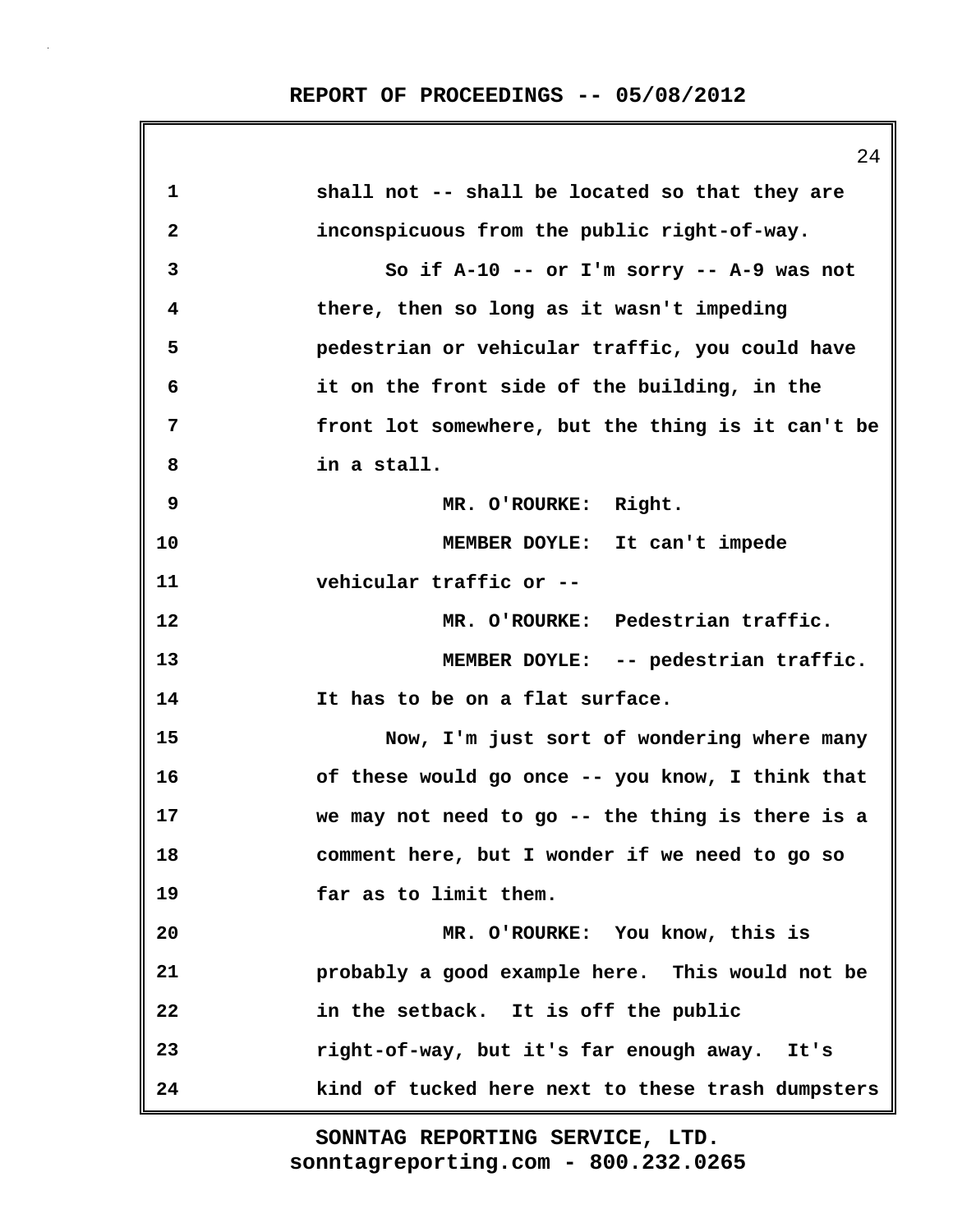|              | 25                                                |
|--------------|---------------------------------------------------|
| 1            | because that's what this enclosure is. So I       |
| $\mathbf{2}$ | mean, there are ways to do it instead of, you     |
| 3            | know, these that are hanging right out in the     |
| 4            | front of the parking lot was the intent.          |
| 5            | MEMBER DOYLE: The one at the center               |
| 6            | top.                                              |
| 7            | MR. O'ROURKE: Yeah.                               |
| 8            | MEMBER DOYLE: That one looks like it              |
| 9            | would be allowed. It's on the concrete surface.   |
| 10           | It doesn't look to be impeding pedestrian         |
| 11           | traffic. The question is whether it is            |
| 12           | conspicuous from the public right-of-way.         |
| 13           | MR. O'ROURKE: That's correct.                     |
| 14           | MEMBER KESSLER: Which one are you                 |
| 15           | talking about, Brian?                             |
| 16           | MR. O'ROURKE: This one right here.                |
| 17           | MEMBER DOYLE: That's the center top               |
| 18           | one.                                              |
| 19           | MR. O'ROURKE: This is actually in                 |
| 20           | the zoning district that we're not proposing they |
| 21           | be allowed.                                       |
| 22           | MEMBER DOYLE: Okay.                               |
| 23           | MR. O'ROURKE: This is in the                      |
| 24           | downtown area.                                    |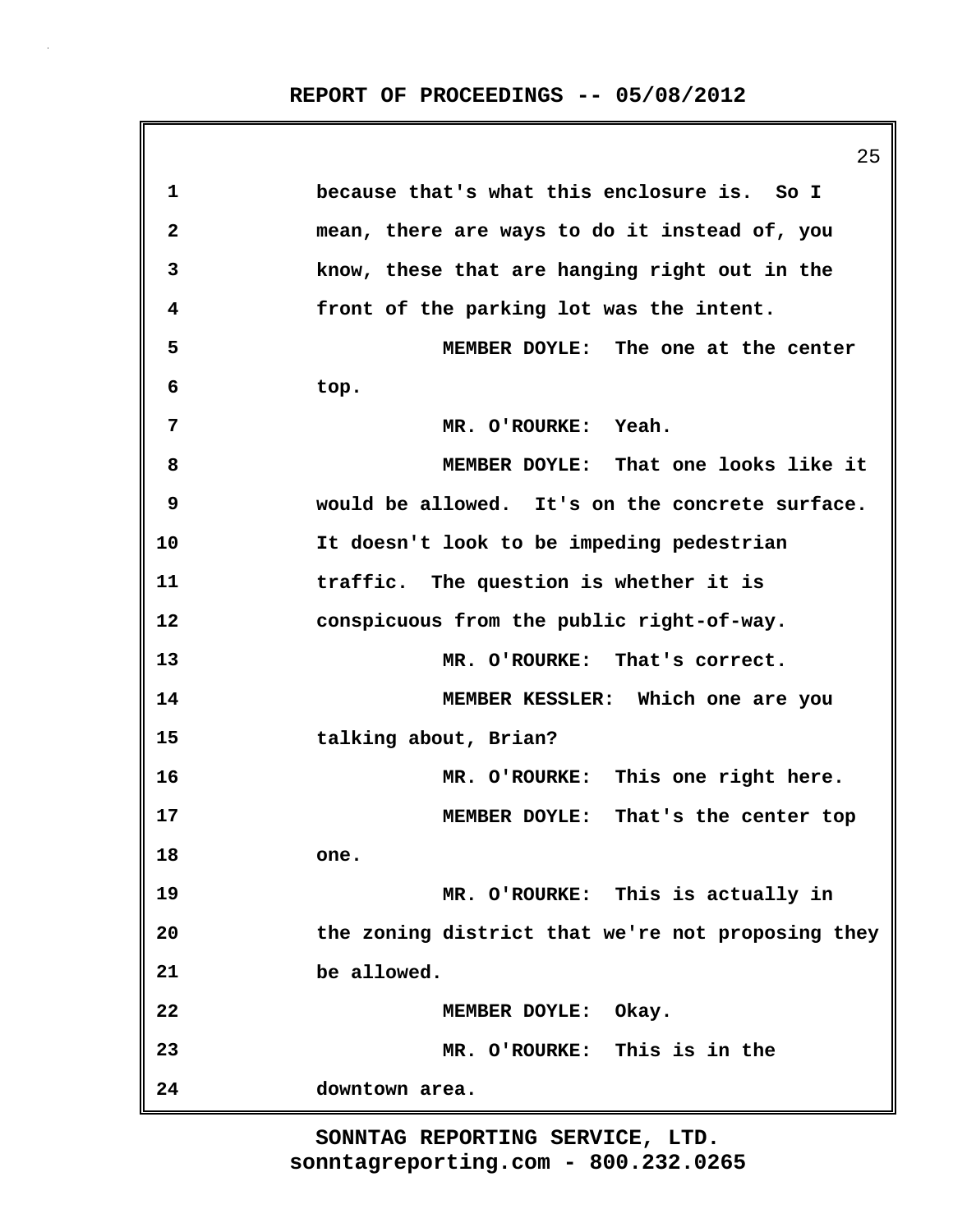**1 MEMBER DOYLE: So I'm trying to -- 2 I'm trying to understand what the effects of the 3 various clauses here would be. It seems like 4 this would eliminate many of the problems that 5 you've displayed in your photographs. Am I 6 correct? 7 MR. O'ROURKE: I think that's right, 8 and it was -- we looked at the zoning ordinance 9 amendment and said, you know, how do we, quite 10 frankly, prevent this from happening. Because 11 this wouldn't be in a front setback, but, you 12 know, it's just kind of strewn here on the grass. 13 So we came up with the hard surface that's 14 between two lots. 15 Yeah. We wanted to avoid these types of 16 situations or this. 17 MEMBER DOYLE: Yeah. 18 MR. O'ROURKE: I mean, yeah, we wrote 19 it, and the inconspicuous thought was that we 20 didn't want to go so far as to say it's like a 21 trash enclosure and you have to screen it all 22 four sides 100 percent opaque. You know, we 23 wanted to get away from that. So at least, you 24 know, you could put them in hopefully somewhere**

> **sonntagreporting.com - 800.232.0265 SONNTAG REPORTING SERVICE, LTD.**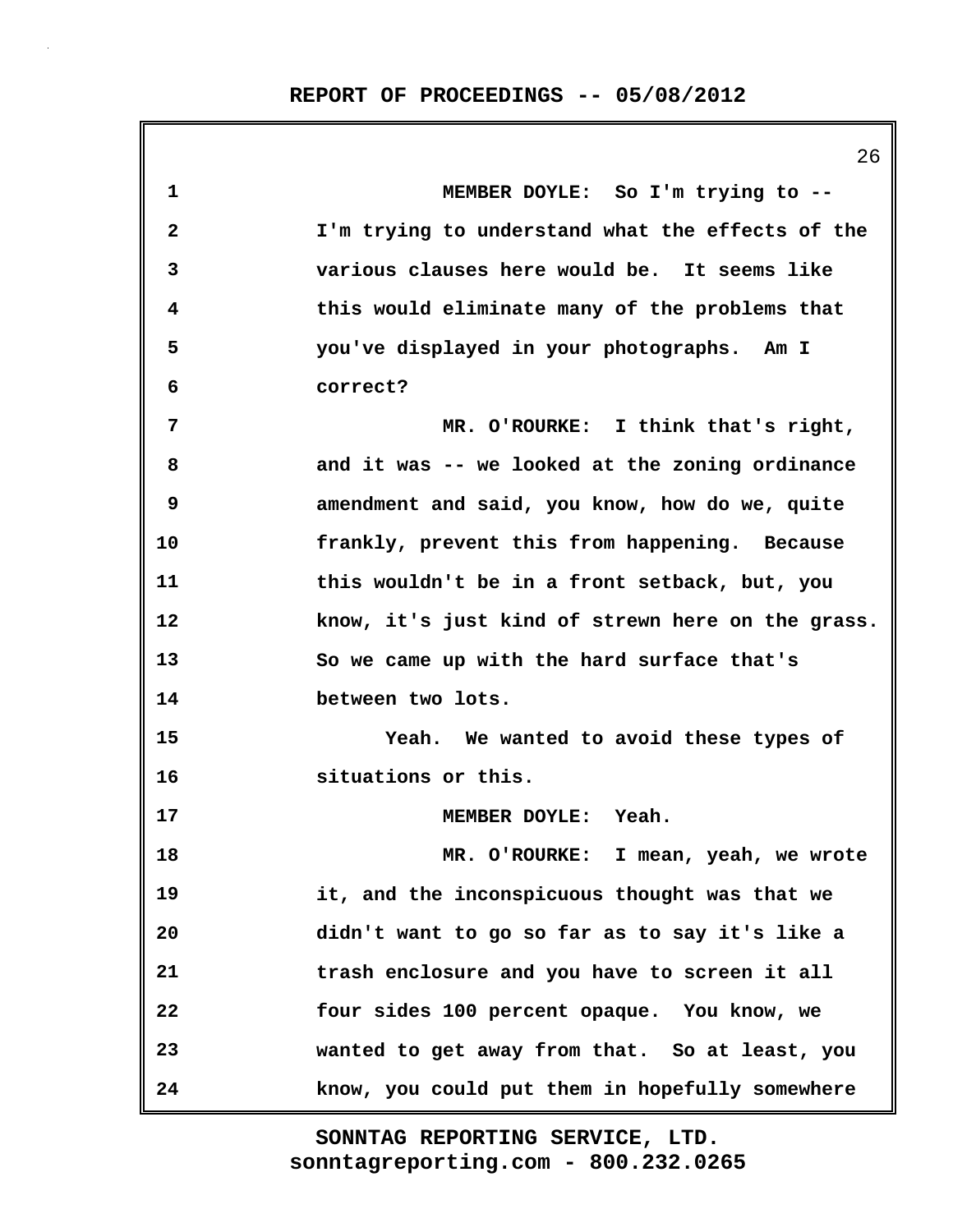|    | 27                                                |
|----|---------------------------------------------------|
| 1  | where they'd be seen. Because if you're going to  |
| 2  | allow them, you might as well -- people need to   |
| 3  | know where they are.                              |
| 4  | MEMBER DOYLE: I want to point out                 |
| 5  | that there is one typo in the draft that we have. |
| 6  | A-5, should be boxes shall not be located within  |
| 7  | the required sight triangle.                      |
| 8  | MR. O'ROURKE: Yeah. That's a                      |
| 9  | correction we'll have to make.                    |
| 10 | MEMBER DOYLE: And PL is public land?              |
| 11 | MR. O'ROURKE: Correct.                            |
| 12 | MEMBER DOYLE: Okay. Todd, can I                   |
| 13 | make a comment then?                              |
| 14 | CHAIRMAN WALLACE: Okay.                           |
| 15 | MEMBER DOYLE: So I'd like to just                 |
| 16 | respond to one thing about designated locations   |
| 17 | like Goodwill where people can go to drop off     |
| 18 | their goods.                                      |
| 19 | The one concern I have, one of these, a           |
| 20 | couple of these boxes are near my house on        |
| 21 | Randall Road and Prairie, and there may be        |
| 22 | residents in town who don't have cars, who don't  |
| 23 | have access to automobiles to be able to take     |
| 24 | things to Goodwill or take things across town;    |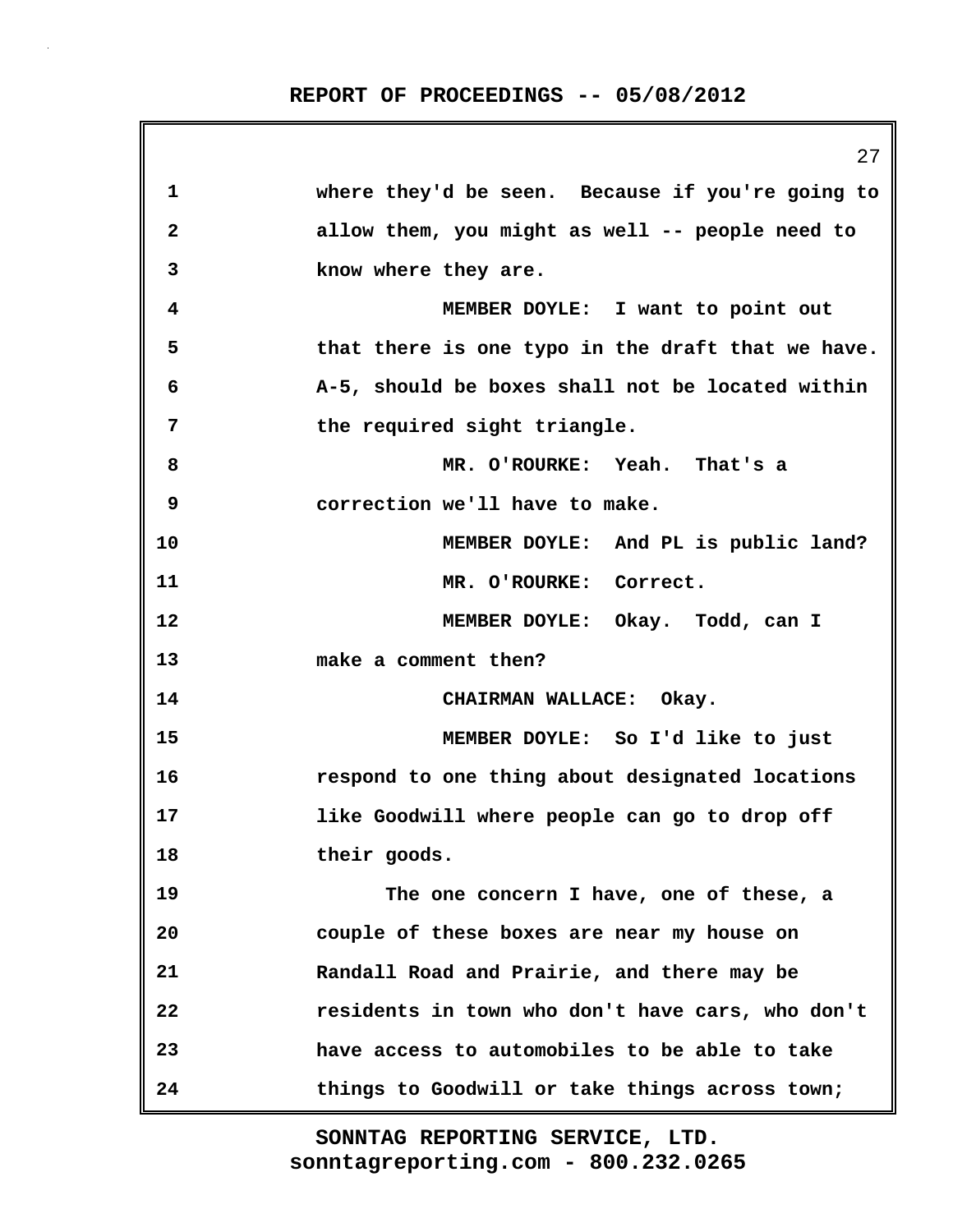28

| 1            | and with the restrictions that we have and        |
|--------------|---------------------------------------------------|
| $\mathbf{2}$ | particularly with the requirement that there be   |
| 3            | written permission of the property owner, I would |
| 4            | advocate for taking the step approach to this and |
| 5            | seeing if these -- if these revisions to the code |
| 6            | rectify the problem and still provide a small     |
| 7            | window of appropriate use for the companies and   |
| 8            | not require people to basically get in their car  |
| 9            | and drive across town.                            |
| 10           | MEMBER KESSLER: That's a good point.              |
| 11           | I'm just concerned that we have -- we have        |
| 12           | such -- we have stricter codes for people in      |
| 13           | business regarding their signage and their        |
| 14           | locations and how they can advertise and what     |
| 15           | districts certain uses can be in, and these are   |
| 16           | businesses that are being able to say, well,      |
| 17           | guess what, I have a use. I sell clothes at       |
| 18           | Goodwill downtown. I don't have to meet any of    |
| 19           | the requirements that Goodwill does in their      |
| 20           | store, and I can set boxes pretty much anywhere.  |
| 21           | I'm not sure that this goes far enough.           |
| 22           | The crazy thing I'm looking at here is these are  |
| 23           | parking stalls. How do we know those two parking  |
| 24           | spaces aren't going to make that property         |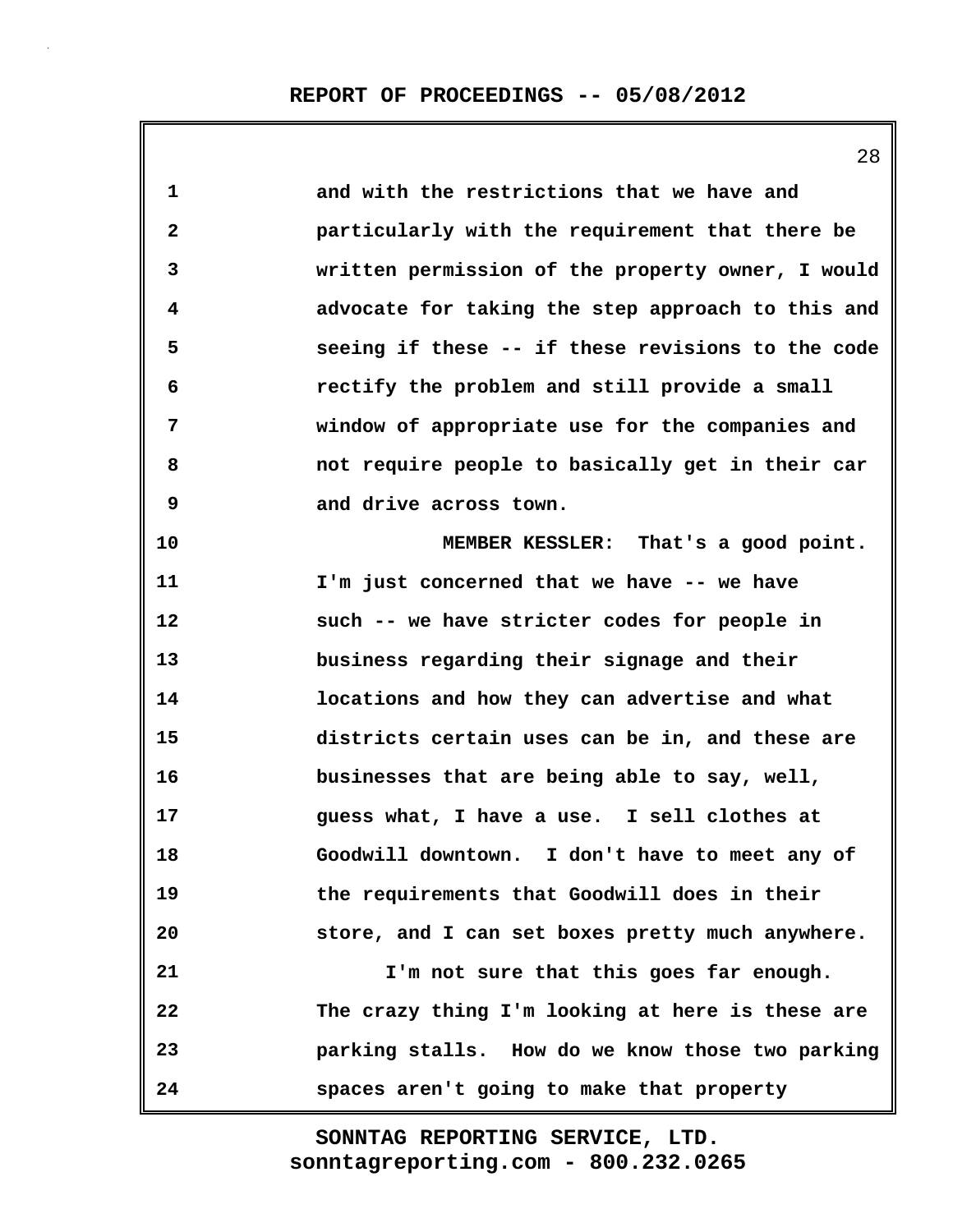**REPORT OF PROCEEDINGS -- 05/08/2012**

29 **1 noncompliant with parking? 2 MEMBER DOYLE: Well, they can't be 3 with the new -- they can't be in the stalls. 4 MR. O'ROURKE: Yeah. That's part of 5 the ordinance that they cannot be located in a 6 parking stall. 7 MEMBER DOYLE: A-6 would prohibit 8 that. 9 MEMBER KESSLER: 6. Okay. But I 10 just know -- and I also believe that -- this is 11 something that has bothered me for a long time. 12 25, 30 years ago, I have to believe that many of 13 these boxes were not-for-profit. We grew up 14 believing these were not-for-profit, and I think 15 these companies are -- by default, people 16 consider them not-for-profit and don't realize 17 they're for-profit. 18 I think that's a little -- there's no 19 requirements for this business. This is a 20 company -- this is a business that can come into 21 town. They don't even have to be located here. 22 They can come into our town. They can set up 23 shop, and we give them a little bit of -- you 24 know, well, you can't do it quite like this.**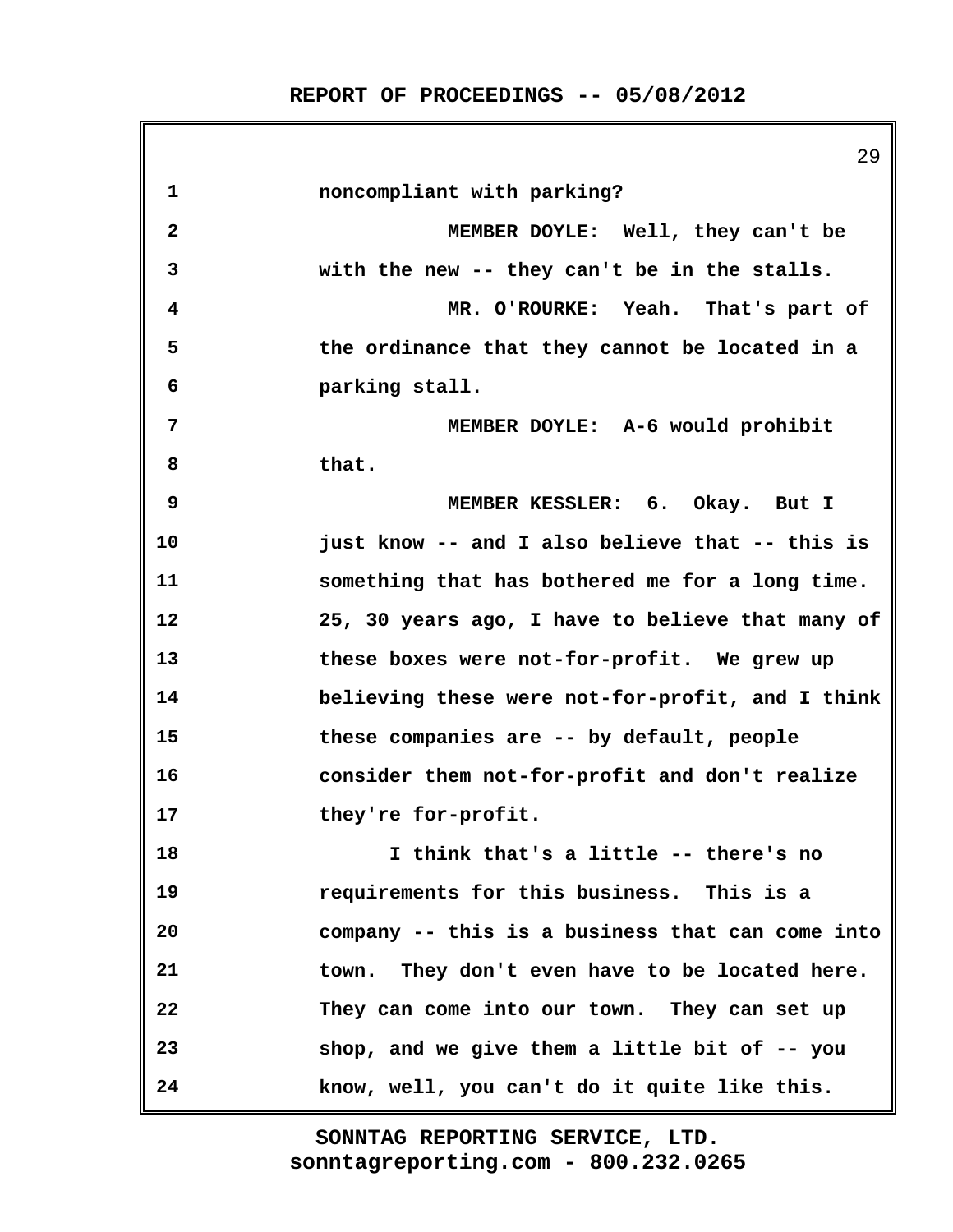|    | 30                                                |
|----|---------------------------------------------------|
| 1  | But if you're in that business, you've got        |
| 2  | to meet the zoning requirements, you've got to    |
| 3  | meet the sign code, you've got to meet -- I mean, |
| 4  | you've got to meet everything, and they don't.    |
| 5  | Coupled with the fact it has gotten out of hand,  |
| 6  | I don't think they have as much concern as we do. |
| 7  | So I'm not opposed to some steps, but I           |
| 8  | don't think what you've proposed has gone far     |
| 9  | enough.                                           |
| 10 | CHAIRMAN WALLACE: Yeah.                           |
| 11 | MEMBER DOYLE: I would say that                    |
| 12 | A-1 -- you know, I don't know. I mean, if I were  |
| 13 | a property owner and someone comes to me and      |
| 14 | says, can I put this box on your property? You    |
| 15 | know, my first thought would be sure. What kind   |
| 16 | of lease arrangement would you like?              |
| 17 | MEMBER KESSLER: I'm sure many of                  |
| 18 | them do.                                          |
| 19 | MEMBER DOYLE: So, you know, one of                |
| 20 | my concerns is what's the basis for us to         |
| 21 | restrict a property owner's right to use their    |
| 22 | property in the manner that -- I guess, I need to |
| 23 | be convinced that there's a public nuisance here  |
| 24 | in order to recommend that we just ban them       |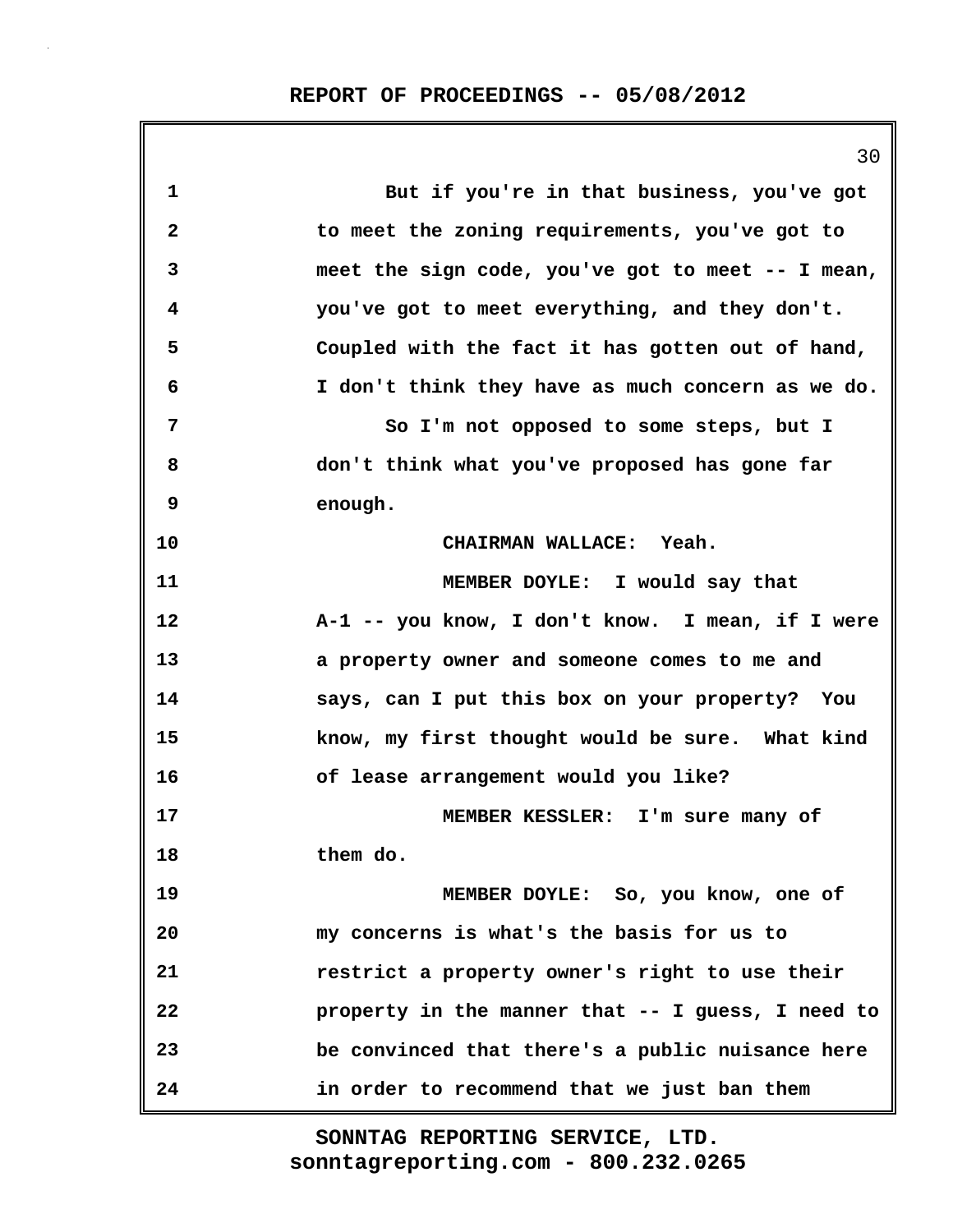|    | 31                                               |
|----|--------------------------------------------------|
| 1  | outright.                                        |
| 2  | I think that there's -- that it's good to        |
| 3  | put some rules on it and to make certain that it |
| 4  | doesn't get out of hand, but I need to be        |
| 5  | convinced to go the extra step that it really is |
| 6  | a nuisance.                                      |
| 7  | CHAIRMAN WALLACE: Yeah.                          |
| 8  | MEMBER SCHUETZ: A comment, Brian,                |
| 9  | you bring up a really good point as far as some  |
| 10 | people might not have transportation; however,   |
| 11 | you can call any of these -- Goodwill, Amvets -- |
| 12 | and they will come to your home. My parents do   |
| 13 | it. They're in their upper 80s. My               |
| 14 | mother-in-law does it. So I'm going to disagree. |
| 15 | MEMBER DOYLE: Okay.                              |
| 16 | MEMBER SCHUETZ: And then there was               |
| 17 | something else.                                  |
| 18 | Who is going to monitor this? If we were         |
| 19 | to try to put in some strong provisions, who     |
| 20 | would monitor this?                              |
| 21 | MR. O'ROURKE: Therein, you know,                 |
| 22 | lies the issue with a lot of the ordinance       |
| 23 | amendments in St. Charles when it relates to     |
| 24 | something of this nature. Typically, you know,   |

 $\overline{\phantom{a}}$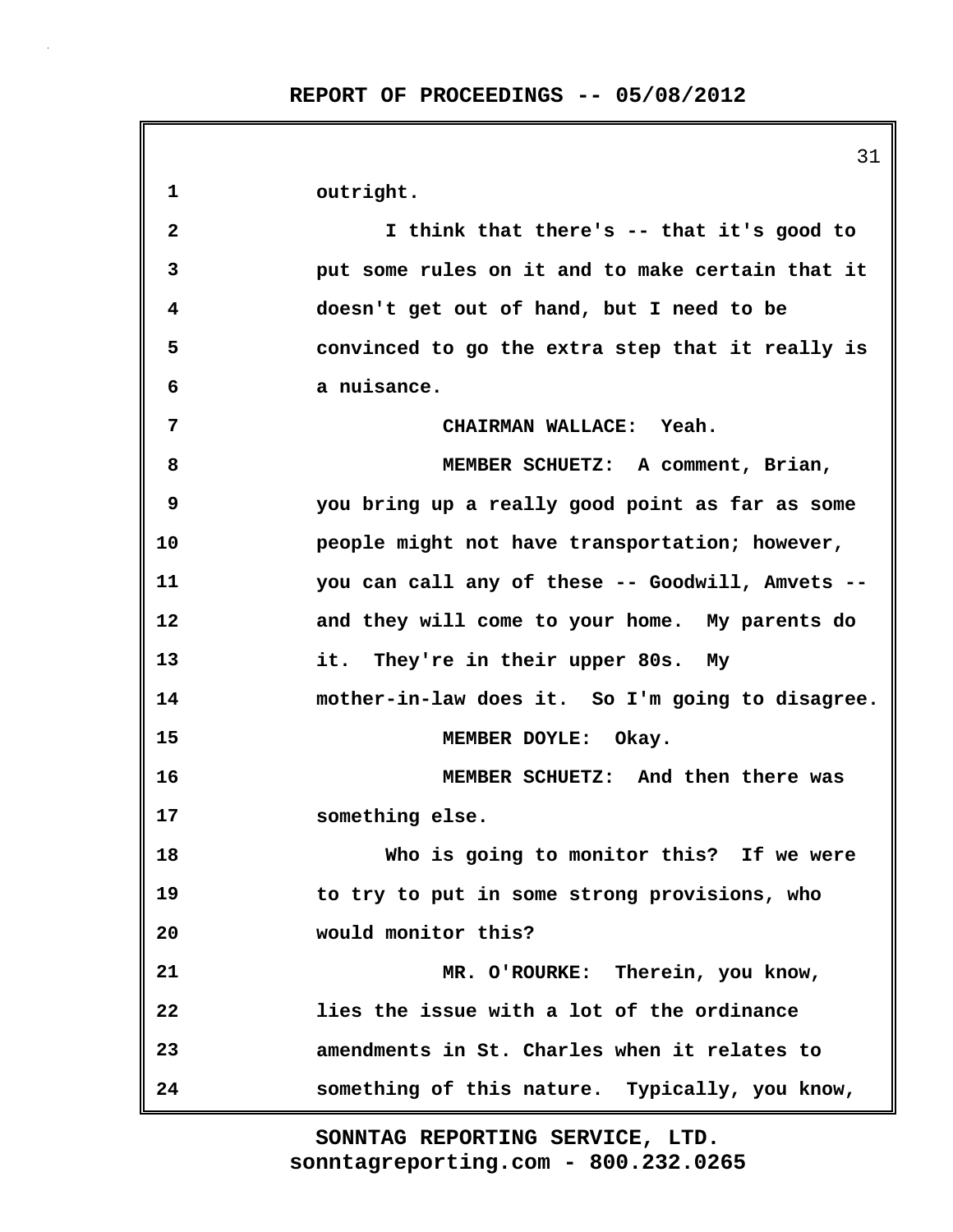|                         | 32                                                |
|-------------------------|---------------------------------------------------|
| 1                       | and Bob Vann and I did talk about this, it's Rob, |
| $\overline{\mathbf{2}}$ | and if he gets a complaint, he goes and looks and |
| 3                       | sees if it meets the requirements. If they        |
| 4                       | don't, you know, he tells them what they have to  |
| 5                       | do to be in conformance with the requirements,    |
| 6                       | but a lot of it is based on complaints that the   |
| 7                       | City receives.                                    |
| 8                       | Some of it, and these are a little more           |
| 9                       | visible, you know, Rob is out and about, so he    |
| 10                      | might see it and notify the property owners.      |
| 11                      | It's a combination of both.                       |
| 12                      | MEMBER SCHUETZ: One person is not                 |
| 13                      | going to be able to monitor this.                 |
| 14                      | MR. O'ROURKE: Rob does a great job.               |
| 15                      | MEMBER SCHUETZ: Well, I'm not saying              |
| 16                      | he doesn't, but, I mean, it could be overwhelming |
| 17                      | with everything else that he's got to do. So I    |
| 18                      | still think that it should be super strict or I   |
| 19                      | don't see a need for them.                        |
| 20                      | CHAIRMAN WALLACE: Matt, let me                    |
| 21                      | just -- can I ask one question, Sue, first?       |
| 22                      | MEMBER AMATANGELO: That's okay.                   |
| 23                      | CHAIRMAN WALLACE: Okay. When a                    |
| 24                      | complaint comes in regarding these right now,     |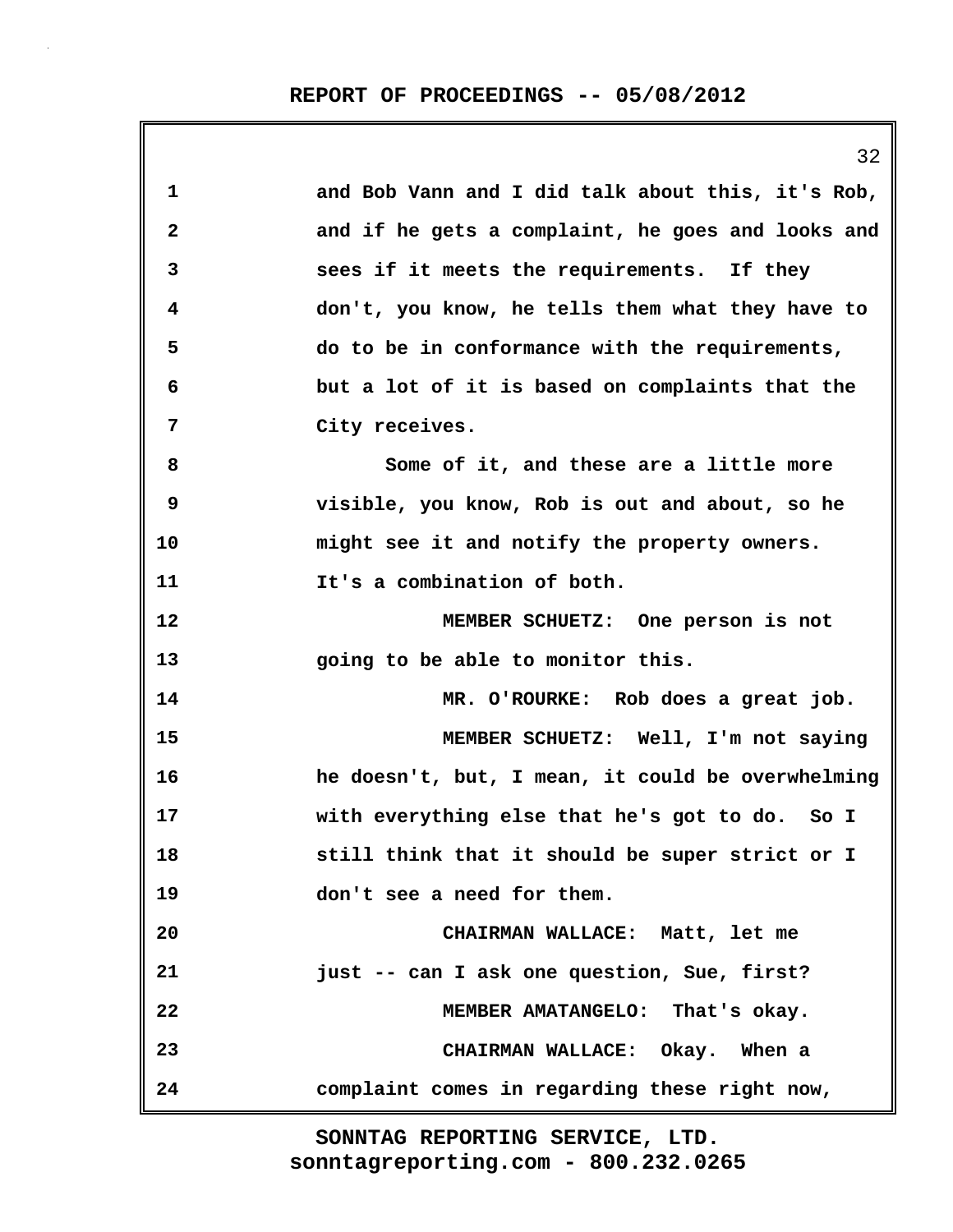|    | 33                                               |
|----|--------------------------------------------------|
| 1  | does the City have any way of knowing who the    |
| 2  | various boxes belong to?                         |
| 3  | MR. O'ROURKE: For the majority of                |
| 4  | them, there is contact information on the box.   |
| 5  | CHAIRMAN WALLACE: Okay.                          |
| 6  | MR. O'ROURKE: So that seems to be                |
| 7  | kind of a standard practice these days.          |
| 8  | CHAIRMAN WALLACE: But as of right                |
| 9  | now, there's no registration.                    |
| 10 | MR. O'ROURKE: No.                                |
| 11 | CHAIRMAN WALLACE: I mean, would it               |
| 12 | be possible to contact the property owner and    |
| 13 | determine who owns the box? Is that --           |
| 14 | MR. O'ROURKE: I know that Bob Vann               |
| 15 | has said that that's what they have done in      |
| 16 | certain instances when it's -- especially when   |
| 17 | the trash is building up.                        |
| 18 | CHAIRMAN WALLACE: Okay.                          |
| 19 | MR. O'ROURKE: That's more of a                   |
| 20 | public nuisance issue, so they'd notify property |
| 21 | owners that that's an issue.                     |
| 22 | CHAIRMAN WALLACE: One of the things              |
| 23 | that I'm looking at on your community comparison |
| 24 | attachment was actually the -- basically the     |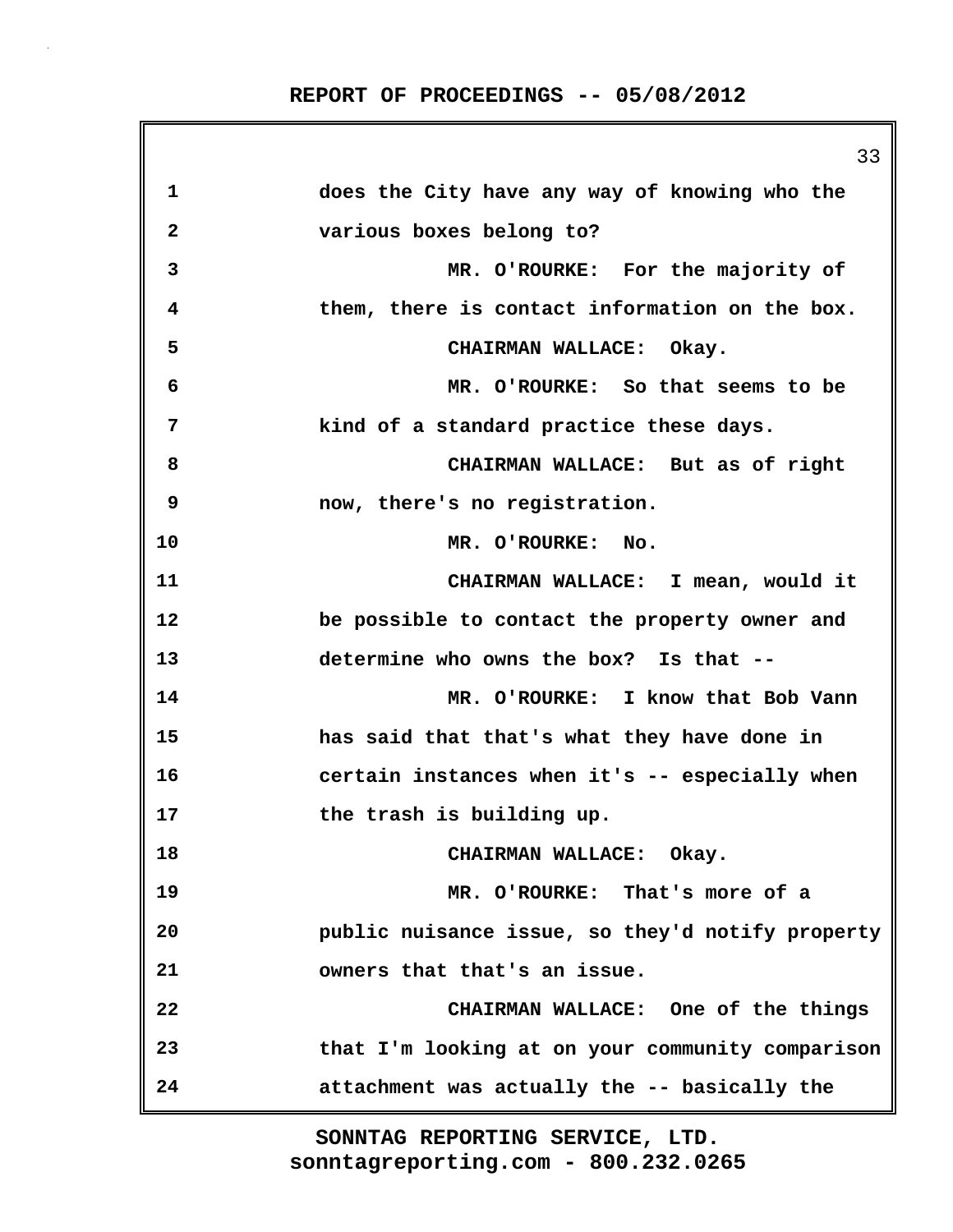**REPORT OF PROCEEDINGS -- 05/08/2012**

|              | 34                                                |
|--------------|---------------------------------------------------|
| 1            | format that I like is Naperville's, and the first |
| $\mathbf{2}$ | thing on this chart is that a permit is required. |
| 3            | Do you have any knowledge from looking at         |
| 4            | their ordinance what the permitting process is    |
| 5            | and who is in charge of that?                     |
| 6            | MR. O'ROURKE: You apply through                   |
| 7            | their building department.                        |
| 8            | CHAIRMAN WALLACE: Okay.                           |
| 9            | MR. O'ROURKE: I do know that. I                   |
| 10           | don't know if it's a lengthy review or if it's on |
| 11           | the spot. I didn't go into that level of detail.  |
| 12           | CHAIRMAN WALLACE: Okay.                           |
| 13           | MR. O'ROURKE: This is something the               |
| 14           | City has traditionally not tried to permit.       |
| 15           | CHAIRMAN WALLACE: Okay.                           |
| 16           | MR. O'ROURKE: That's been the policy              |
| 17           | at least as long as I've been here, to stay away  |
| 18           | from permitting all these small, little issues.   |
| 19           | CHAIRMAN WALLACE: I think we may                  |
| 20           | have the answer coming up, but let's -- Sue, go   |
| 21           | ahead.                                            |
| 22           | MEMBER AMATANGELO: That was my                    |
| 23           | question.                                         |
| 24           | CHAIRMAN WALLACE: All right.<br>Ιf                |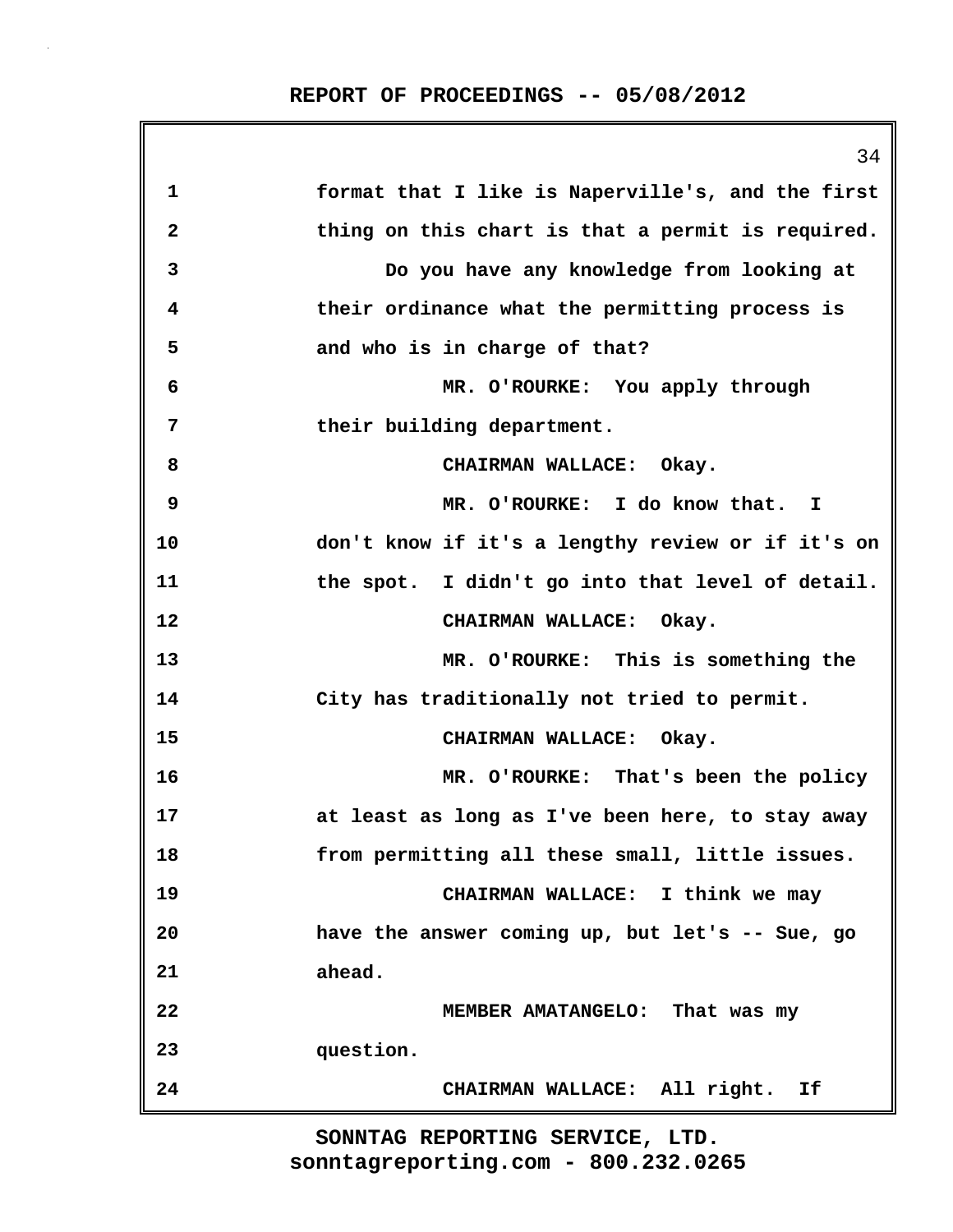|              | 35                                                |
|--------------|---------------------------------------------------|
| 1            | there aren't any other questions, would you like  |
| $\mathbf{2}$ | to give testimony?                                |
| 3            | MR. CAVALLARO: Sure.                              |
| 4            | CHAIRMAN WALLACE: All right. If you               |
| 5            | can just state your name.                         |
| 6            | MR. CAVALLARO: Yeah. I gave her my                |
| 7            | card too. I'm Carlo Cavallaro. I'm director of    |
| 8            | governmental affairs and senior legal counsel for |
| 9            | USAgain. We are a textile recycling firm. I       |
| 10           | have a packet of information I want to hand out   |
| 11           | to all you guys.                                  |
| 12           | CHAIRMAN WALLACE: Okay.                           |
| 13           | MEMBER SCHUETZ: I didn't understand.              |
| 14           | Who are you?                                      |
| 15           | MR. CAVALLARO: With USAgain.                      |
| 16           | MEMBER SCHUETZ: What is that?                     |
| 17           | MR. CAVALLARO: We are the green bins              |
| 18           | in the center.                                    |
| 19           | MEMBER SCHUETZ: Okay.                             |
| 20           | MR. CAVALLARO: We're a textile                    |
| 21           | recycling firm. We're in West Chicago.            |
| 22           | MEMBER KESSLER: Textiles, that's the              |
| 23           | term used?                                        |
| 24           | MR. CAVALLARO: Uh-huh.                            |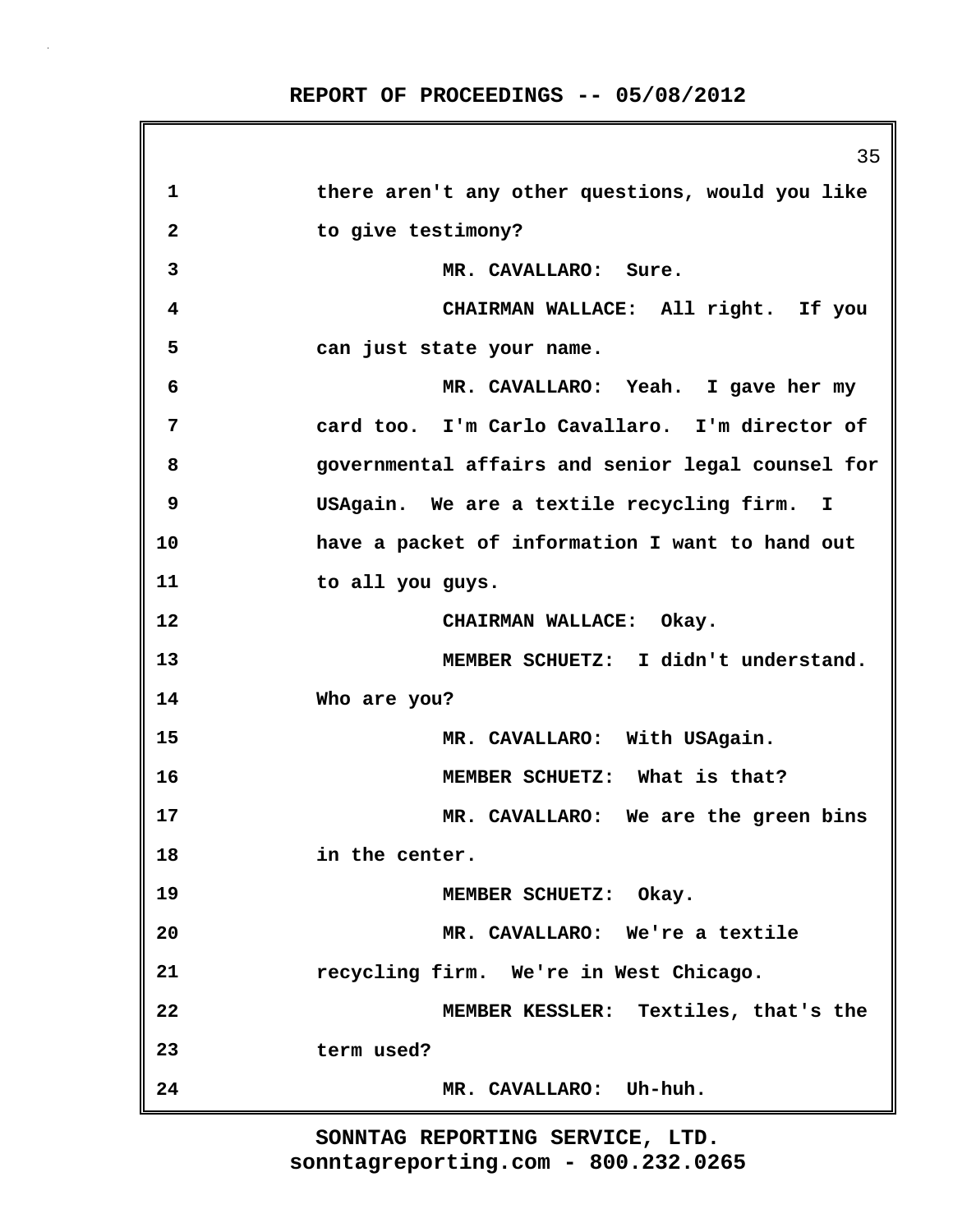|    | 36                                                |
|----|---------------------------------------------------|
| 1  |                                                   |
| 2  | CHAIRMAN WALLACE: Okay. Just for                  |
| 3  | the record, we have a packet from USAgain         |
| 4  | entitled, "Clothes and Shoes Collection System,"  |
| 5  | and the packet in its entirety, after we receive  |
| 6  | some testimony on it, will be marked as Exhibit A |
| 7  | and made a part of the record.                    |
| 8  | Any objections?                                   |
| 9  | (No response.)                                    |
| 10 | CHAIRMAN WALLACE: All right. Go                   |
| 11 | ahead.                                            |
| 12 | MR. CAVALLARO: Just quickly, I can                |
| 13 | explain what Exhibit A has in it. You have on     |
| 14 | the left-hand side, if you open it up, there's a  |
| 15 | couple brochures that we use. There's an EPA      |
| 16 | fact sheet which I'll speak specifically to.      |
| 17 | There's also a national association which         |
| 18 | provides standards of code of conduct.            |
| 19 | There is a newspaper which we produced            |
| 20 | which it's actually a very good piece. It speaks  |
| 21 | to the world of secondhand clothes and used       |
| 22 | clothes and what these -- what every one of these |
| 23 | operators generally do in its industry as well as |
| 24 | the larger thrift stores.                         |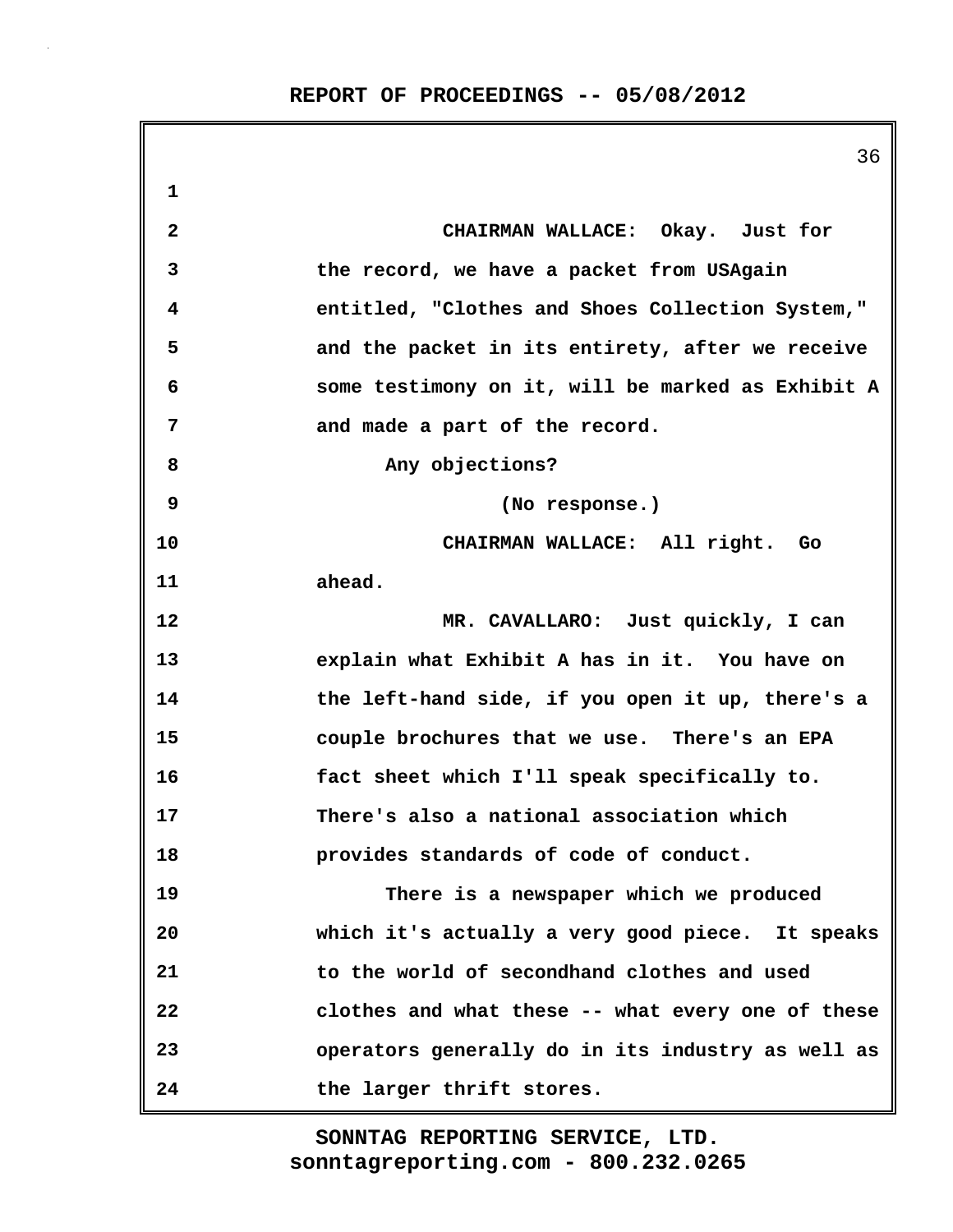**1 The right-hand side has just some 2 commentary, some of our partnerships that we have 3 around the country, many of them locally, with 4 just comments that they provided. There's a 5 presentation that we gave to the City Managers 6 Association Conference last September about 7 charting a course to zero waste, and then there's 8 two -- the Naperville ordinance and the Wheaton 9 ordinance are attached in there. 10 Much of this information I had sent to the 11 mayor and the administrator several months back 12 in response to seeing some of the proliferation 13 of the bins and the placements, anticipating that 14 this issue should be addressed and brought up -- 15 just to speak to what these industries do and why 16 there is a need for the collection of textiles 17 and through the bins. 18 However you view it as a society or the 19 options available, I mean, there's -- whether you 20 think of one business or another there's -- you 21 know you don't have one pizza shop in town, one 22 grocery store, et cetera. It's the option. 23 I think as Mr. Doyle pointed out, the 24 convenience factor really drives a lot of this.**

> **sonntagreporting.com - 800.232.0265 SONNTAG REPORTING SERVICE, LTD.**

37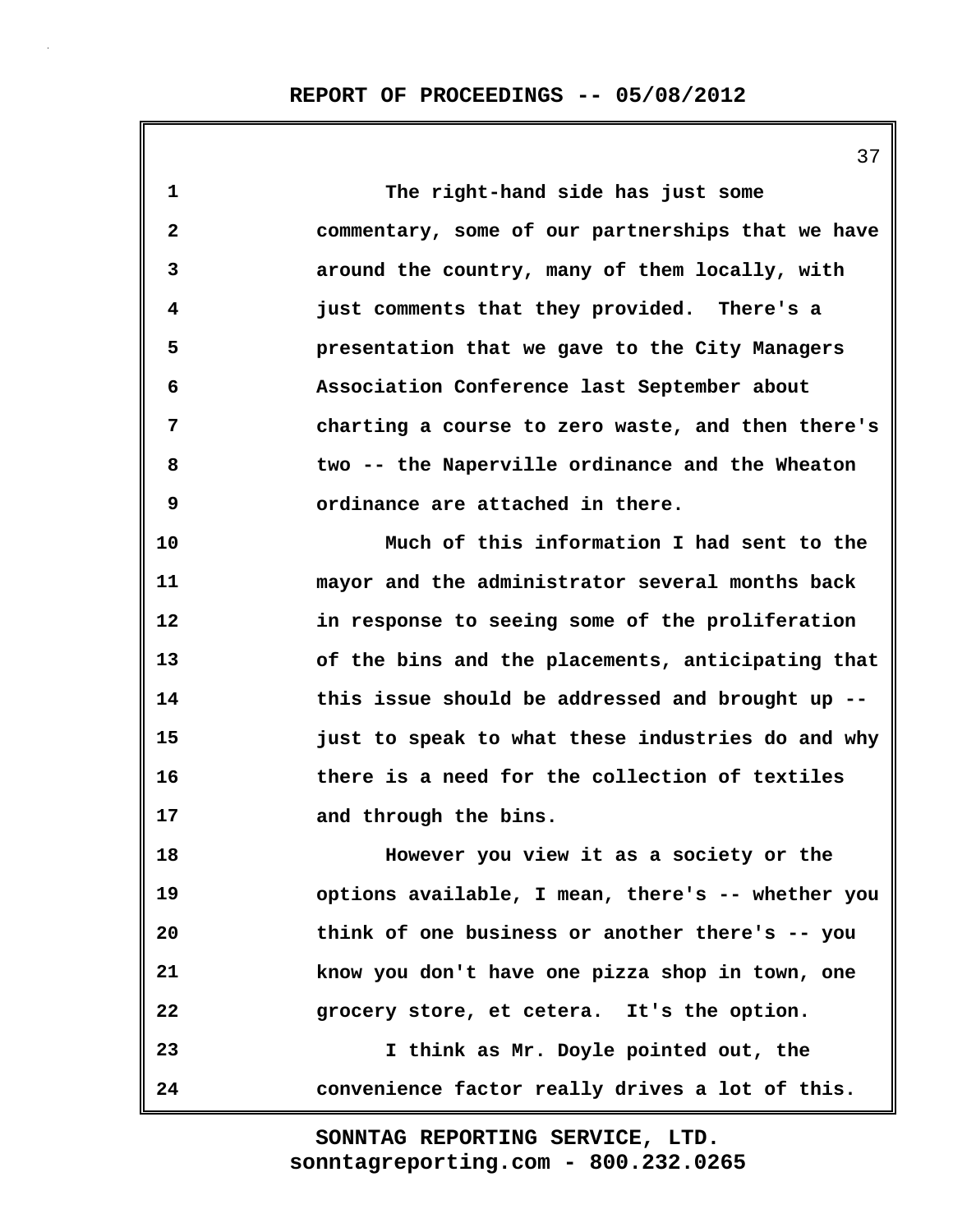| $\mathbf{1}$ | I understand, and I hear every time we present    |
|--------------|---------------------------------------------------|
| $\mathbf{2}$ | this Goodwill, Salvation Army, the nonprofit, the |
| 3            | churches. I'd put it to you this way. I think I   |
| 4            | give -- my family donates our clothes or gives    |
| 5            | away or trashes their clothes in the same way as  |
| 6            | a lot of people do -- suits, dress clothes, Suits |
| 7            | for Success; the other items for the kids, the    |
| 8            | orphanage. I live up north where there is one     |
| 9            | close by. You give to the church for the coat     |
| 10           | drive, et cetera, et cetera.                      |
| 11           | But the vast array of stuff, there's one of       |
| 12           | our bins at the local elementary school in my     |
| 13           | neighborhood. So the other stuff, it's just easy  |
| 14           | when you're cleaning out the closet, you          |
| 15           | designate the stuff to go in the bin.             |
| 16           | There's items that they're not going to           |
| 17           | sell or resell. 50 percent of all the stuff       |
| 18           | that's collected through these wholesale means    |
| 19           | are resold through these thrift stores around the |
| 20           | country. You sell in wholesale or they buy in     |
| 21           | wholesale so they can adequately stock their      |
| 22           | retail stores with the variety and the quality of |
| 23           | clothes they need.                                |
| 24           | MEMBER KESSLER: You mean like a                   |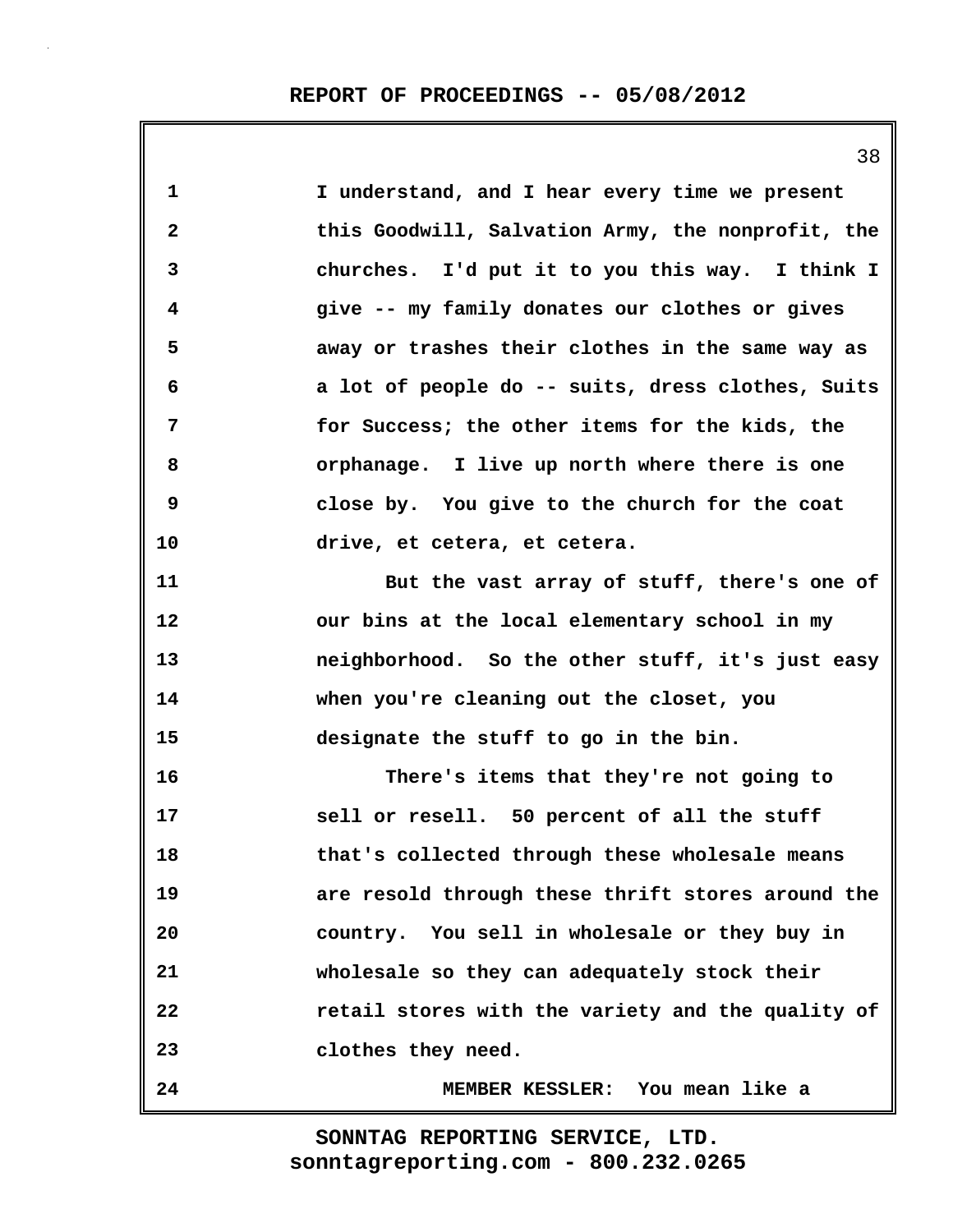|              | 39                                               |
|--------------|--------------------------------------------------|
| $\mathbf 1$  | Goodwill or something like that?                 |
| $\mathbf{2}$ | MR. CAVALLARO: Goodwill buys very                |
| 3            | sparingly. Mostly what they started doing is     |
| 4            | they -- you've seen an increase in their retail  |
| 5            | presence. They've got stores in virtually every  |
| 6            | town. So what they do is they do that process    |
| 7            | themselves. So what comes in St. Charles,        |
| 8            | there's a sorting and -- the semis you see       |
| 9            | running around the tollways and whatnot, they're |
| 10           | redistributing those clothes around --           |
| 11           | MEMBER KESSLER: Do thrift stores buy             |
| 12           | your products?                                   |
| 13           | MR. CAVALLARO: Thrift stores?                    |
| 14           | MEMBER KESSLER: What thrift stores               |
| 15           | buy your products?                               |
| 16           | MR. CAVALLARO: We actually sell to a             |
| 17           | wholesale. So there's all sorts of independent   |
| 18           | thrift stores.                                   |
| 19           | MEMBER KESSLER: Name some.                       |
| 20           | MR. CAVALLARO: Well, Savers is one               |
| 21           | specifically. They just -- actually they're a    |
| 22           | site of where it's sort of, you know, perversely |
| 23           | humorous that these other operators have dropped |
| 24           | bins at Savers' store where they're -- you know, |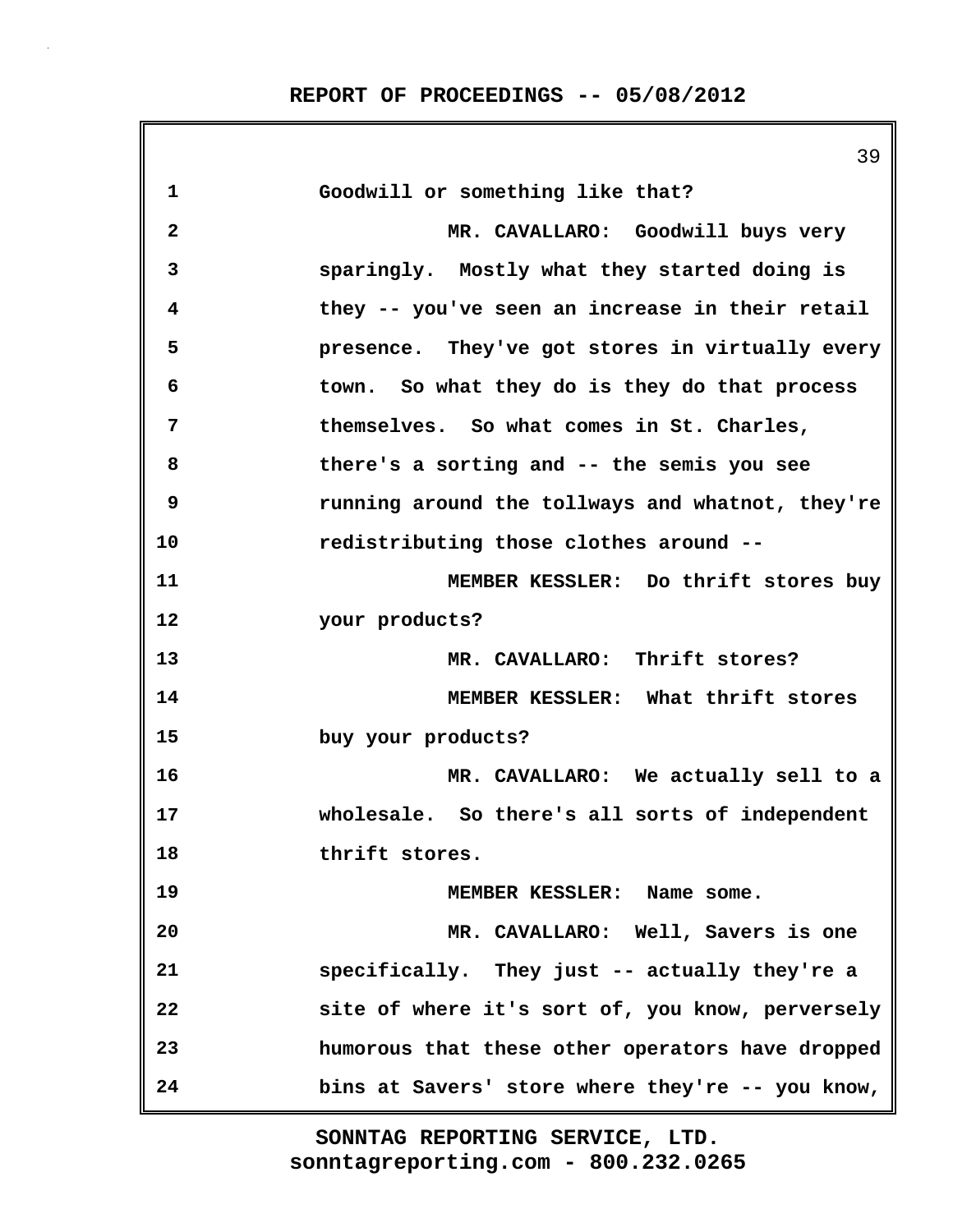| 1            | where that's what Savers will be doing as well.   |
|--------------|---------------------------------------------------|
| $\mathbf{2}$ | Savers is -- I mean, I don't know if they         |
| 3            | came before you, but Savers is the size of a      |
| 4            | Goodwill or bigger. They went into the old        |
| 5            | Toys R Us. That's all secondhand clothes. So      |
| 6            | repeatedly on a monthly basis of our 11           |
| 7            | divisions, you have entire trailer loads being    |
| 8            | shipped directly to a Savers' store.              |
| 9            | Savers kind of is a great example to give         |
| 10           | you on how the entire industry works. They take   |
| 11           | the loose materials. They sort by grade and what  |
| 12           | type of clothes they want. They rack what they    |
| 13           | want to sell there. The rest of the materials     |
| 14           | are put in a trailer that's always at their dock  |
| 15           | and sold through the other half.                  |
| 16           | I told you about the 50 percent that goes         |
| 17           | to thrift stores. The other 50 percent is pretty  |
| 18           | much divided evenly between recycled materials,   |
| 19           | meaning truly recycled. Menards is now selling    |
| 20           | the denim insulation you're seeing, so that's one |
| 21           | easy example. The other stuff is sound            |
| 22           | insulation for your cars and our appliances.      |
| 23           | Then the other 25 percent goes                    |
| 24           | internationally because things we won't even buy  |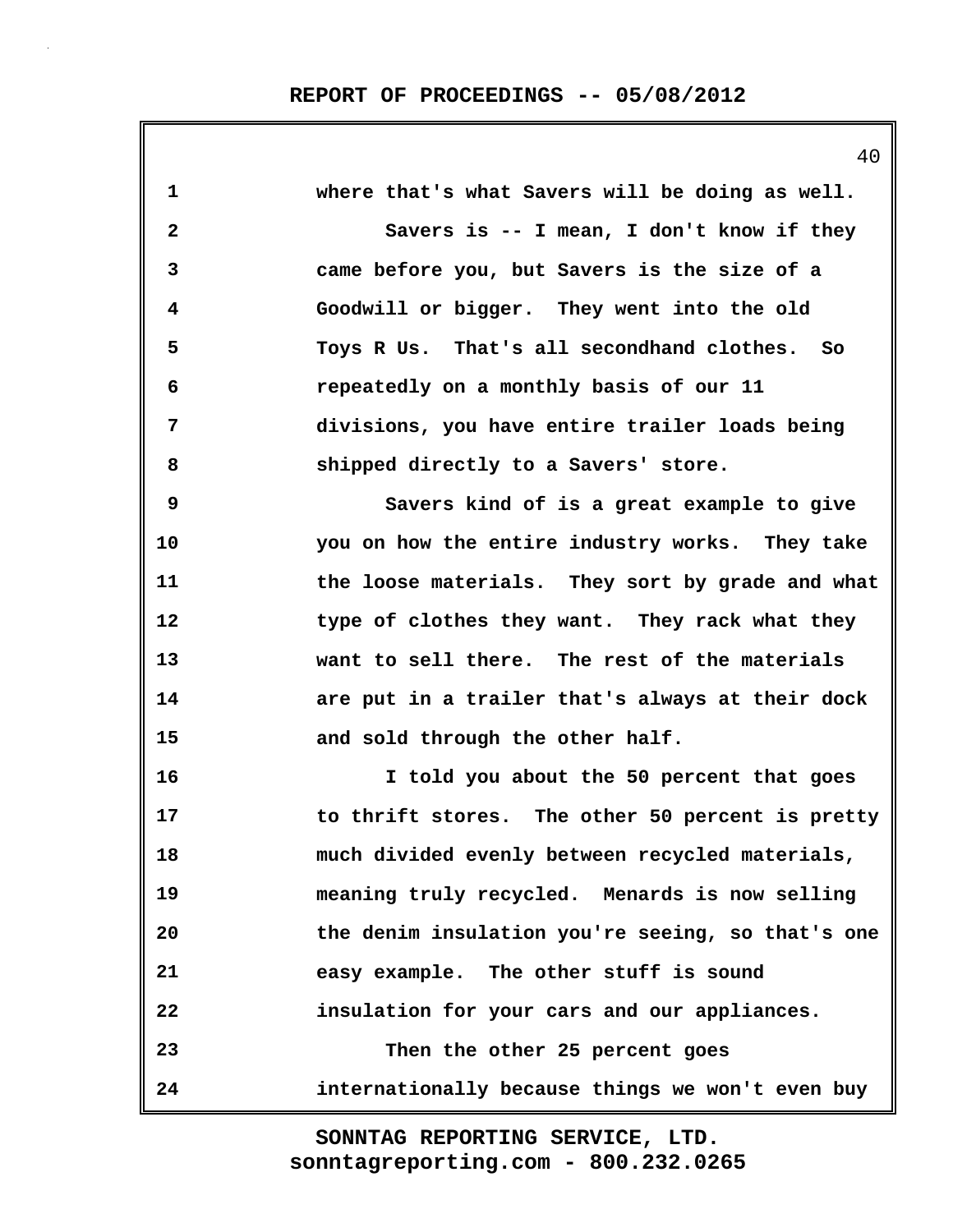**1 at a thrift store, if you have one T-shirt, a 2 second T-shirt no matter what its condition is 3 fine if you're living in Africa or South America 4 or whatever third world country. So that's the 5 general market that you have. 6 The reason I mention the EPA sheet 7 specifically -- and, Mr. Kessler, I really -- the 8 electronic e-waste, the challenge that the State 9 imposed on the local government by, you know, 10 banning the waste, what do we do and how do we 11 collect it, and there's many more items that are 12 coming down the pipe that are in our waste stream 13 that are commoditized, that can be commoditized. 14 This is an example of clothes and shoes 15 that shows that, and this is a business model 16 that works in that regard. Whether you're 17 willing to designate specific sites, this is sort 18 of a self-selection of those sites. 19 I should have begun with the fact that we 20 advocate the adoption of the same regulations 21 that have been before you. The Naperville 22 ordinance I worked on for about a year and passed 23 that just about a year ago. So that you are 24 required to show that you have permission with**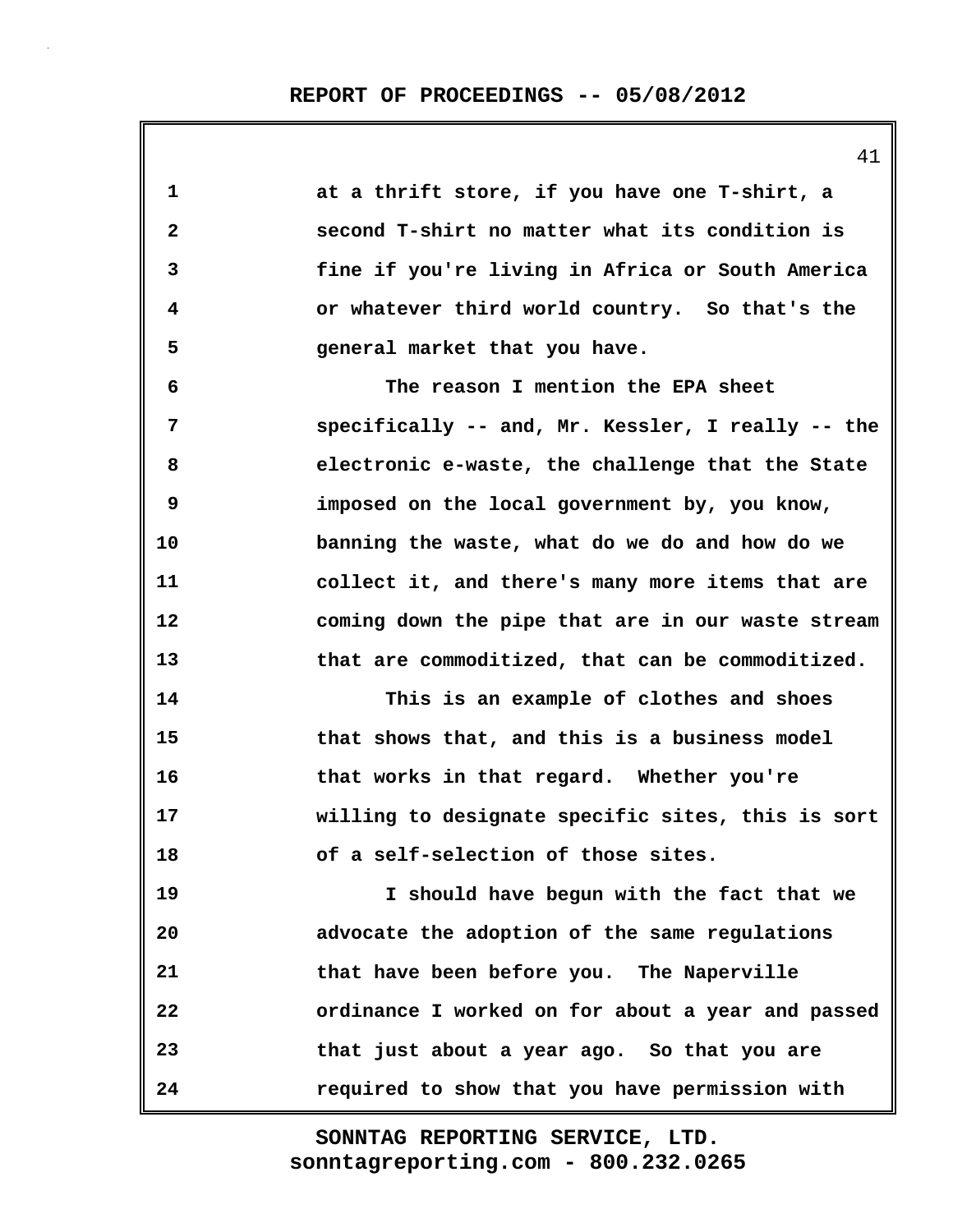**1 the property owners so that you're there, you're 2 not taking up a required parking space, and you 3 know the definition of the required parking 4 spaces, the number or the required handicapped 5 stalls, et cetera. 6 Sight lines, setbacks -- the signage issue 7 actually was addressed in the Naperville 8 ordinance, and with the signing of it -- the 9 lettering of it, it fits with all the sign 10 ordinances that I have been presented with. 11 I'm assuming they, knowing the standards, 12 generally follow suit. They'd probably fit 13 within yours. The size and the type of the font 14 and the message that's on the bin gets reported, 15 and then that location counts as -- I promised 16 the chairman I'd go through -- so let me digress. 17 Naperville has a permit requirement. 18 There's a one-sheet permit that shows the 19 address, the property owner's name and contact 20 information, the operator's name and contact 21 information. We sign off on that. 22 There's a fee. It's \$221. I don't know 23 the breakdown and why it comes to that, but 24 that's what it is. There's three things.**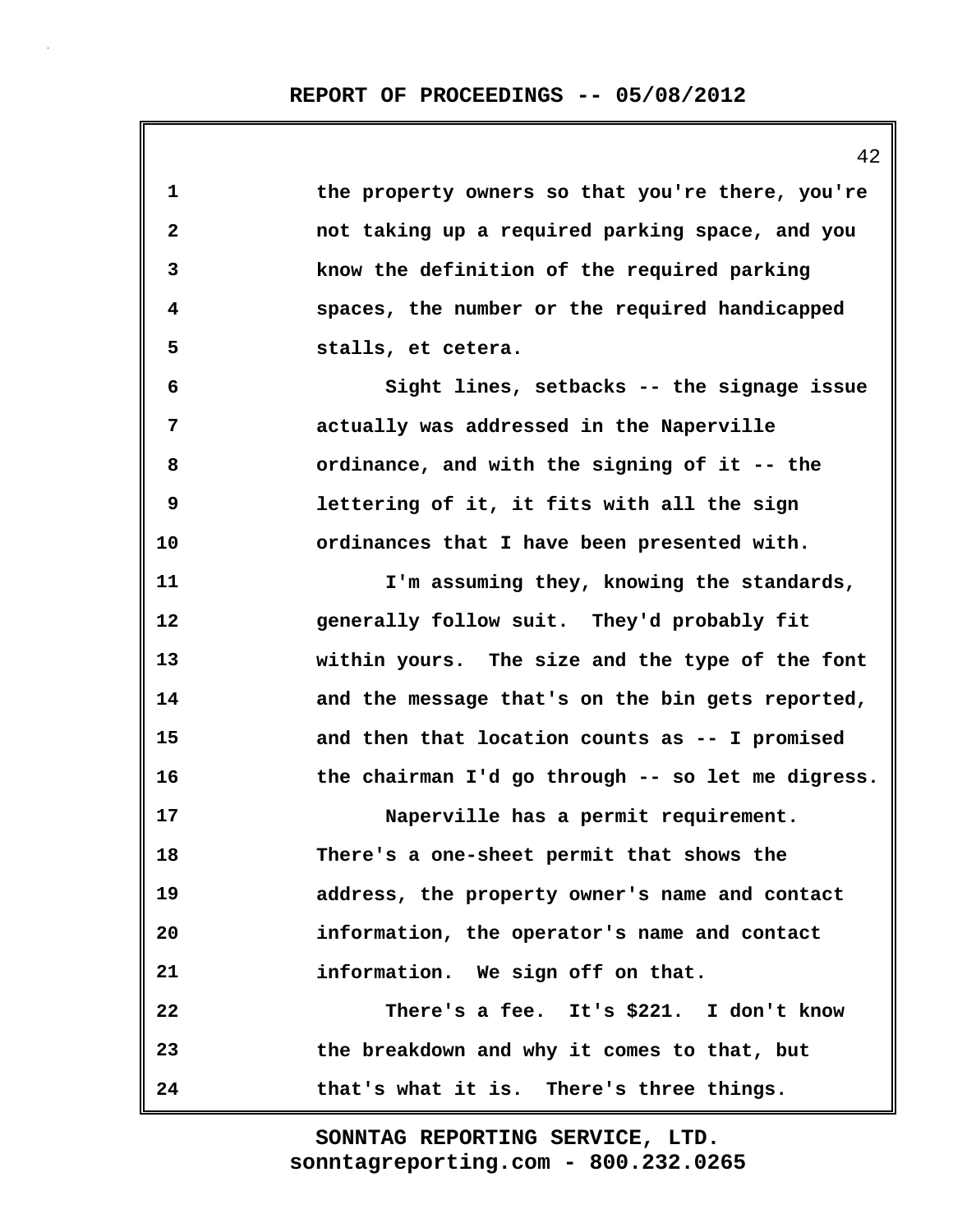**1 So you provide proof of authorization. We 2 use sign -- we have a promise letter or with the 3 larger retail centers, we'll have agreements with 4 Inland, Kimco, Centro, whoever owns the shopping 5 center, manager or owner. We would attach a copy 6 of that contract, and then you'd do -- we have a 7 schematic that shows the picture of the exact bin 8 and then all the text on it for the requirements 9 of the no dumping, the 24-hour response number, 10 et cetera. All those conditions that are in the 11 ordinance. 12 Then we do a Google -- I was explaining 13 this to Russell earlier. We use a Google Earth 14 image to show the square footage of the building 15 so we know how to count the parking spaces. We 16 give them the total parking spaces that are 17 there. We mark specifically exactly where the 18 bin would be placed. 19 Then if need be, we show them -- we can 20 give them like street-view pictures to show that, 21 Hey, the Google Earth image is five years old. 22 This is the screening. This is the berm, 23 et cetera. So they can see it is -- you know, 24 what it's going to look like when it's in place.**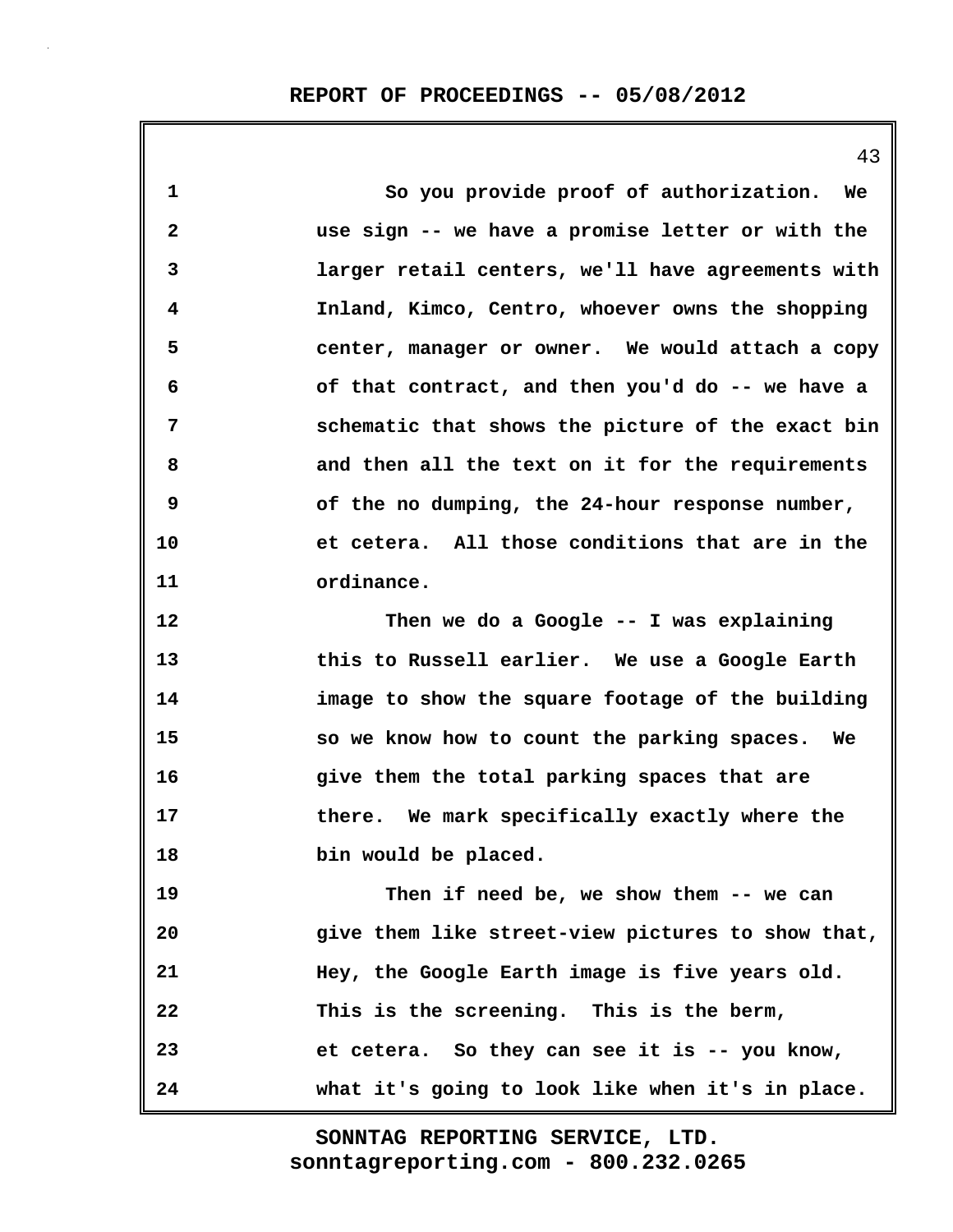**1 It's done -- it's not over the counter 2 because therein lies the burden. I don't think 3 we expect that or advocate that. They have 4 turned them around in, you know, three to four 5 days. Comments come back, we reply via e-mail 6 and answer their questions or move the location 7 if they determine that, whatever they've needed. 8 But I think they commit to, is it a 10 -- I 9 think it's 10 business days or 14 days. It's 10 roughly the same period, but that's their 11 committed response review time. 12 But we get the agreement, we submit the 13 permit, issue it -- when they issue it, that's 14 when you place the bin. That's not -- I mean, I 15 know when you implement the regulations going 16 forward, we still submitted them, and they gave 17 us -- I think everyone had 30 or 60 days to make 18 sure their permits were in and issued, or the 19 bins if they didn't comply -- the downtown 20 districts in Naperville were clearly restricted 21 so are Wheaton's. So those that were there were 22 removed. 23 CHAIRMAN WALLACE: Do you know what 24 the B4, B5, and TU districts in Naperville are?**

> **sonntagreporting.com - 800.232.0265 SONNTAG REPORTING SERVICE, LTD.**

44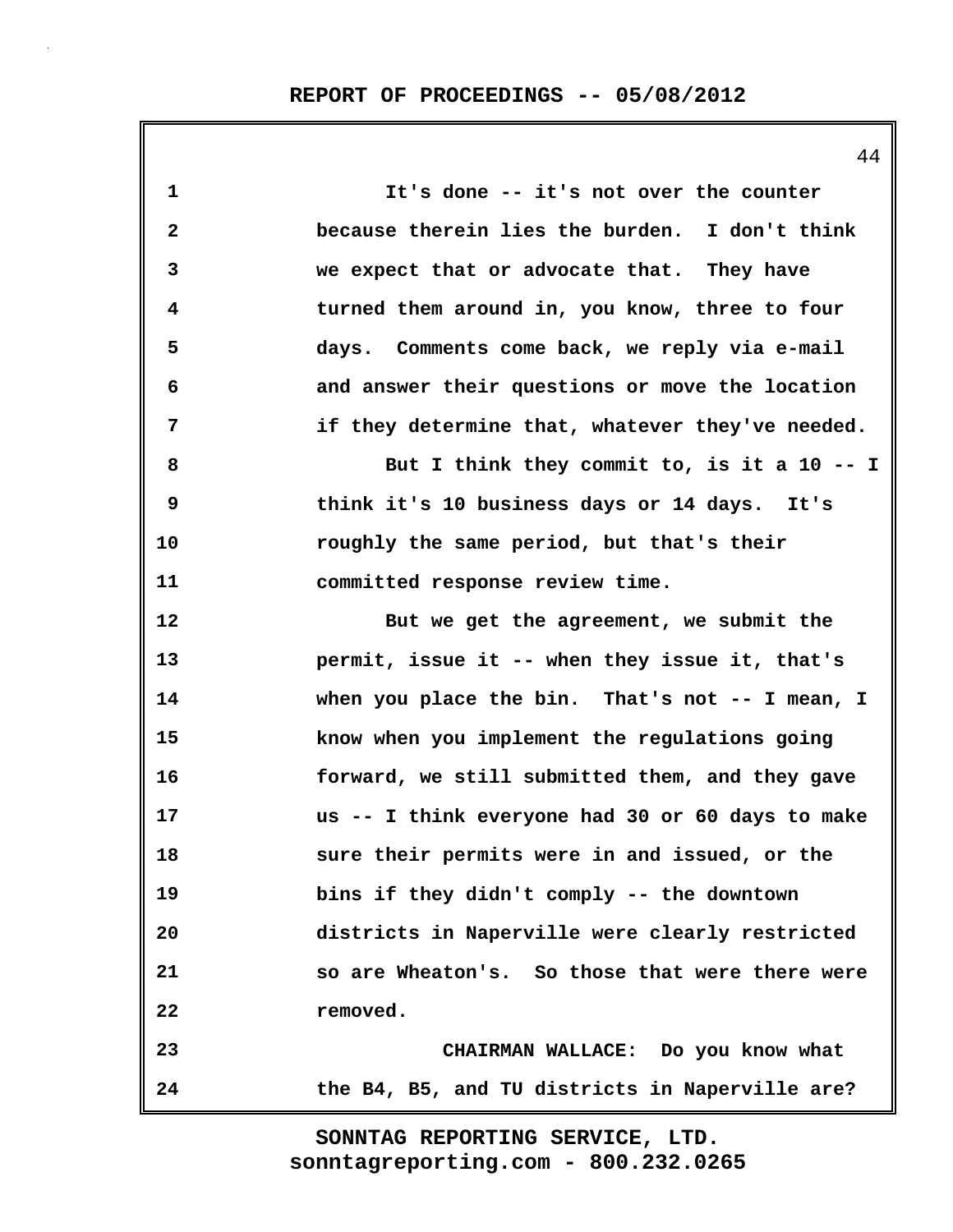**REPORT OF PROCEEDINGS -- 05/08/2012**

|              | 45                                                |
|--------------|---------------------------------------------------|
| 1            | MR. CAVALLARO: Specifically, I'd                  |
| $\mathbf{2}$ | have to get the map, but it's --                  |
| 3            | CHAIRMAN WALLACE: Do you know                     |
| 4            | generally?                                        |
| 5            | MR. CAVALLARO: -- outside the                     |
| 6            | downtown area. It's all their -- so you're        |
| 7            | talking all the residential -- not residential,   |
| 8            | the retail.                                       |
| 9            | CHAIRMAN WALLACE: Actually, it says               |
| 10           | that they will not be permitted in B4, B5, TU,    |
| 11           | and any residential.                              |
| 12           | MR. CAVALLARO: Well, let me put it                |
| 13           | this way: We are on all the retail -- we can be   |
| 14           | on all the retail strip centers, so between Naper |
| 15           | Boulevard, Washington, 59. I mean, I just know    |
| 16           | generally. It's all their larger retail spaces.   |
| 17           | CHAIRMAN WALLACE: Okay.                           |
| 18           | MR. CAVALLARO: So you're not going                |
| 19           | to be in the industrial parks. You're not in the  |
| 20           | residential districts. You're not in apartment    |
| 21           | complexes. We actually had one where there's a    |
| 22           | grocery store that was right abutting to it, and  |
| 23           | I guess the grocery store either existed or fell  |
| 24           | into that residential zoning district. So we      |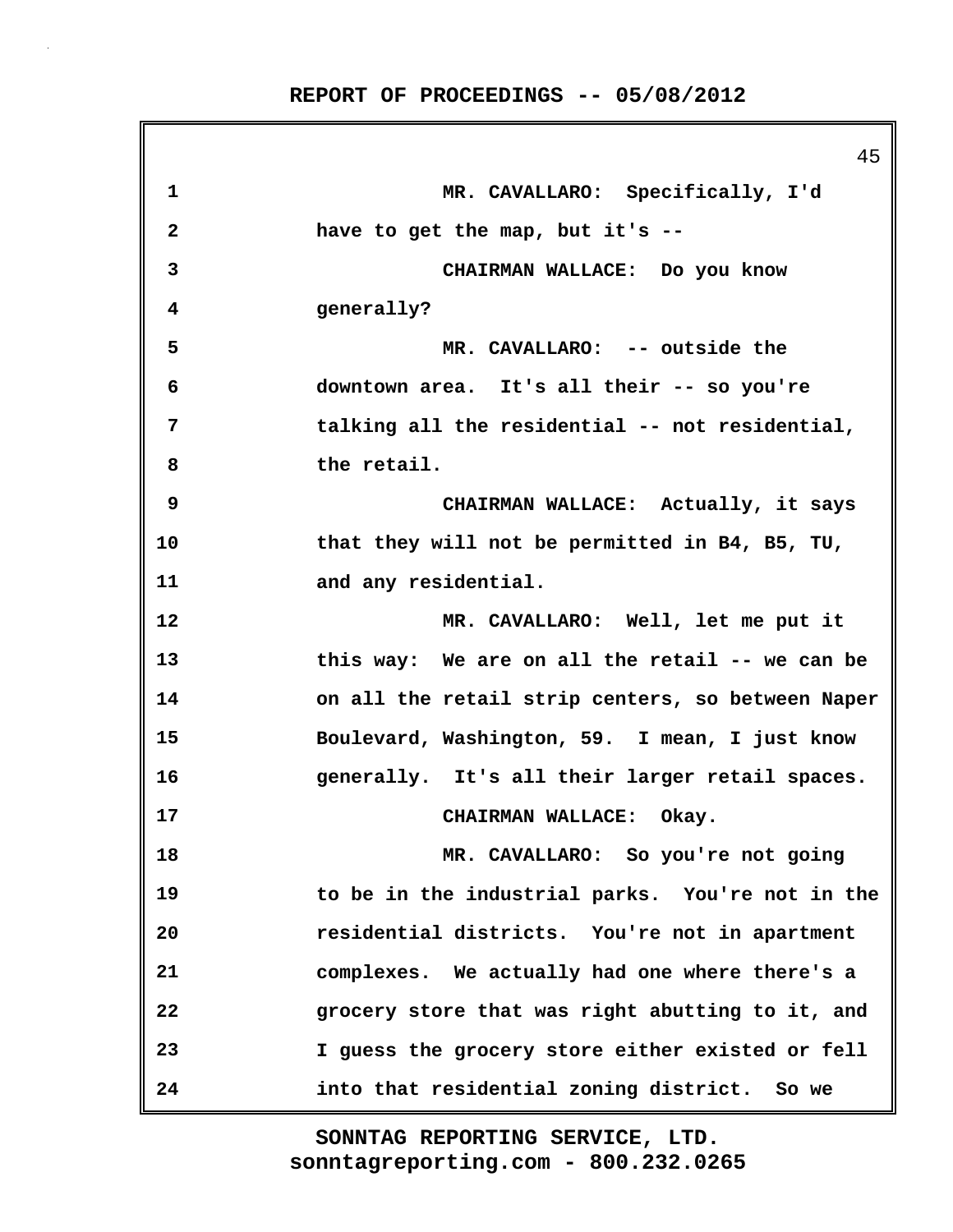| 1            | didn't -- the permit wasn't rejected. We just     |
|--------------|---------------------------------------------------|
| $\mathbf{2}$ | pulled it. We didn't know. It was right on the    |
| 3            | border. So we've had those issues come up and     |
| 4            | been addressed.                                   |
| 5            | Getting back to the reasons why or why            |
| 6            | there's a need, I sort of touched on the          |
| 7            | convenience aspect of it.                         |
| 8            | The other thing is, you know, with the            |
| 9            | waste stream we have, you know, textiles, if you  |
| 10           | look at the EPA sheet, just the facts right in    |
| 11           | the center. We have 13 million tons of textiles   |
| 12           | generated, and this goes back to 2009. It's       |
| 13           | obviously going up. That's 5.2 percent of the     |
| 14           | entire municipal waste stream. We collect back    |
| 15           | only 15 percent of that, about 2 million tons in  |
| 16           | 2011. So you've got roughly 13 tons going in and  |
| 17           | 2 coming back out.                                |
| 18           | So this process is really what shows you          |
| 19           | the convenience aspect to increase that recovery  |
| 20           | rate. When you add the easily commoditized        |
| 21           | nature of it and the abundance of these thrift    |
| 22           | stores, you know, you have Wings, Plato's Closet, |
| 23           | Savers. Savers alone is a multibillion -- well,   |
| 24           | Goodwill is as well, but these are multibillion   |

46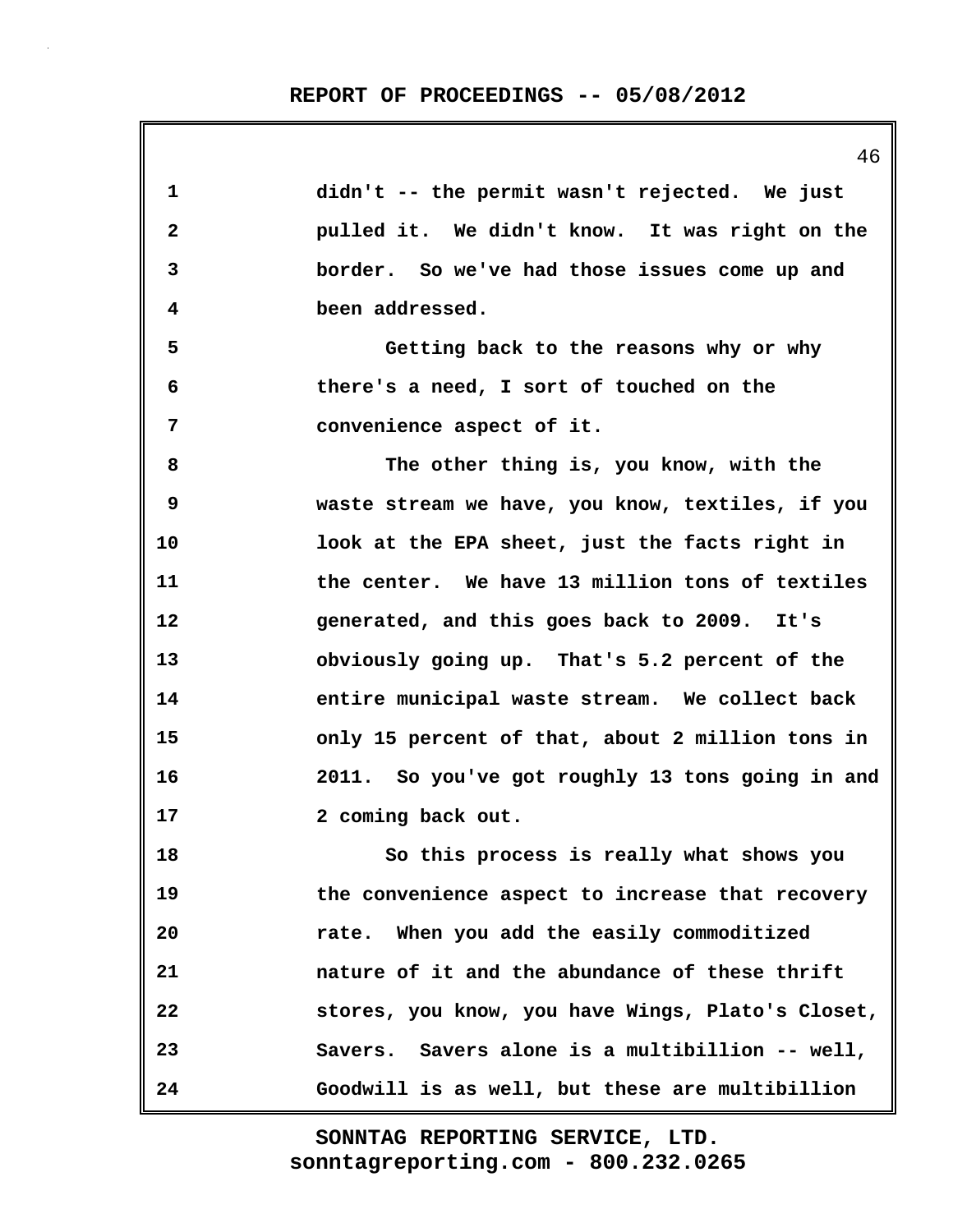| 1            | dollar retail operations that are thriving on    |
|--------------|--------------------------------------------------|
| $\mathbf{2}$ | this secondhand clothes market, and I think it's |
| 3            | going to continue to grow.                       |
| 4            | You're pulling this stuff out of the             |
| 5            | landfill, which is good, and then you're         |
| 6            | recommoditizing it and creating jobs and         |
| 7            | everything else which is directly generated from |
| 8            | that.                                            |
| 9            | Like I began with, you know, we're one of        |
| 10           | the key advocates for implementation of these    |
| 11           | reasonable regulations. We don't think they      |
| 12           | should be placed, you know, without permission   |
| 13           | nor that they shouldn't -- they should be        |
| 14           | maintained. You shouldn't have four operators.   |
| 15           | You know, one gets permission, and three others  |
| 16           | dump bins, you know, nearby. That's nothing      |
| 17           | anybody wants.                                   |
| 18           | We work with our property owners to              |
| 19           | maintain exclusivity so we end up being the only |
| 20           | one there. All our bins match. You were exactly  |
| 21           | right in describing that they work like big      |
| 22           | mailboxes. So ours have a -- generally, most of  |
| 23           | ours have the handle, so as it goes in, it feeds |
| 24           | it into it and then it closes.                   |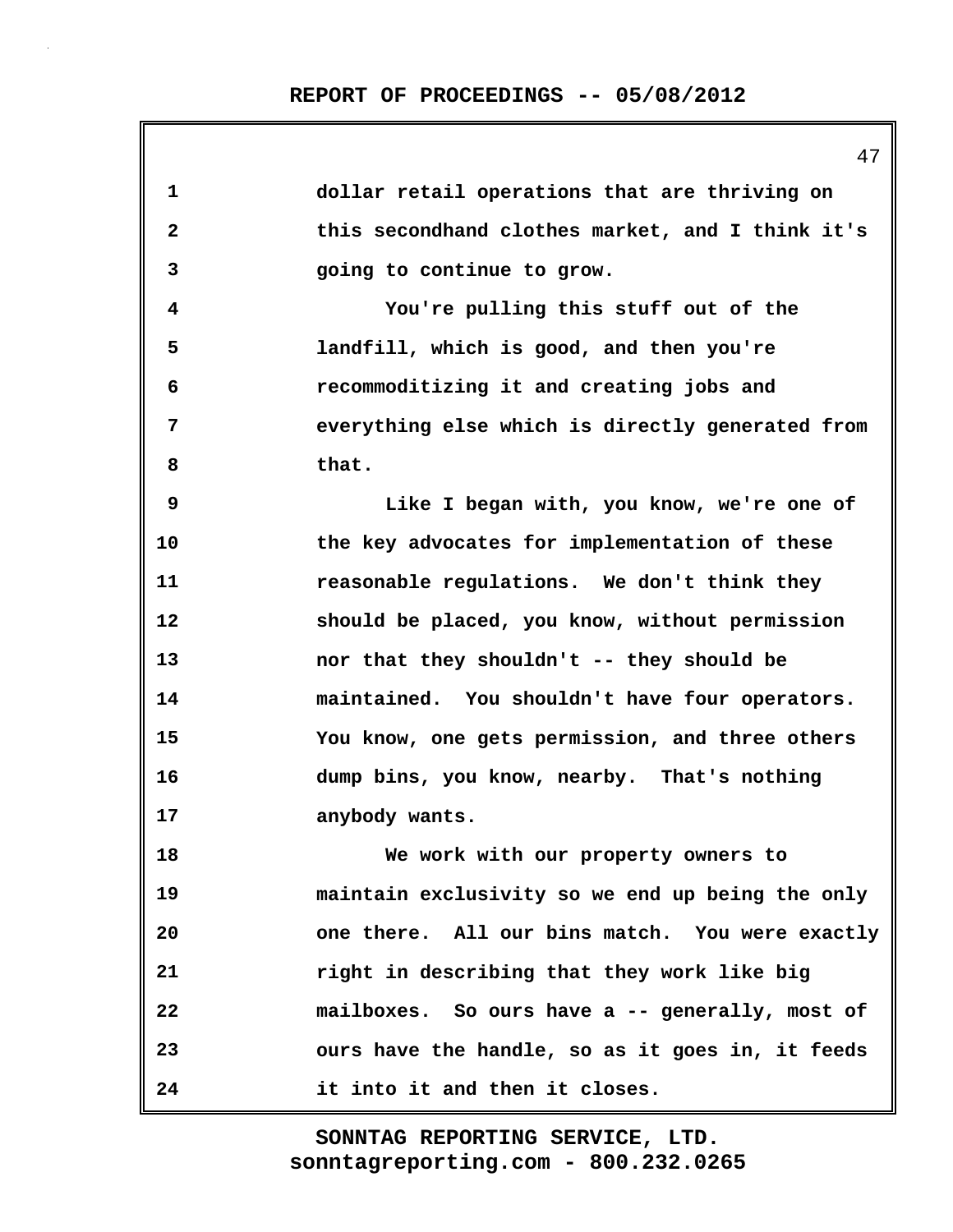|              | ΞO                                                |
|--------------|---------------------------------------------------|
| $\mathbf{1}$ | They're all roughly generally the same            |
| $\mathbf{2}$ | size. There are several manufacturers, but they   |
| 3            | all seem to use the same designs. Ours are        |
| 4            | generally about a 4 1/2 by 4 1/2 foot square, and |
| 5            | they're about 6 1/2 feet tall.                    |
| 6            | So those that did put size restrictions, I        |
| 7            | think, 30 square -- I'd have to look at -- 24 to  |
| 8            | 30 square feet, so it's generous for what we use. |
| 9            | One comment on the multiple bins -- ours          |
| 10           | right there in the center, I believe, that's at   |
| 11           | the International House of Pancakes. The only     |
| 12           | rationale and reason why we put multiple bins is  |
| 13           | to manage the flow. We are literally right in     |
| 14           | West Chicago. We're at Hawthorne and Powis.       |
| 15           | We maintain our bins on an as-needed basis.       |
| 16           | We track and report what is collected because we  |
| 17           | leave a revenue share for the site host. So we    |
| 18           | track the poundage that comes in there. We give   |
| 19           | them a revenue share based off of what we         |
| 20           | collect.                                          |
| 21           | We also report that back to the community         |
| 22           | and to the owner and a certificate of             |
| 23           | sustainability to show how many pounds we've      |
| 24           | collected, the cubic yards of landfill space that |

 $48$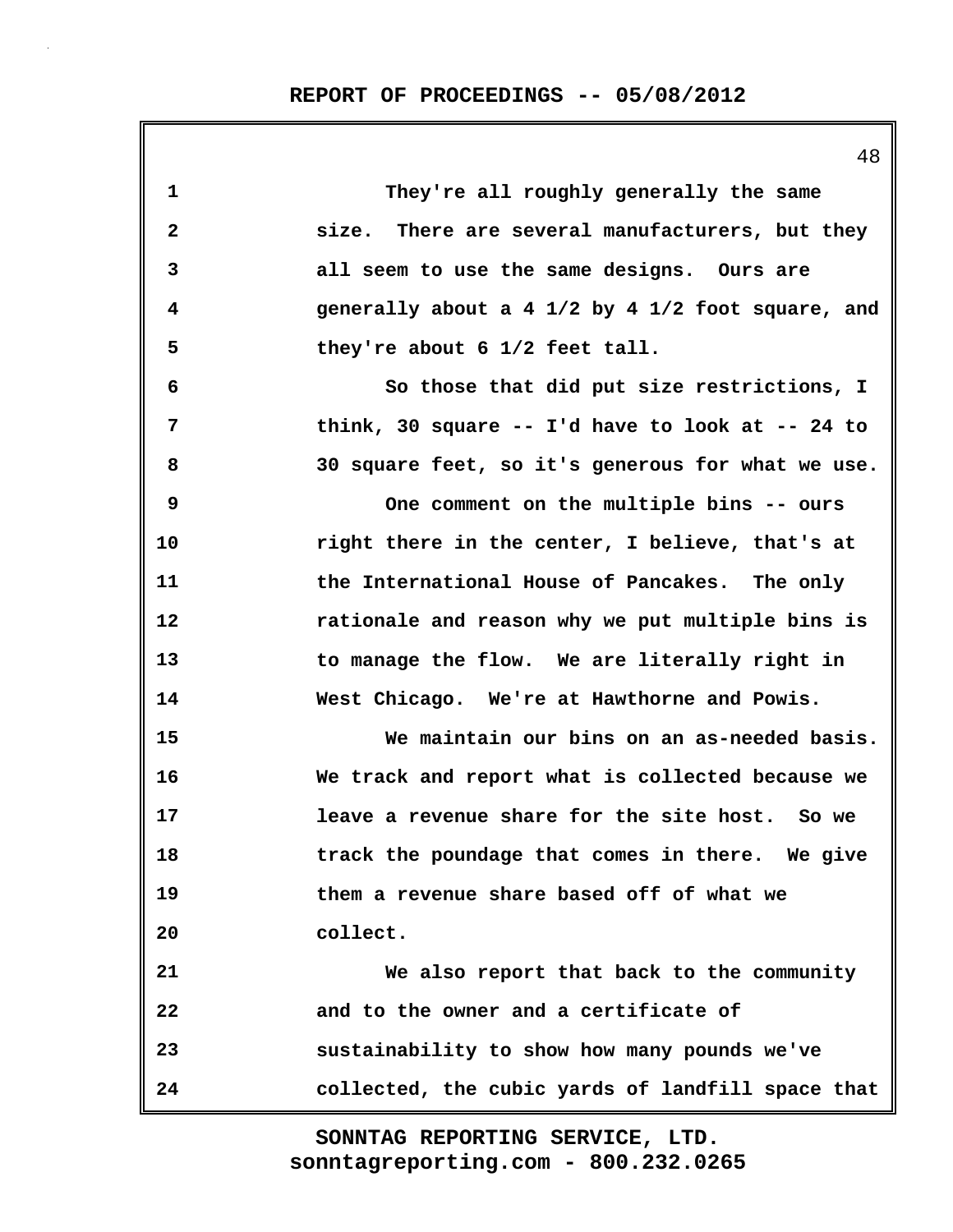| 1            | translates into, and then there's a greenhouse     |
|--------------|----------------------------------------------------|
| $\mathbf{2}$ | gas emission component. It's outlined in that      |
| 3            | PowerPoint as to how you'd come up with that       |
| 4            | calculation, the 7-to-1 ratio, but that's          |
| 5            | generally where it is.                             |
| 6            | Even in Naperville, the only thing -- the          |
| 7            | only variance to their ordinance that we were      |
| 8            | advocating was -- we appreciate the one operator,  |
| 9            | one bin per site, but if you end up trying to      |
| 10           | manage a flow because the overflow situation is    |
| 11           | the start of the nuisance, that if you find        |
| 12           | because of the flow and even if you visit it once  |
| 13           | a day, you can't keep up, the second bin solves    |
| 14           | that. That's the only reason we would advocate     |
| 15           | for a second bin.                                  |
| 16           | And I'm not even asking for broadening of          |
| 17           | the scope. You have three for large retail         |
| 18           | centers. I'm just saying that if we come for a     |
| 19           | variance, we just want to -- just to have an open  |
| 20           | mind to the reason why anyone would be asking.     |
| 21           | Really with that, if you have questions --         |
| 22           | I know you were talking nonprofit. We are          |
| 23           | for-profit. Most everyone is that do the bins.     |
| 24           | They do revenue shares of different natures.<br>We |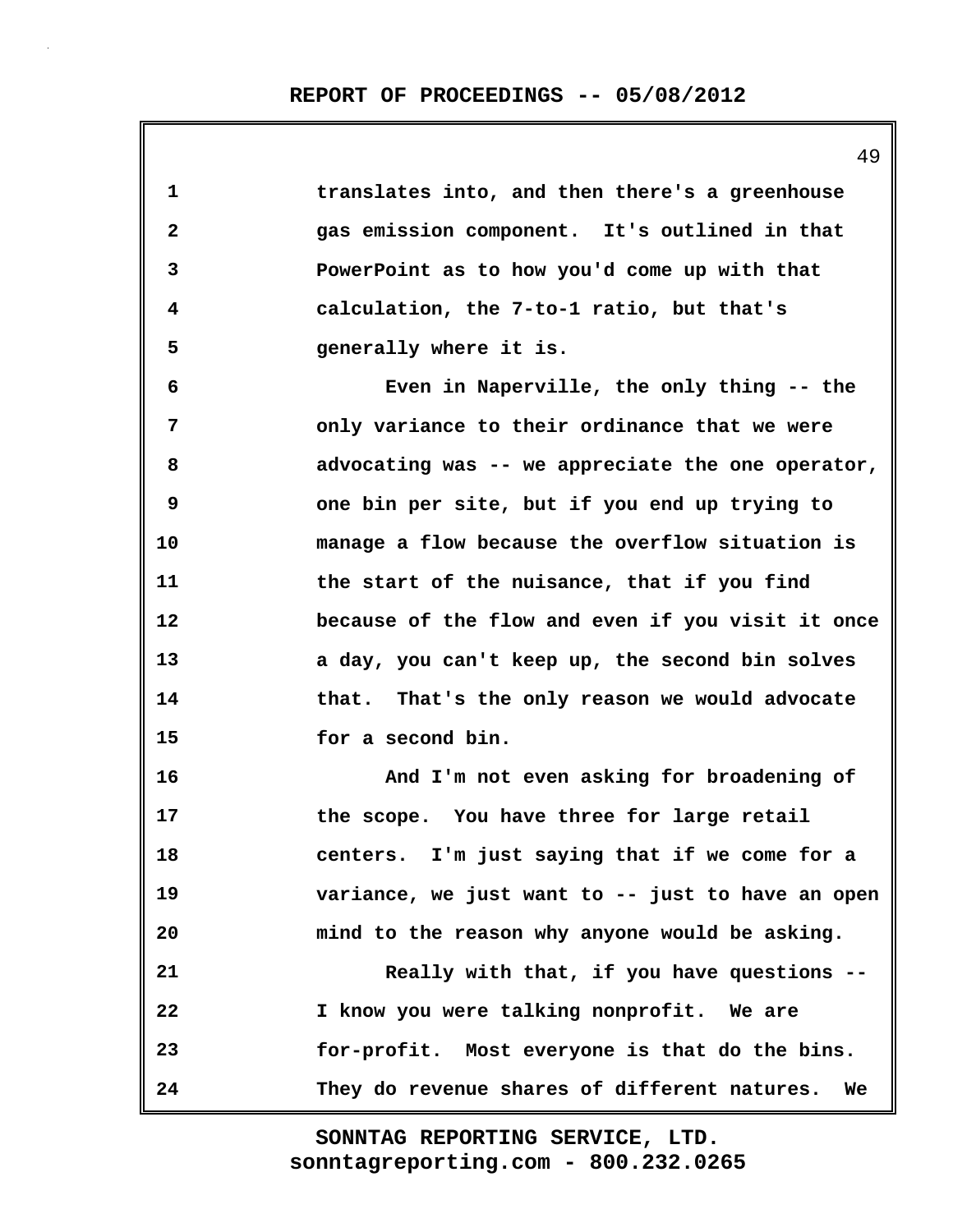|    | 50                                                |
|----|---------------------------------------------------|
| 1  | have our own corporate giving program. It's not   |
| 2  | a -- we're not a $501(c)(3)$ , but we have a      |
| 3  | designated charity that we choose to support, and |
| 4  | then many of our site hosts actually designate    |
| 5  | their revenue share to their charity of choice.   |
| 6  | We view this as an environmental, green           |
| 7  | recycling opportunity that's not paid for by the  |
| 8  | resident at the curb.                             |
| 9  | CHAIRMAN WALLACE: Yes.                            |
| 10 | MEMBER SCHUETZ: I have three                      |
| 11 | questions. How does your company determine the    |
| 12 | number of units that are needed on each site?     |
| 13 | MR. CAVALLARO: On each site there is              |
| 14 | exactly that based on flow.                       |
| 15 | MEMBER SCHUETZ: Based on one like                 |
| 16 | <b>IHOP?</b>                                      |
| 17 | MR. CAVALLARO: Yeah. So -- I'm                    |
| 18 | sorry.                                            |
| 19 | MEMBER SCHUETZ: Is that over a                    |
| 20 | period of six months, or do you do it monthly?    |
| 21 | How do you determine that?                        |
| 22 | MR. CAVALLARO: We monitor their --                |
| 23 | each bin is -- when I said "as-needed," each bin  |
| 24 | is generally visited within a week, within a      |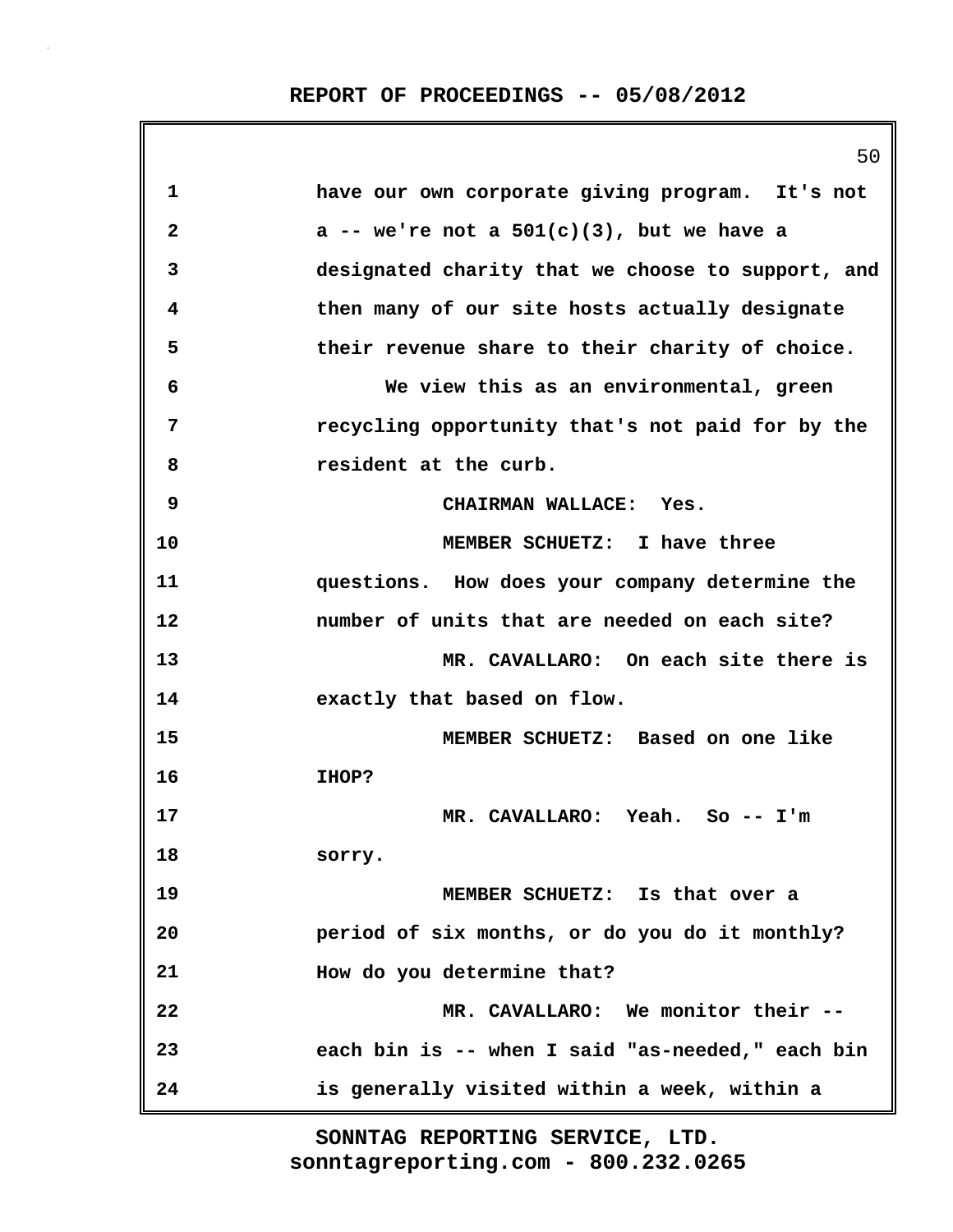|              | 51                                                |
|--------------|---------------------------------------------------|
| $\mathbf{1}$ | seven-day period, 5 to 6 days in general. We      |
| $\mathbf{2}$ | have some bins that are visited twice a day every |
| 3            | day. It's just depending on the flow.             |
| 4            | Because we monitor, we track it, we know          |
| 5            | with the seasonal flow, it's a -- they've been at |
| 6            | this since 1999. Janice, our president, is here.  |
| 7            | They live in Geneva. So, you know, they've been   |
| 8            | coming up with a process. It's pretty sound.      |
| 9            | We're probably -- we're the A example. We         |
| 10           | set the standard because of that. We're all       |
| 11           | employee-based. We have a fleet of branded        |
| 12           | trucks. Our employees are branded. I'm out        |
| 13           | there advocating for the adoption of these        |
| 14           | ordinances and regulations and have raised the    |
| 15           | bar for the entire industry.                      |
| 16           | Everyone in this state is capable of doing        |
| 17           | this. I think they just need a little push to     |
| 18           | be, you know, responsible. I think the first      |
| 19           | step is -- you know, the ordinance you've drafted |
| 20           | solves almost all the issues.                     |
| 21           | MEMBER SCHUETZ: Then when you do                  |
| 22           | contact the business and you come to some         |
| 23           | agreement, who or how do you determine the        |
| 24           | location?                                         |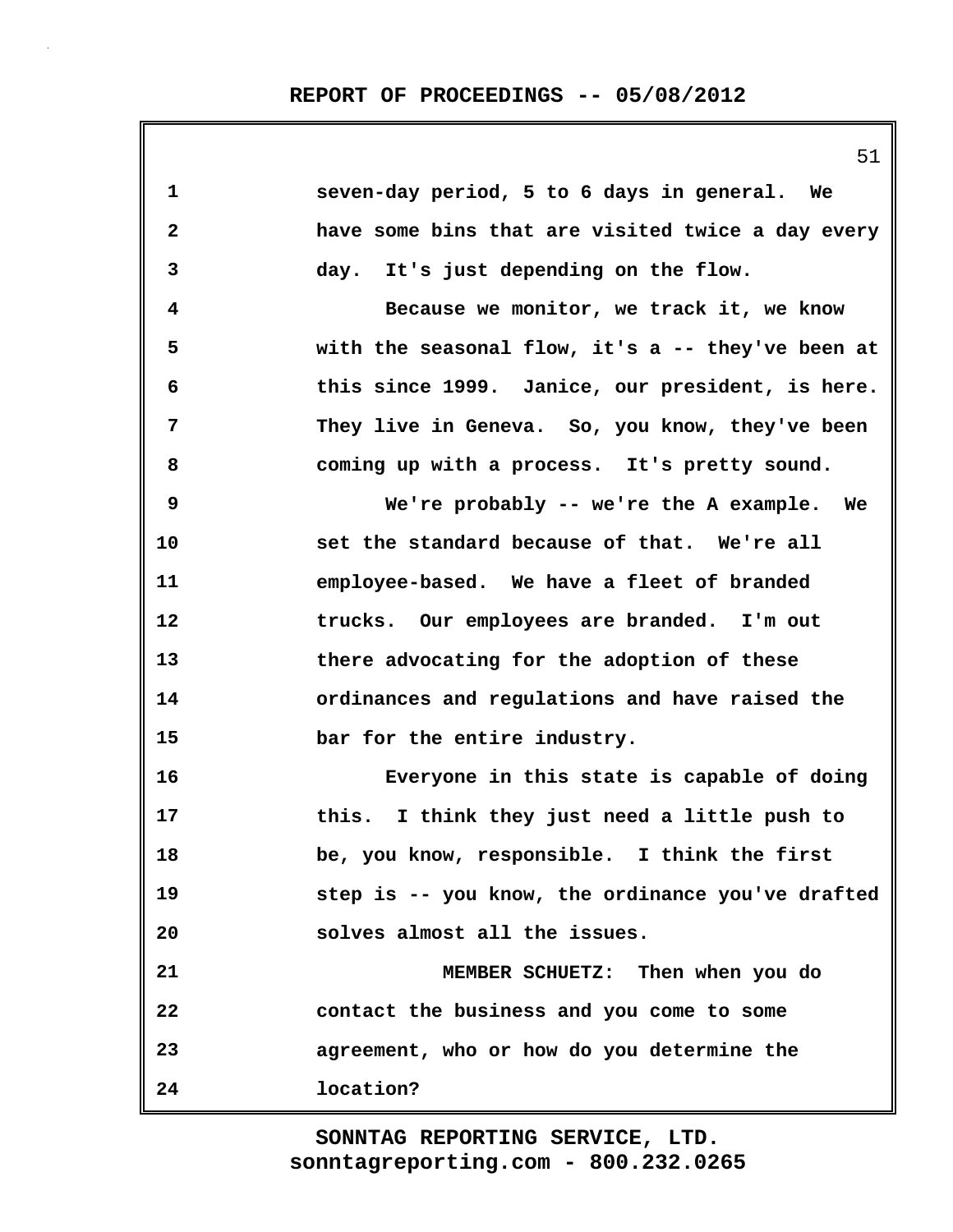|              | 52                                                |
|--------------|---------------------------------------------------|
| 1            | MR. CAVALLARO: All of these                       |
| $\mathbf{2}$ | locations primarily are driven by the owner       |
| 3            | because at that point we don't -- you know,       |
| 4            | you're glad to get it for the business purposes,  |
| 5            | but whether it's -- you know, where you place it, |
| 6            | we have some discretion, we try to give them some |
| 7            | guidance, but sometimes a lot of it is that's     |
| 8            | where they want it.                               |
| 9            | So the ordinance helps us in that regard as       |
| 10           | well by saying, you know, maybe we do have to     |
| 11           | walk away from a few sites because of the --      |
| 12           | whether it's a zoning restriction or a site       |
| 13           | restriction, you know, and that's fine. We'll do  |
| 14           | that.                                             |
| 15           | MEMBER SCHUETZ: How long have you                 |
| 16           | been working with Naperville?                     |
| 17           | MR. CAVALLARO: Naperville started --              |
| 18           | I started last -- well, two summers ago. In       |
| 19           | Naperville, the process began in -- well, in      |
| 20           | earnest, we were having preliminary conversations |
| 21           | via email, phone, et cetera over the fall. They   |
| 22           | put it on an agenda in February, and it was       |
| 23           | passed before the council the second -- the first |
| 24           | meeting in -- I think it's dated May 15th.        |

 $52$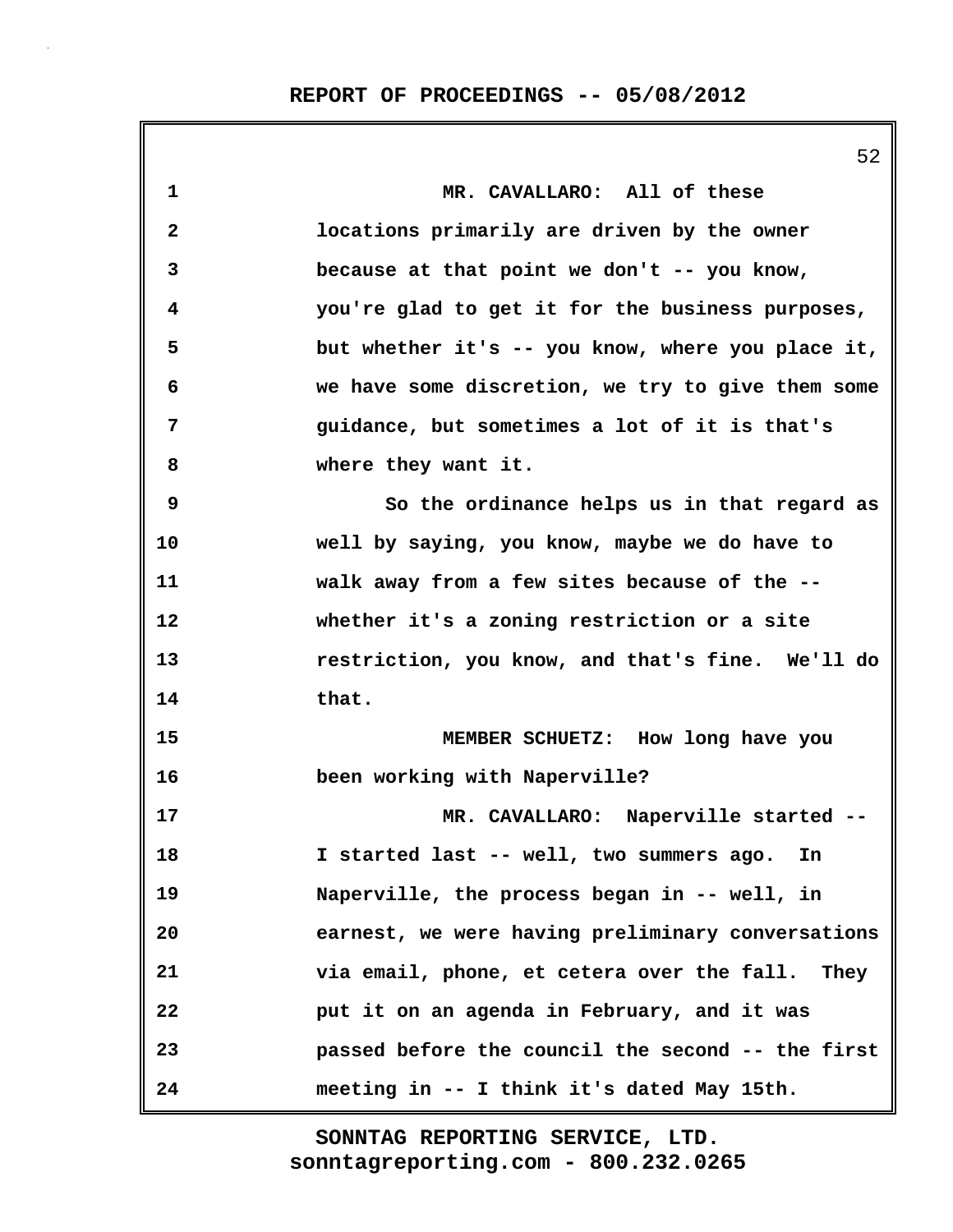**REPORT OF PROCEEDINGS -- 05/08/2012**

|                | 53                                               |
|----------------|--------------------------------------------------|
| 1              | MEMBER SCHUETZ: Meaning 2012?                    |
| $\mathbf{2}$   | MR. CAVALLARO: 2011.                             |
| 3              | MEMBER SCHUETZ: '11. Okay.                       |
| 4              | MR. CAVALLARO: Last year.                        |
| 5              | MEMBER SCHUETZ: How many of these                |
| 6              | bins do you have in Naperville?                  |
| $\overline{7}$ | MR. CAVALLARO: I'd have to count. I              |
| 8              | think we've submitted -- I think we have maybe   |
| 9              | 10, 10 sites.                                    |
| 10             | MEMBER SCHUETZ: In the whole city,               |
| 11             | 10 sites, but how many -- how many is on a site? |
| 12             | MR. CAVALLARO: We don't have any                 |
| 13             | duplicates. We haven't needed any. We have       |
| 14             | managed it through -- we were able to manage it  |
| 15             | through service calls, changing the service      |
| 16             | routes.                                          |
| 17             | MEMBER SCHUETZ: This one in the                  |
| 18             | center here is three.                            |
| 19             | MR. CAVALLARO: Right. It performs                |
| 20             | very well. I mean, we could --                   |
| 21             | MEMBER SCHUETZ: Do you count that as             |
| 22             | one or you count that as three?                  |
| 23             | MR. CAVALLARO: Oh, no, no, that's                |
| 24             | three bins.                                      |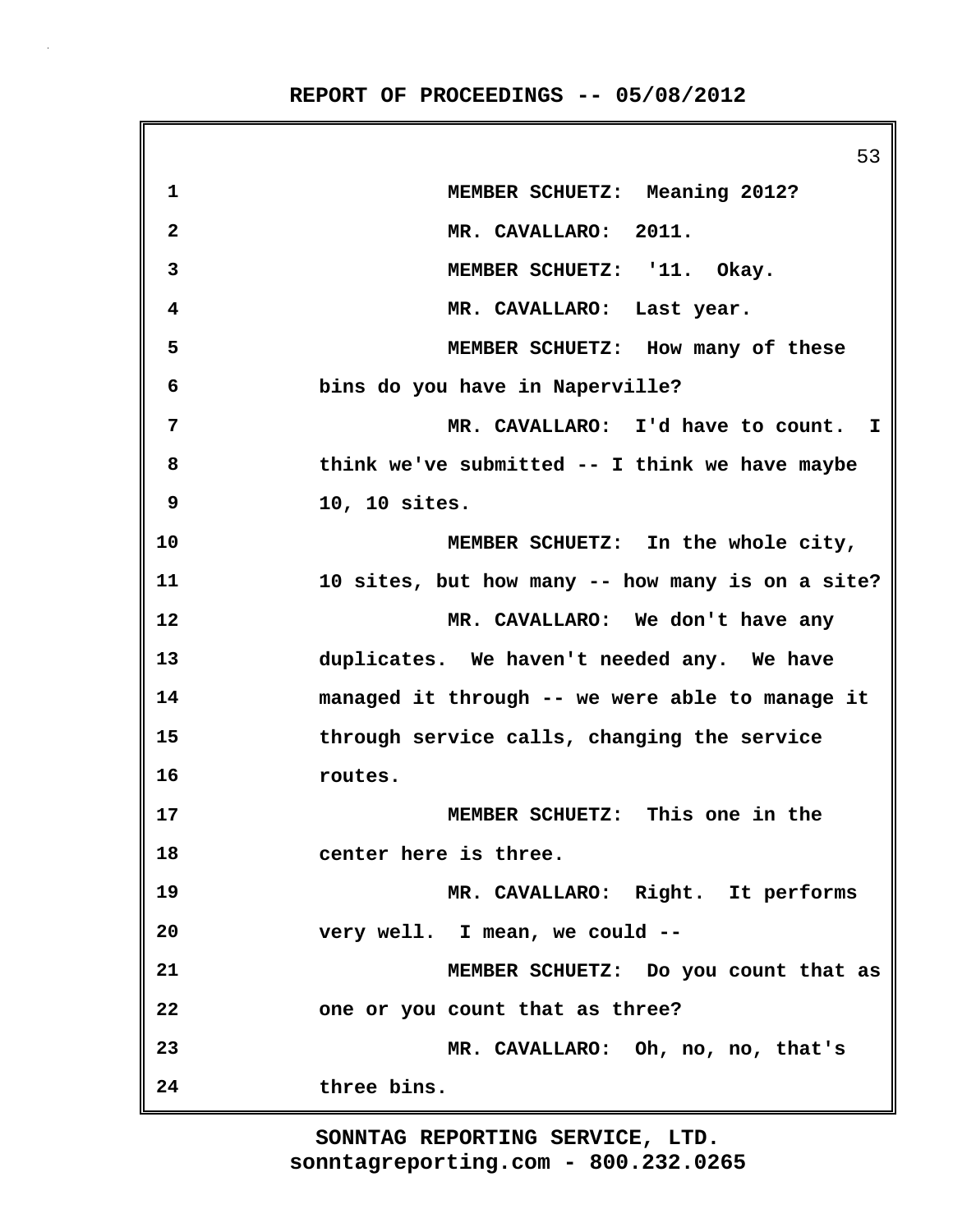|                         | 54                                                |
|-------------------------|---------------------------------------------------|
| 1                       | MEMBER SCHUETZ: Okay.                             |
| $\overline{\mathbf{2}}$ | MR. CAVALLARO: Yeah. It's one site,               |
| 3                       | three bins.                                       |
| 4                       | I'm telling you in Naperville, there's one        |
| 5                       | single bin in every site we have. There is not    |
| 6                       | multiples because we haven't -- the one place     |
| 7                       | where we were getting volume, we were able to     |
| 8                       | redo the routes to make sure we could visit it    |
| 9                       | every other day. So it solved the problem.        |
| 10                      | Because at first, when we were first doing        |
| 11                      | it, we were concerned that increasing the routing |
| 12                      | wasn't going to be enough so that we were afraid  |
| 13                      | we'd end up even leaving an overflow for a day.   |
| 14                      | We didn't want to do that, but it's been managed  |
| 15                      | by just switching it to every other day. It's     |
| 16                      | been fine.                                        |
| 17                      | But like I said, we -- the process, what          |
| 18                      | they do is each bin has a bar code scanner. The   |
| 19                      | driver service rep has the scanner. They scan     |
| 20                      | each bin. They estimate the weight, load it in    |
| 21                      | the truck. They bring it back. We verify all      |
| 22                      | the weights. It aggregates in their database for  |
| 23                      | their entire route. So we really know what's      |
| 24                      | assigned to each individual site, each individual |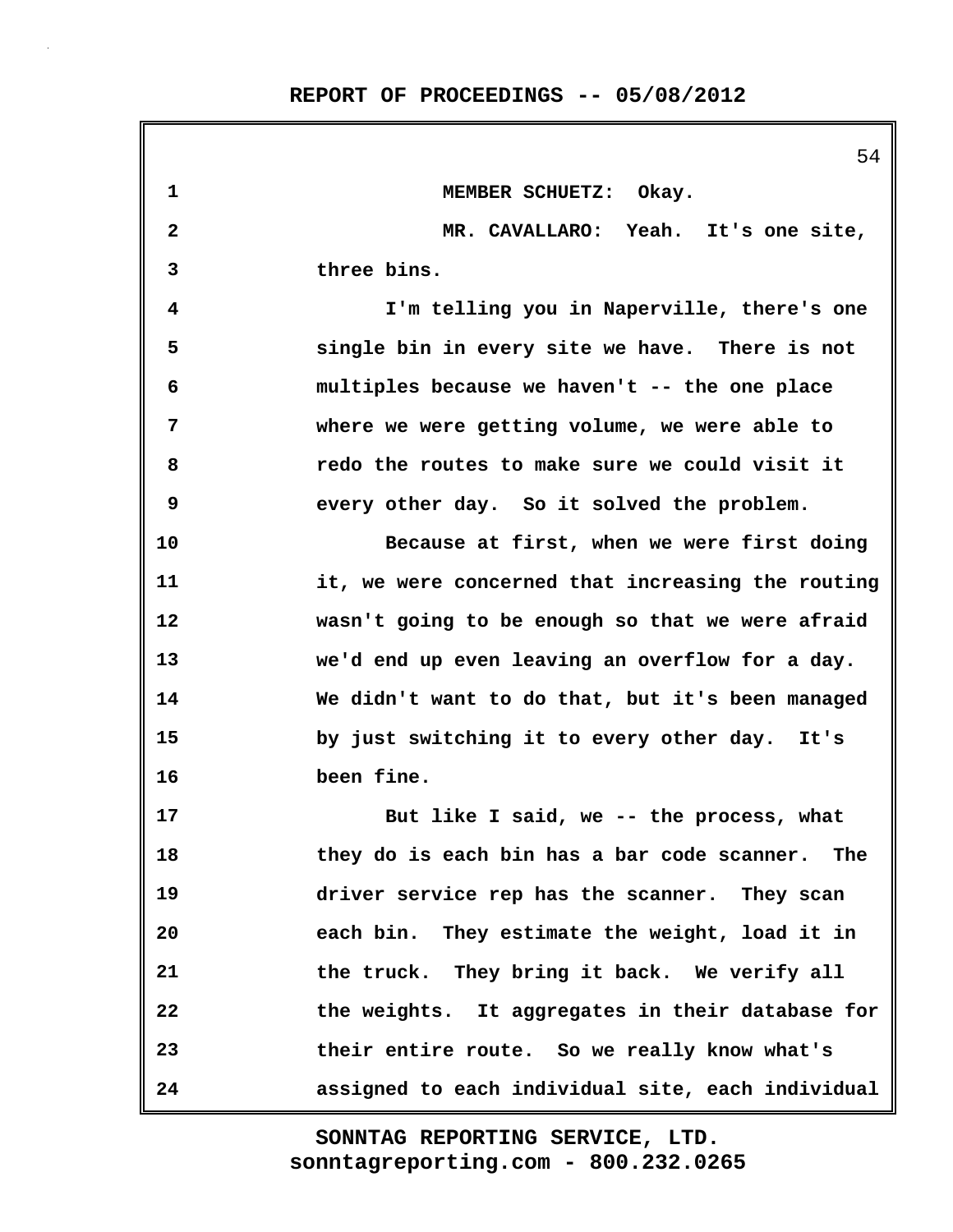55 **1 bin. 2 CHAIRMAN WALLACE: How often do you 3 find that bins are being misused, trash being 4 deposited in them or -- 5 MR. CAVALLARO: It happens. I mean, 6 it's not -- you know what, the general public -- 7 I mean, it's the same thing with the -- I mean, 8 the bins are well labeled, and they read it. You 9 know, our name is on it, our contact information. 10 The general public is better than you realize. 11 I think the key -- I told this to Russell. 12 If you require and you can show proof of 13 authorization, you immediately have the 14 partnership and the relationship with the person 15 that's there on the property. That solves 16 90 percent of your problems right then and there 17 because they're in contact with us. 18 The people that individually call most 19 often about an overflow is you or I emptying 20 grandma's house, and you dump -- you literally 21 fill the bin, and then you leave everything. 22 You're calling us saying, Hey, you know, we 23 left -- I emptied a house, an estate situation, 24 and I left it in front of the bin. You need to**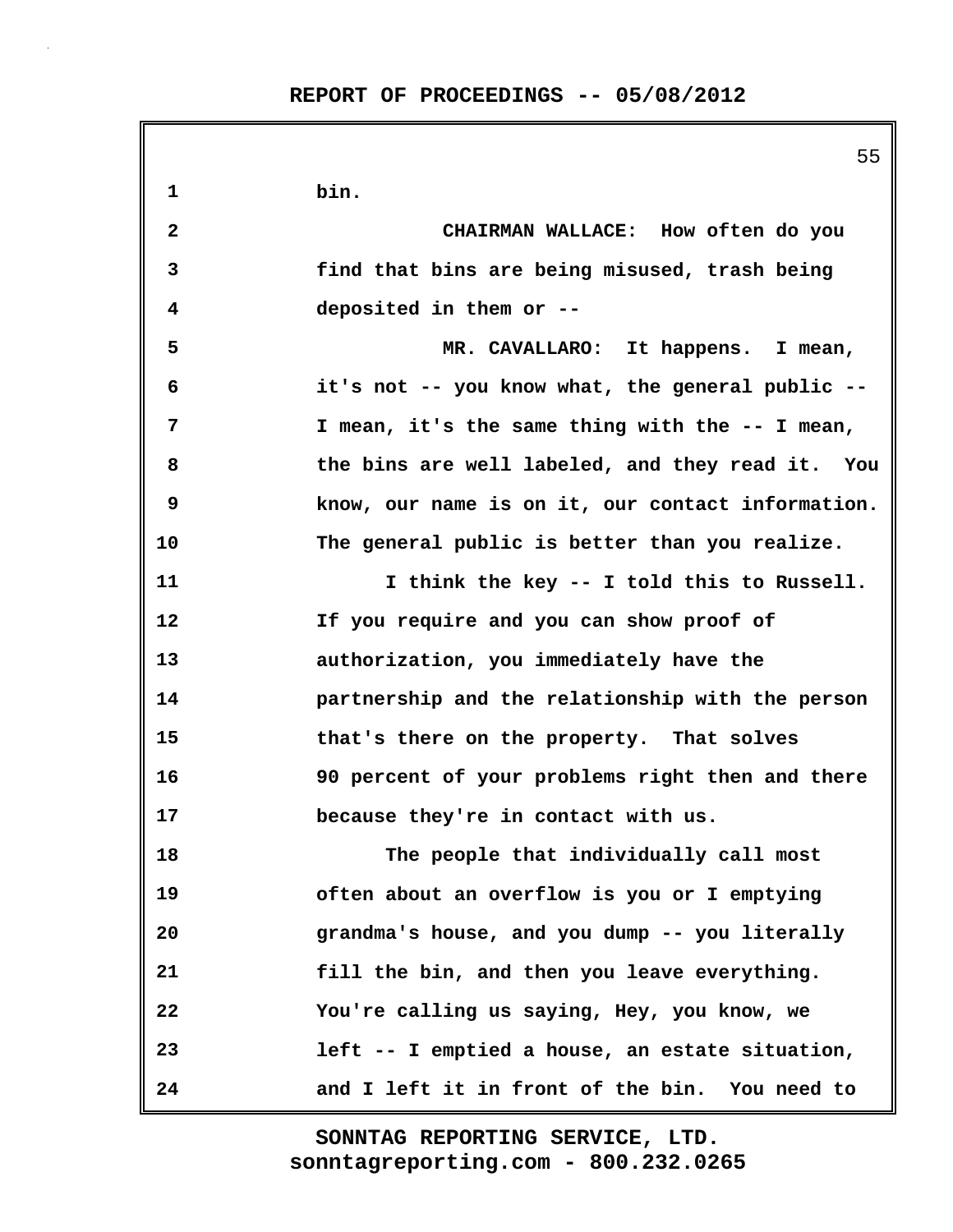|              | 56                                               |
|--------------|--------------------------------------------------|
| 1            | come get it.                                     |
| $\mathbf{2}$ | CHAIRMAN WALLACE: If I were to see               |
| 3            | something like that and I called the number on   |
| 4            | the bin, how long does it take you to come out?  |
| 5            | MR. CAVALLARO: We guarantee within               |
| 6            | 24 hours of being notified, we'll respond.       |
| 7            | Here it's easy to see, I mean, because we        |
| 8            | drive past here -- every route comes right here, |
| 9            | but we do that anyway. We do that at all of our  |
| 10           | divisions. That's one of the hallmarks to what   |
| 11           | we do, and that's -- it's built into the Wheaton |
| 12           | and Naperville ordinance, that 24 hours within   |
| 13           | notice, you can get it, and any of our           |
| 14           | competitors can do the same thing, and whatever  |
| 15           | is left there, we get rid of.                    |
| 16           | MEMBER DOYLE: Your headquarters is               |
| 17           | in West Chicago?                                 |
| 18           | MR. CAVALLARO: Yes.                              |
| 19           | MEMBER DOYLE: You're a national                  |
| 20           | company?                                         |
| 21           | MR. CAVALLARO: Yes.                              |
| 22           | MEMBER DOYLE: Operate national?                  |
| 23           | MR. CAVALLARO: Yes.                              |
| 24           | MEMBER DOYLE: How many people do you             |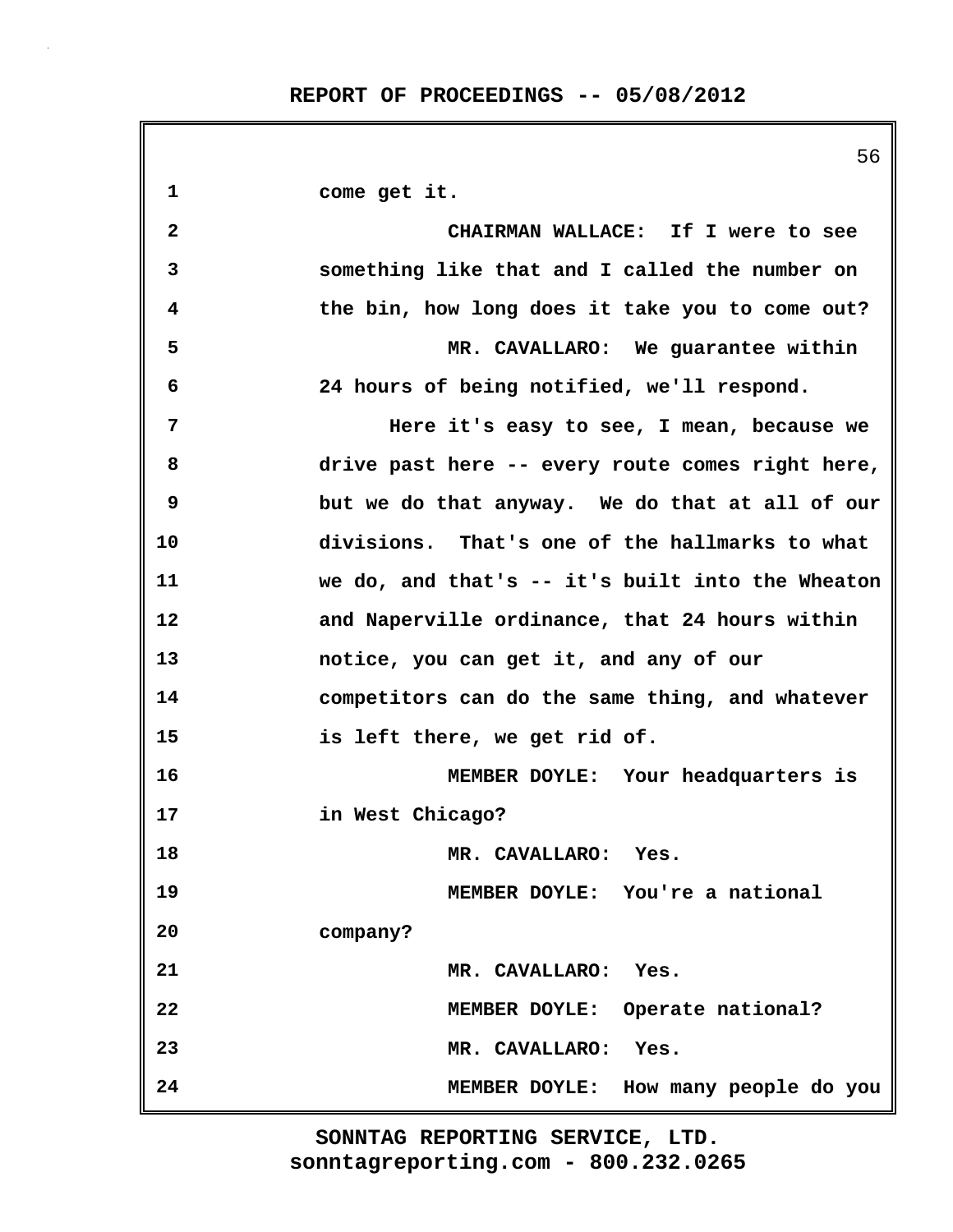| 1            | employ in the west suburban and Chicagoland       |
|--------------|---------------------------------------------------|
| $\mathbf{2}$ | areas?                                            |
| 3            | MR. CAVALLARO: The corporate                      |
| 4            | headquarters has 30 staff, and the division has   |
| 5            | another 20, I think. That sounds right, about     |
| 6            | 50.                                               |
| 7            | MEMBER DOYLE: In this area?                       |
| 8            | MR. CAVALLARO: Absolutely. I'm                    |
| 9            | sorry. Just to clarify, the corporate             |
| 10           | headquarters is in West Chicago, and then the     |
| 11           | warehouse and the division is literally the condo |
| 12           | next door, so that we're co-located. So the 20    |
| 13           | that I mentioned is just -- it's all the drivers  |
| 14           | and service reps and warehouse, et cetera.        |
| 15           | MEMBER DOYLE: Your competitors, can               |
| 16           | you name who they are? Where are they             |
| 17           | headquartered?                                    |
| 18           | MR. CAVALLARO: I honestly can't tell              |
| 19           | you. Some of them are -- they operate -- we       |
| 20           | operate under one corporation, one name. Many of  |
| 21           | these bins are operated by the same entity, but   |
| 22           | they have different names on the bins because     |
| 23           | they haven't fully rebranded or they're behind.   |
| 24           | I can't tell you. I know -- I think               |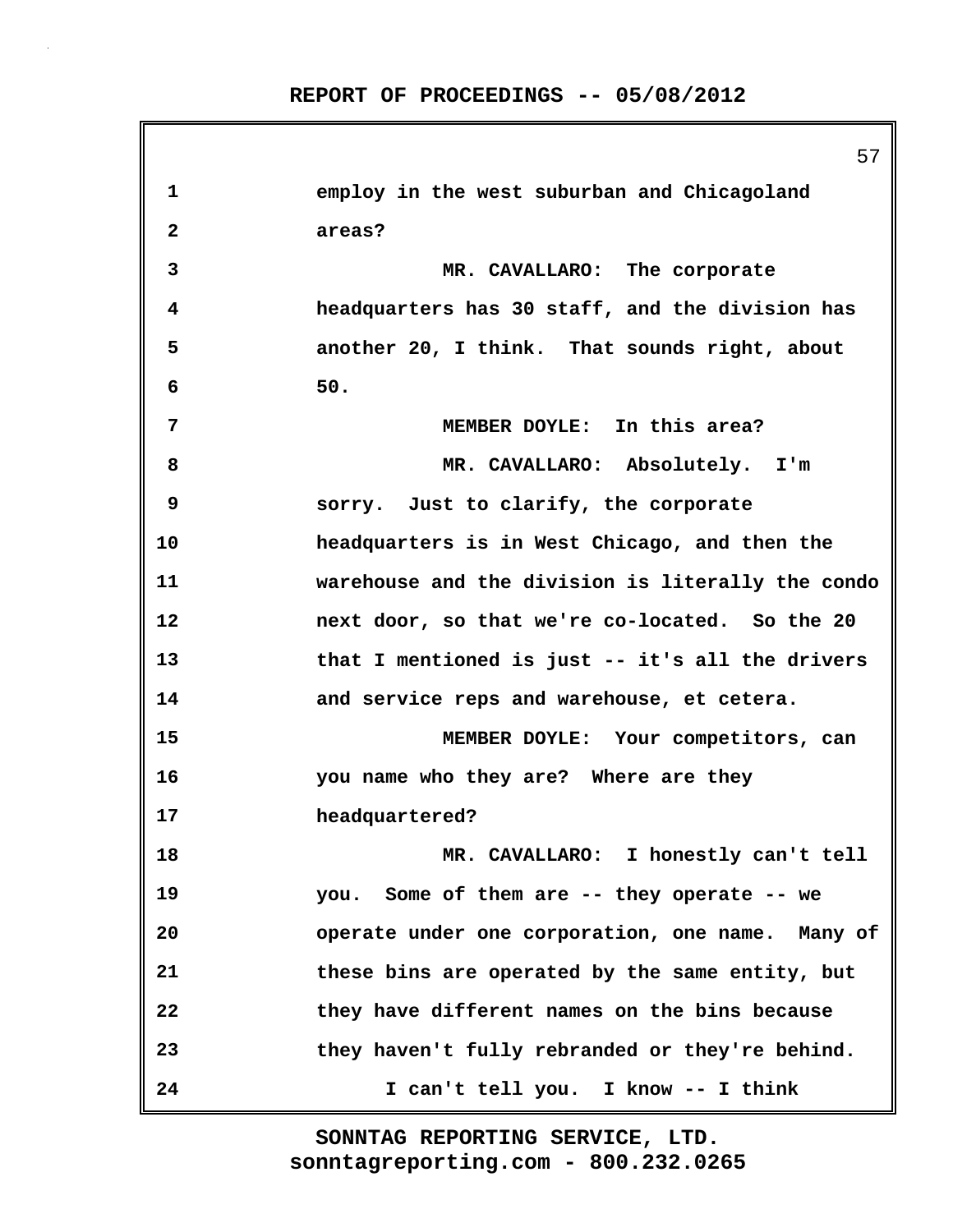|                         | 58                                                |
|-------------------------|---------------------------------------------------|
| 1                       | Helping Hands, I think they're in Sugar Grove now |
| $\overline{\mathbf{2}}$ | or Aurora. I'm not sure.                          |
| 3                       | MEMBER DOYLE: Thank you. Where I'm                |
| 4                       | driving at here is it incidental that your        |
| 5                       | company is headquartered in the far western       |
| 6                       | suburbs of Chicago, or is there a reason why you  |
| 7                       | established your company here in this area?       |
| 8                       | What's the history of how your company came to be |
| 9                       | established here?                                 |
| 10                      | MR. CAVALLARO: The best answer would              |
| 11                      | be to ask Janice, Why did you pick West Chicago?  |
| 12                      | I think the logistics of it makes sense. I        |
| 13                      | mean, it's, you know, centrally located.          |
| 14                      | CHAIRMAN WALLACE: Why don't you                   |
| 15                      | raise your hand.                                  |
| 16                      | (The witness was thereupon duly                   |
| 17                      | sworn.)                                           |
| 18                      | CHAIRMAN WALLACE: All right. If you               |
| 19                      | could state your name and spell last name and     |
| 20                      | then state your address.                          |
| 21                      | MS. BOSTIC: My name is Janice                     |
| 22                      | Bostic, B-o-s-t-i-c. My address is 0N558 Mark     |
| 23                      | Place, Geneva, Illinois.                          |
| 24                      | The question of logistics, we -- I started        |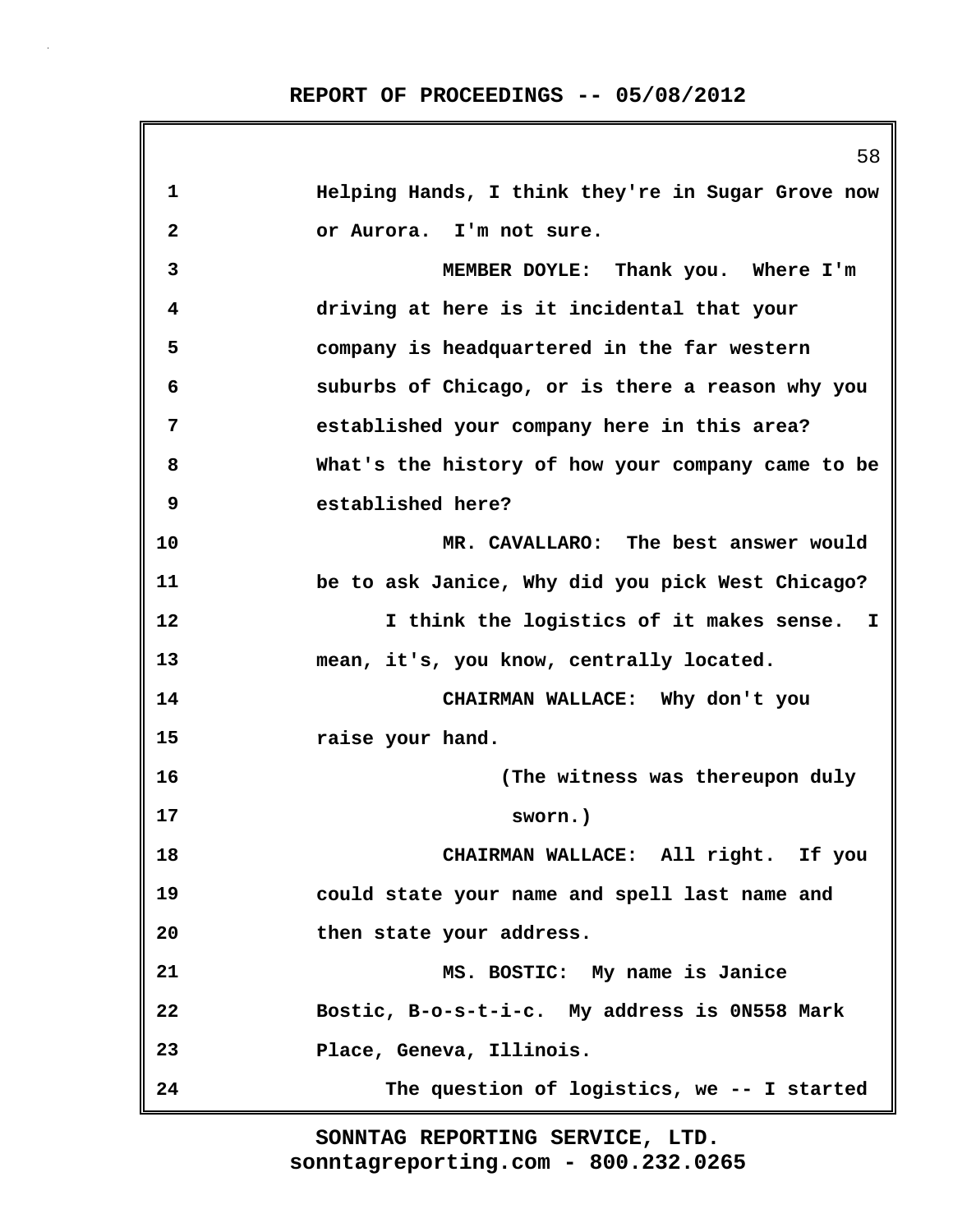|              | 59                                                |
|--------------|---------------------------------------------------|
| 1            | the company actually in Seattle 13 years ago, and |
| $\mathbf{2}$ | then more -- actually, it was sort of incidental  |
| 3            | personal reasons, I suppose, I moved here to      |
| 4            | Chicago, and my husband and I have developed      |
| 5            | this -- Chicago as sort of the hub. Then we       |
| 6            | started in Milwaukee and St. Louis and            |
| 7            | Minneapolis from Chicago.                         |
| 8            | We had our first warehouse in Elgin, and          |
| 9            | then we moved to West Chicago mostly because of   |
| 10           | logistics. I mean here because it's sort of       |
| 11           | central to the Chicagoland area, so it makes it   |
| 12           | convenient for routing trucks and so on.          |
| 13           | MEMBER KESSLER: Are you still in                  |
| 14           | Seattle?                                          |
| 15           | MS. BOSTIC: We are still in Seattle.              |
| 16           | We have a manager that runs that division.        |
| 17           | MR. CAVALLARO: Yeah. Our divisions                |
| 18           | are actually -- we're in -- if I go west, we're   |
| 19           | in Seattle; Hayward, which is north of the bay    |
| 20           | area, we opened in 2011; southern California is   |
| 21           | Orange County; we're in Denver. Then we've got    |
| 22           | Minneapolis, St. Louis, Milwaukee, Chicago,       |
| 23           | Atlanta, Pennsylvania, and New York.              |
| 24           | MEMBER KESSLER: How many major                    |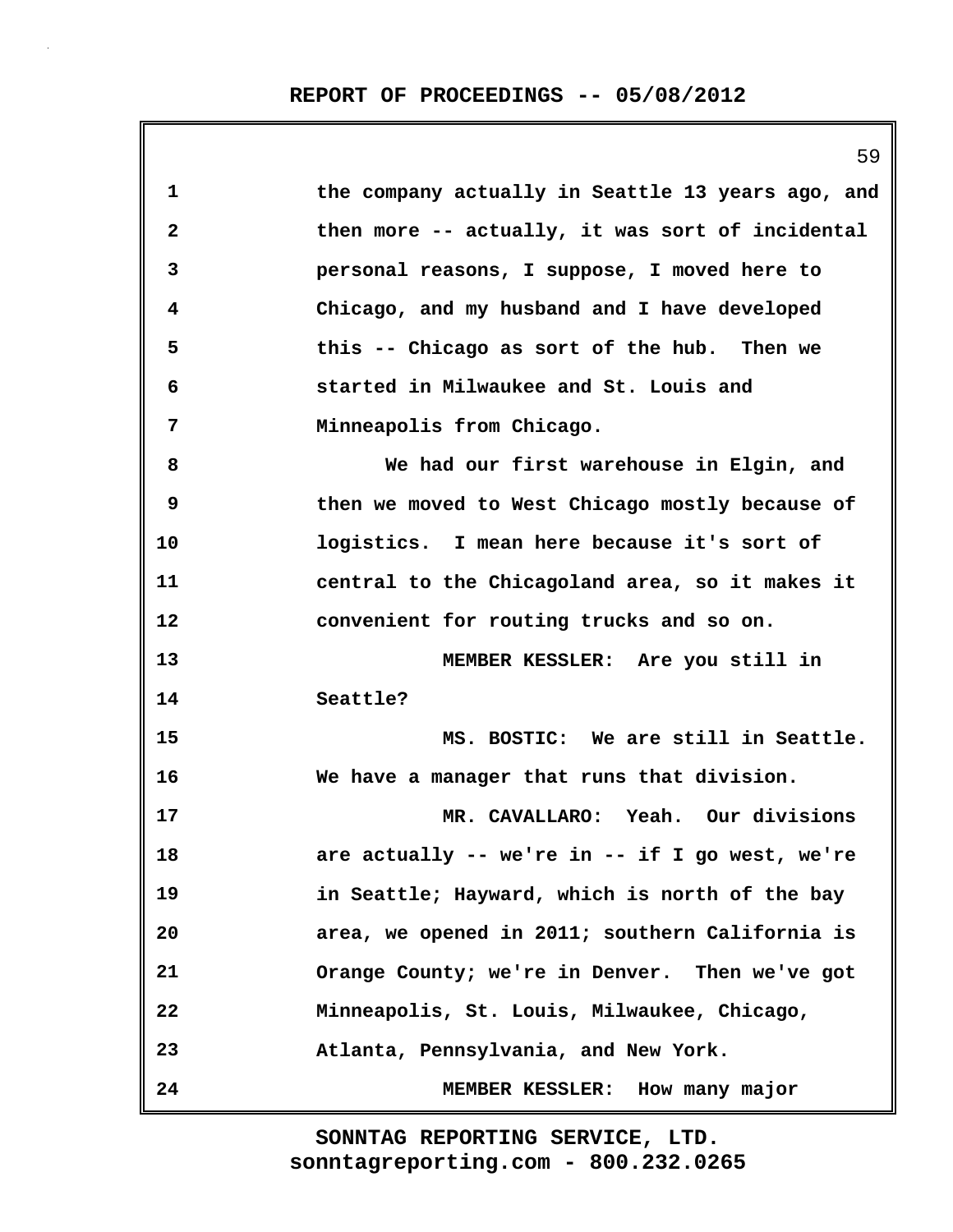|                         | 60                                                |
|-------------------------|---------------------------------------------------|
| 1                       | competitors do you have? How many is it, if any?  |
| $\overline{\mathbf{2}}$ | MR. CAVALLARO: We consider ourselves              |
| 3                       | one of the smaller players, but there's -- around |
| 4                       | the country, there's dozens of operators, and     |
| 5                       | there's different types.                          |
| 6                       | Primarily with the bins, you see the books        |
| 7                       | and clothes and shoes for the most part. I        |
| 8                       | advocate to my friends in local government that   |
| 9                       | e-waste is another option, but you can't fit --   |
| 10                      | not for 27-inch TVs, but for all the real e-waste |
| 11                      | that we really need to collect, the small stuff.  |
| 12                      | Not a 4-by-4 foot bin, but it's a sure easy       |
| 13                      | option to put out at a public works facility or   |
| 14                      | something, and it's probably a scenario that      |
| 15                      | works. And I'm sure there's an e-waste hauler     |
| 16                      | that would pay to collect the stuff.              |
| 17                      | There's a business idea.                          |
| 18                      | I mean we mentioned before as well, we have       |
| 19                      | several partnerships with units of government,    |
| 20                      | several townships. We won a bid. All of           |
| 21                      | California is under a zero-waste bid --           |
| 22                      | zero-waste initiative. We won a bid from the      |
| 23                      | City of Santa Monica to be the exclusive textile  |
| 24                      | collector. It's only going to be done this year.  |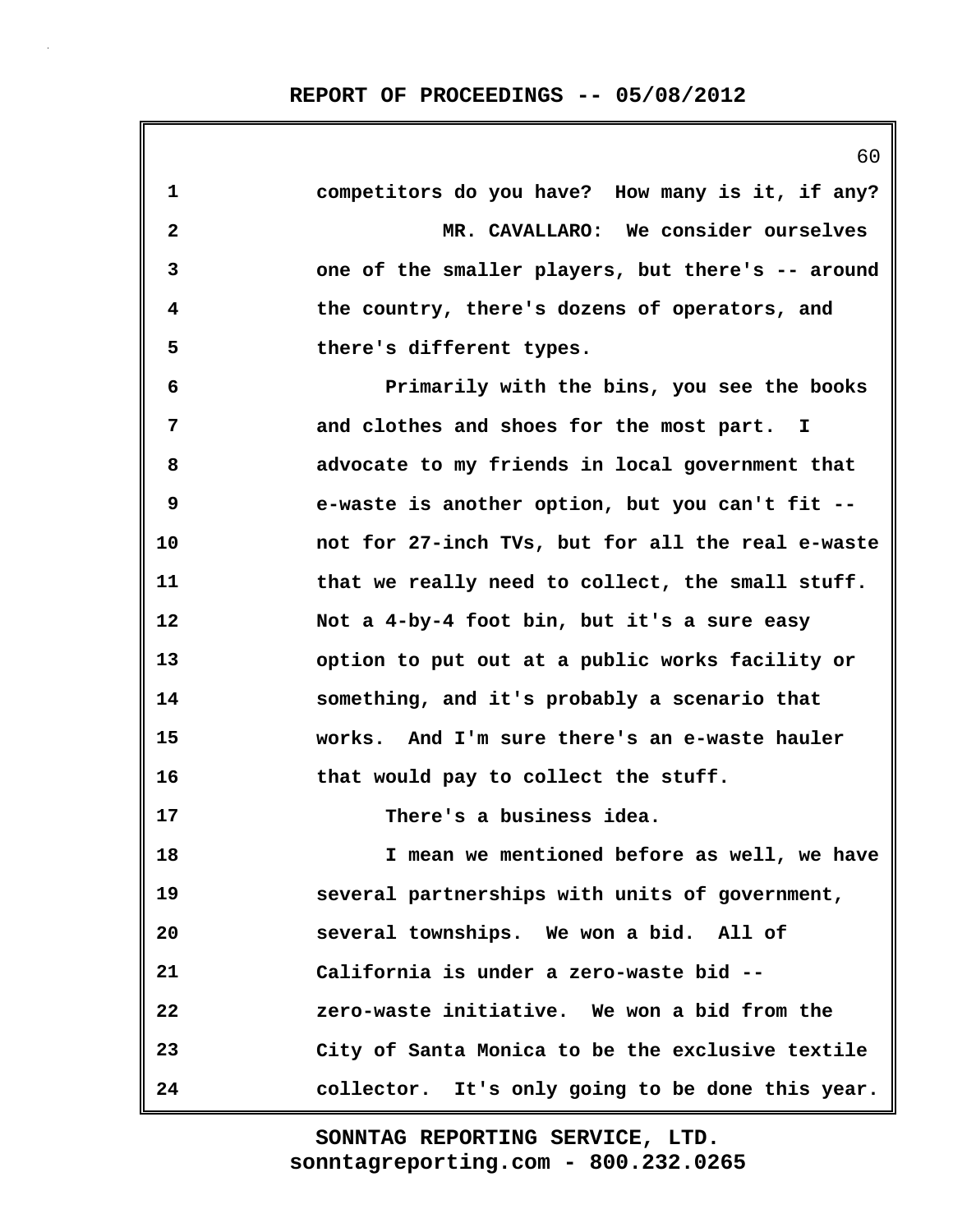|              | 61                                                |
|--------------|---------------------------------------------------|
| $\mathbf{1}$ | It's six designated recycling events, but the     |
| $\mathbf{2}$ | plan after that two-year contract is up is to     |
| 3            | implement a bin process so that it's more         |
| 4            | prevalent because they're really under a need to  |
| 5            | report the diversion rate to the state. Because   |
| 6            | like I said, they're really under a zero-waste    |
| 7            | initiative.                                       |
| 8            | The Will County Forest Preserve is one of         |
| 9            | the other local ones.                             |
| 10           | CHAIRMAN WALLACE: Yes, Sue.                       |
| 11           | MEMBER AMATANGELO: How many                       |
| 12           | communities here in the Chicagoland area have     |
| 13           | your boxes?                                       |
| 14           | MR. CAVALLARO: We're in, I don't                  |
| 15           | know, hundreds. I mean, we've got -- short of --  |
| 16           | there's probably 30 or 40 communities that either |
| 17           | have regulations that restrict them that we're    |
| 18           | working on or that have recently banned them, but |
| 19           | everywhere else we are.                           |
| 20           | Chicago operates -- the Chicago division          |
| 21           | operates all the way out to Galena and actually   |
| 22           | into Davenport now -- I mean, Dubuque, across the |
| 23           | river.                                            |
| 24           | MEMBER AMATANGELO: How many locally               |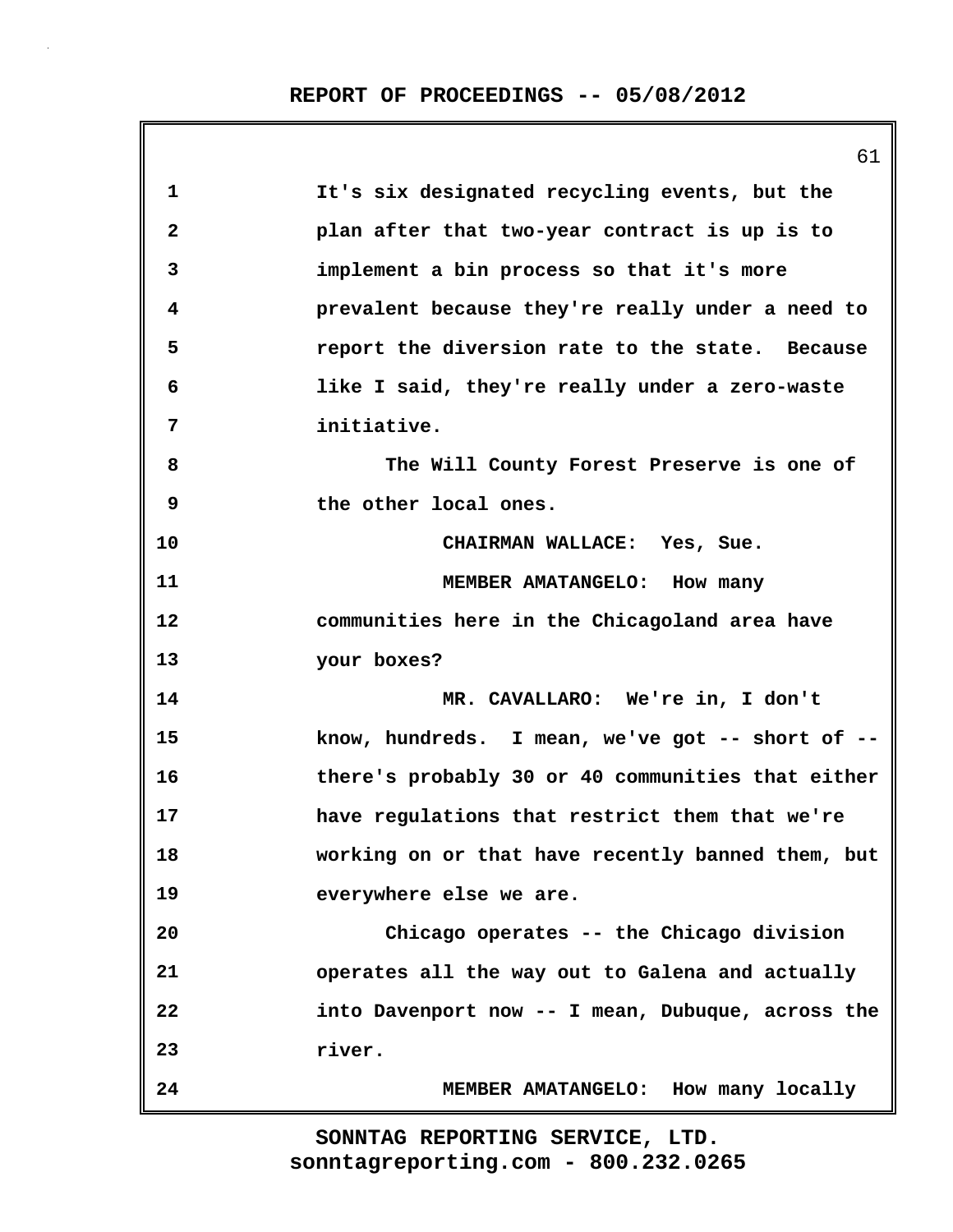|    | ರ∠                                               |
|----|--------------------------------------------------|
| 1  | here in the greater Chicagoland area? How many   |
| 2  | communities?                                     |
| 3  | MR. CAVALLARO: I mean, the                       |
| 4  | surrounding -- the seven county area, almost     |
| 5  | everywhere where they're allowed. We've got      |
| 6  | 1,000 bins around Chicago.                       |
| 7  | MS. BOSTIC: Yeah. I don't think we               |
| 8  | know the number exactly, but it's over a 100 for |
| 9  | sure.                                            |
| 10 | MEMBER AMATANGELO: Okay. And then                |
| 11 | in the West Chicago area?                        |
| 12 | MS. BOSTIC: No.                                  |
| 13 | MR. CAVALLARO: No. In West Chicago,              |
| 14 | there's none.                                    |
| 15 | MEMBER AMATANGELO: Is there a reason             |
| 16 | why?                                             |
| 17 | MR. CAVALLARO: They're not allowed.              |
| 18 | MEMBER AMATANGELO: Okay.                         |
| 19 | MR. CAVALLARO: This is the issue                 |
| 20 | they had. I have met with them, and they're      |
| 21 | considering something, but landowners at 59 and  |
| 22 | 64, we have met at the shopping center           |
| 23 | conventions, and they're interested in the green |
| 24 | aspect of it as the sustainability measurements  |

 $62$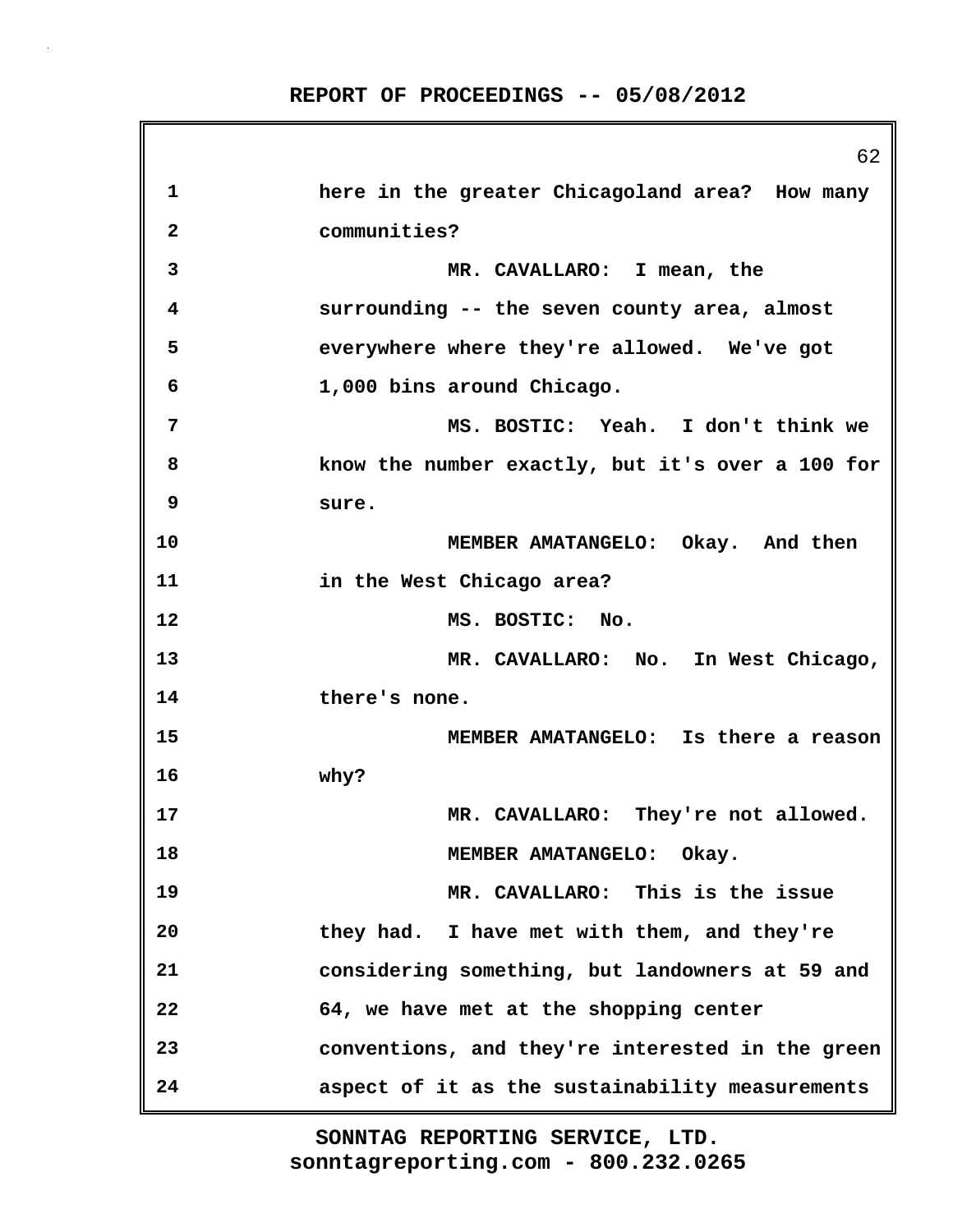|             | 63                                                |
|-------------|---------------------------------------------------|
| $\mathbf 1$ | become a driver for their business.               |
| 2           | MEMBER AMATANGELO: And I bet a lot                |
| 3           | of communities will have a location, like a       |
| 4           | public works location or whatever where they will |
| 5           | allow recyclables and various practices like this |
| 6           | to happen.                                        |
| 7           | Is there a reason why, I mean, when all is        |
| 8           | said and done, that we couldn't do something of   |
| 9           | that sort? You still allow it to happen, but      |
| 10          | rather than having it dotted around the entire    |
| 11          | community, you have a specific public location    |
| 12          | that they can --                                  |
| 13          | CHAIRMAN WALLACE: Well, I think the               |
| 14          | argument that they're making, and please correct  |
| 15          | if I'm wrong, is instead of burdening public      |
| 16          | dollars with hosting that type of a thing,        |
| 17          | they're providing it privately, and it's going to |
| 18          | the same place.                                   |
| 19          | MR. CAVALLARO: Right. I mean, our                 |
| 20          | permit --                                         |
| 21          | MEMBER AMATANGELO: Well, I                        |
| 22          | appreciate that, but my concern is, again,        |
| 23          | dotting the entire, you know, community. I would  |
| 24          | prefer not, if that's at all possible.            |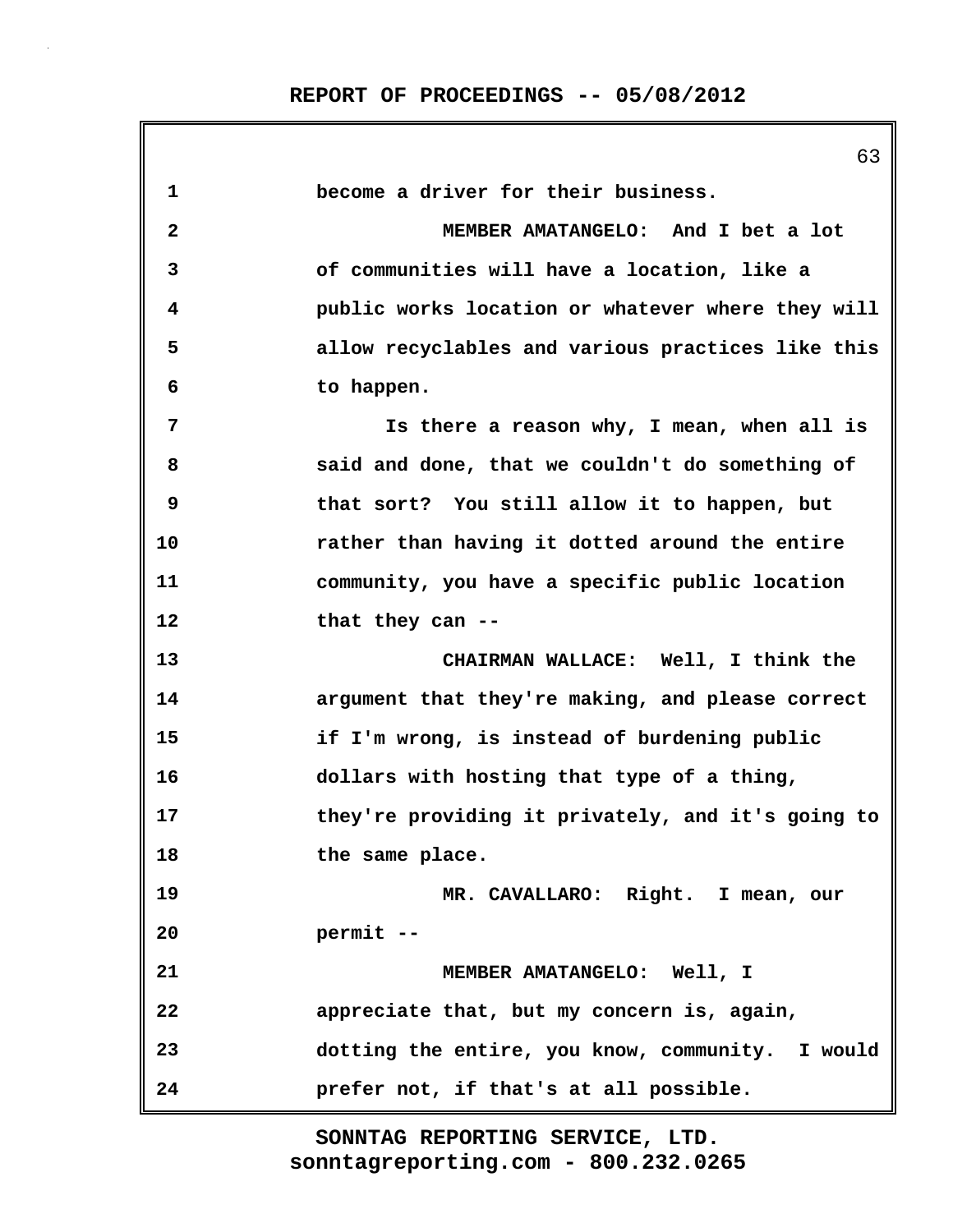|              | 64                                                |
|--------------|---------------------------------------------------|
| $\mathbf{1}$ | MR. CAVALLARO: Well, but I think --               |
| 2            | well, that's where the regulations come into      |
| 3            | place, though, because you don't end up -- they   |
| 4            | really don't end up being dotted. You get         |
| 5            | control because you're going to have -- you know, |
| 6            | I bet there's a percentage of these that may not  |
| 7            | have permission. They may not be able to get      |
| 8            | permission. So therefore, that's going to         |
| 9            | restrict some number of them.                     |
| 10           | Through the permit process, we propose --         |
| 11           | you know, the permit process for Naperville pays  |
| 12           | for what their cost figure would be to issue the  |
| 13           | permits and to regulate it. That's what we        |
| 14           | advocate. There shouldn't be any cost or burden   |
| 15           | on the public.                                    |
| 16           | But the same thing I would do is I would          |
| 17           | welcome -- we would welcome to operate with the   |
| 18           | City as well in the public spaces so that they    |
| 19           | could do it as well, but nobody is collecting     |
| 20           | clothing and shoes in a public venue other than   |
| 21           | the partnerships we've developed -- Will County,  |
| 22           | Troy Township, Washington Township, West          |
| 23           | Deerfield, those are some of the first.           |
| 24           | Algonquin -- the Algonquin Highway                |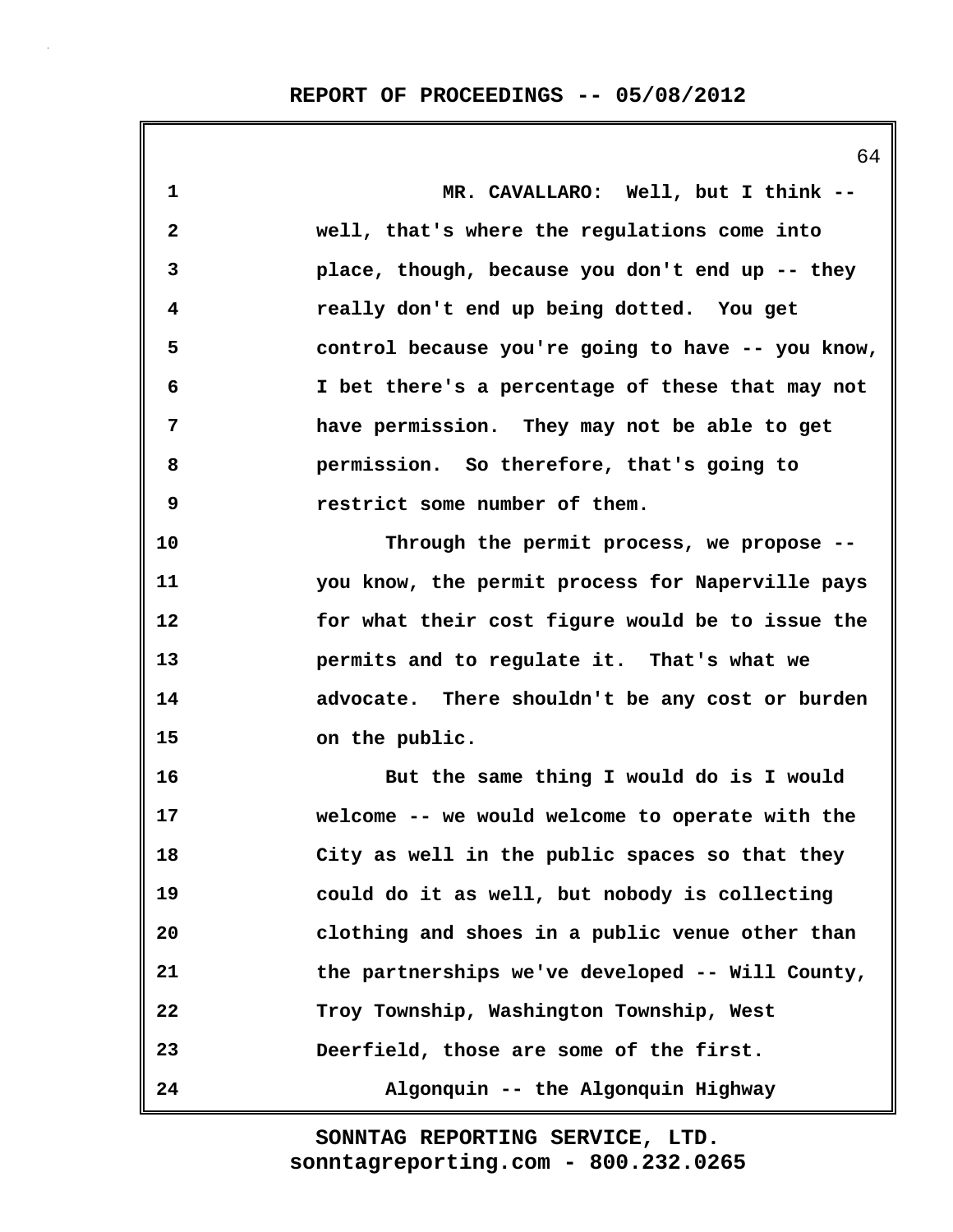|                         | 65                                                |
|-------------------------|---------------------------------------------------|
| $\mathbf 1$             | Department, we have collected 300,000 pounds with |
| $\overline{\mathbf{2}}$ | 10 bins at their facility, and through            |
| 3                       | communication and marketing and through their     |
| 4                       | recycling efforts, that's exactly how it works.   |
| 5                       | As you described, that's exactly how it           |
| 6                       | works for all over Europe. Public parking spaces  |
| 7                       | literally have a variety of bins by a variety of  |
| 8                       | operators collecting a variety of goods, and      |
| 9                       | that's how it works.                              |
| 10                      | CHAIRMAN WALLACE: Matt, based on                  |
| 11                      | your knowledge of City administrative processes,  |
| 12                      | if there was a permitting process, who would that |
| 13                      | go through? What department would that go         |
| 14                      | through?                                          |
| 15                      | MR. O'ROURKE: I think all permits                 |
| 16                      | for the most part are issued through the building |
| 17                      | and code enforcement division.                    |
| 18                      | Russ, do you have any other thoughts on           |
| 19                      | that?                                             |
| 20                      | MR. COLBY: No. Other than it may be               |
| 21                      | something that's reviewed by the Plan Commission, |
| 22                      | other than being submitted to the building and    |
| 23                      | code enforcement division.                        |
| 24                      | CHAIRMAN WALLACE: I know that you're              |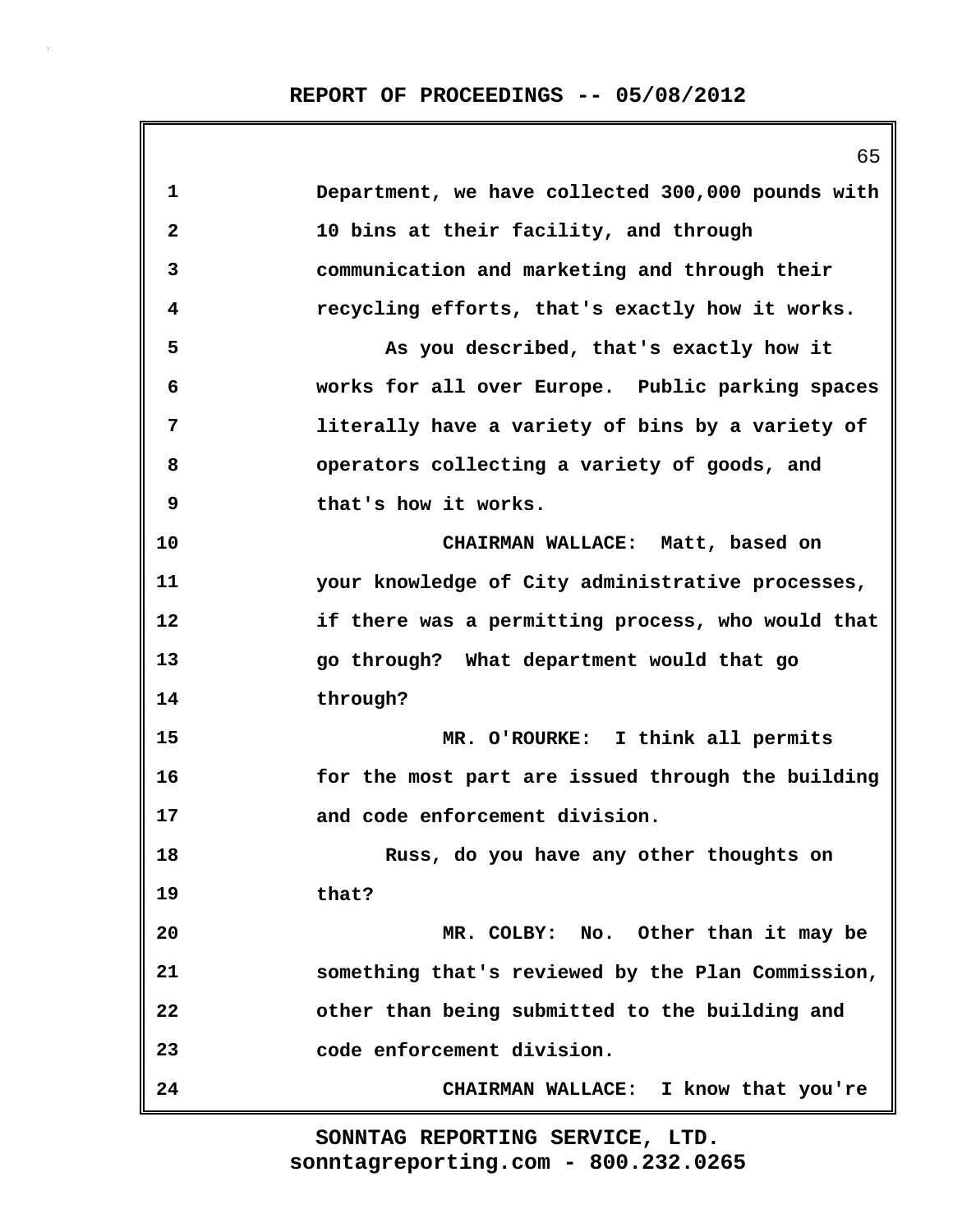**1 not employed in that division, but would you 2 foresee that there would be an added burden to 3 that division by implementing a permitting 4 process? 5 MR. O'ROURKE: That's not something I 6 can really speak to. You'd have to talk to Bob 7 Vann or Rita, who are really more familiar with 8 the interwork of their division and how they do 9 that. I wouldn't feel comfortable commenting on 10 that. 11 CHAIRMAN WALLACE: Okay. 12 MR. COLBY: Yeah. That's not our 13 question to answer. You know, if it's something 14 you'd like us to look into, we can simply bring 15 back information, if we think there is a 16 significant enough time burden associated with it 17 or not. 18 CHAIRMAN WALLACE: Well, my feeling 19 is since the City of Naperville implemented a fee 20 to process the permit, that they felt that there 21 was a certain amount of burden to justify the 22 fee, and I don't know if you can speak to that 23 since you've had input on that Naperville 24 ordinance.**

> **sonntagreporting.com - 800.232.0265 SONNTAG REPORTING SERVICE, LTD.**

66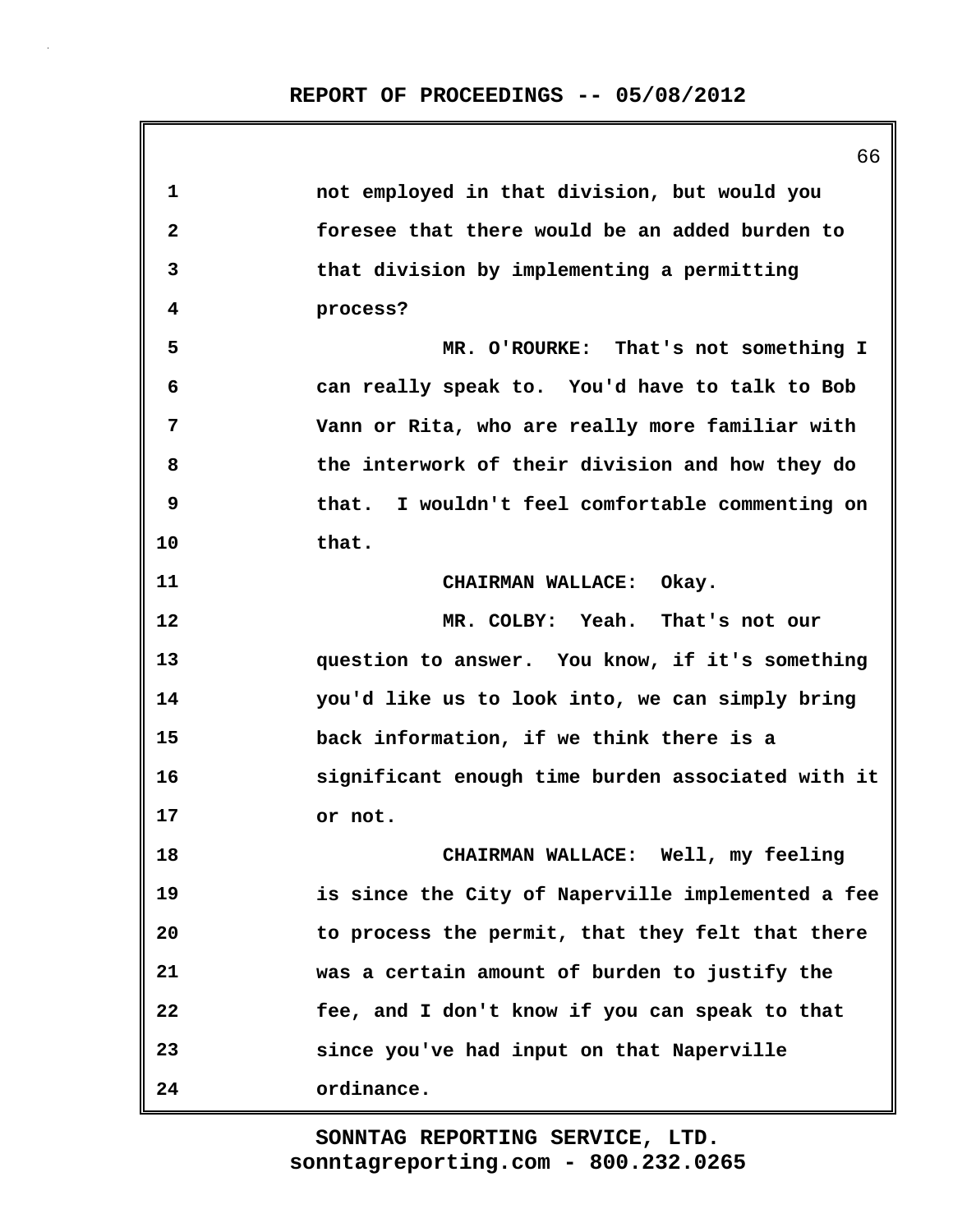|    | 67                                               |
|----|--------------------------------------------------|
| 1  | MR. CAVALLARO: That's exactly what               |
| 2  | it's intended. I mean, like I just said, we --   |
| 3  | this shouldn't -- you know, if they're going to  |
| 4  | regulate and at least just review the paperwork, |
| 5  | there's staff time, you know, afforded for that. |
| 6  | There shouldn't be a burden put on the staff for |
| 7  | that.                                            |
| 8  | There's a cost to you issuing business           |
| 9  | licenses for -- you know, or permits for any     |
| 10 | other things, and they pay their fees. We        |
| 11 | shouldn't be treated any differently.            |
| 12 | CHAIRMAN WALLACE: All right. Other               |
| 13 | questions?                                       |
| 14 | MEMBER DOYLE: Yes. I have a                      |
| 15 | question for the staff actually, Matt. Thank     |
| 16 | you.                                             |
| 17 | You mentioned at the outset that it has not      |
| 18 | been the City's practice to require permits.     |
| 19 | Could you elaborate a little bit about what you  |
| 20 | mean by that?                                    |
| 21 | MR. O'ROURKE: Yeah. When it comes                |
| 22 | to these kind of smaller control items, the City |
| 23 | just doesn't have a permit process for these     |
| 24 | types of things that are nonstructural           |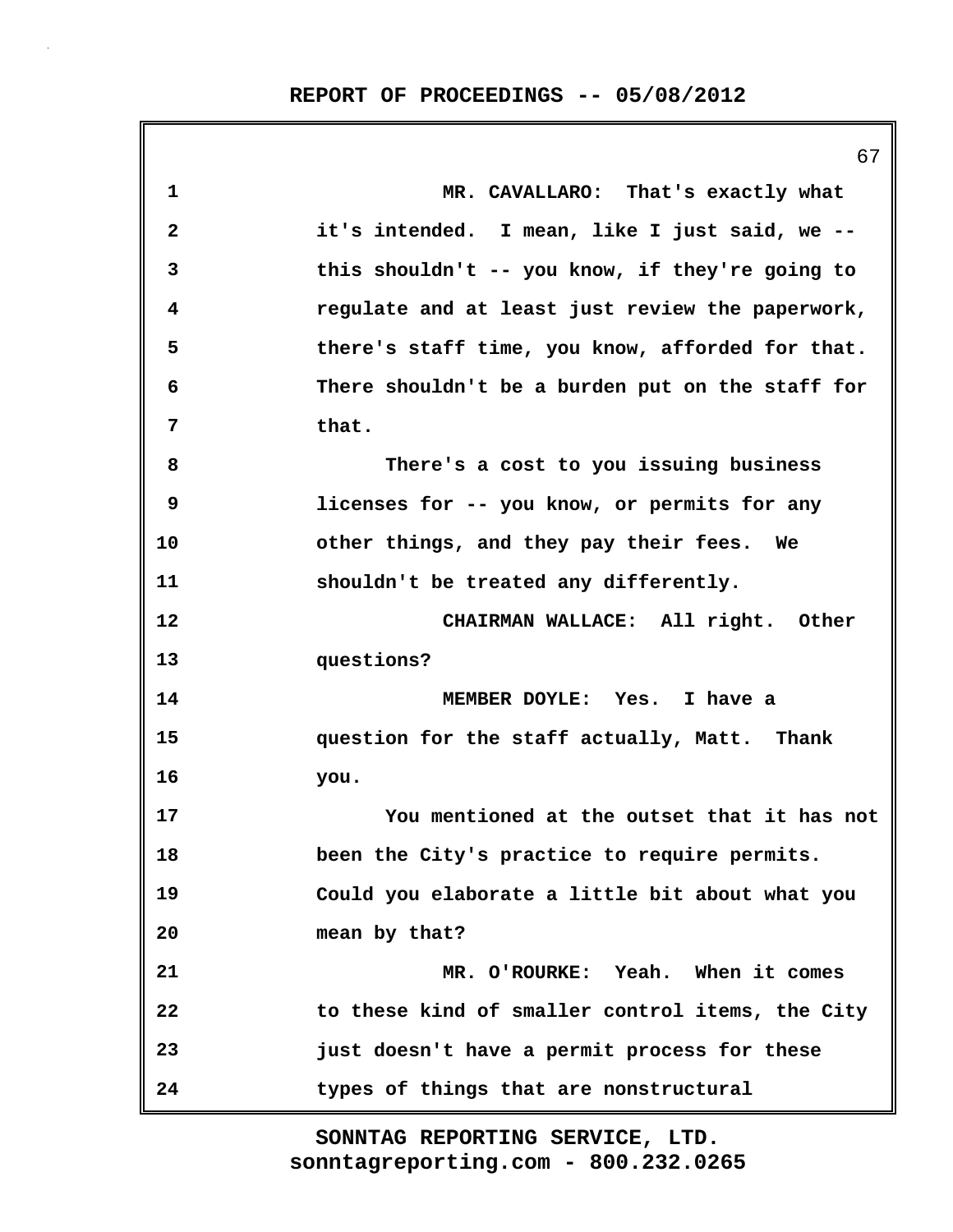**1 specifically in nature. You know, you're not 2 redoing a building. You're not building a deck. 3 You're really just putting something out there 4 that's kind of a self-contained unit. From my 5 understanding, the City doesn't really permit 6 these in any way, shape, or form, even, you know, 7 other types of items that might show up on a lot. 8 You know, it's really a manpower issue, I 9 think, to some of it since there's only a few 10 inspectors and front office staff. I think it's 11 more -- you know, we don't even have a business 12 license in town because the City is -- it's their 13 policy not to want to do that, and that was 14 brought up, you know, within the last couple of 15 years. 16 CHAIRMAN WALLACE: I'm gathering 17 maybe the feeling -- I know my feeling is since 18 this is something that's almost more in the 19 nature of signage and property use and it's not 20 covered under any other permitting procedure, my 21 feeling is that there should be a permitting 22 process for it, if it's allowed. I don't know 23 how other plan commissioners feel about it. 24 If that has to be -- you know, if that**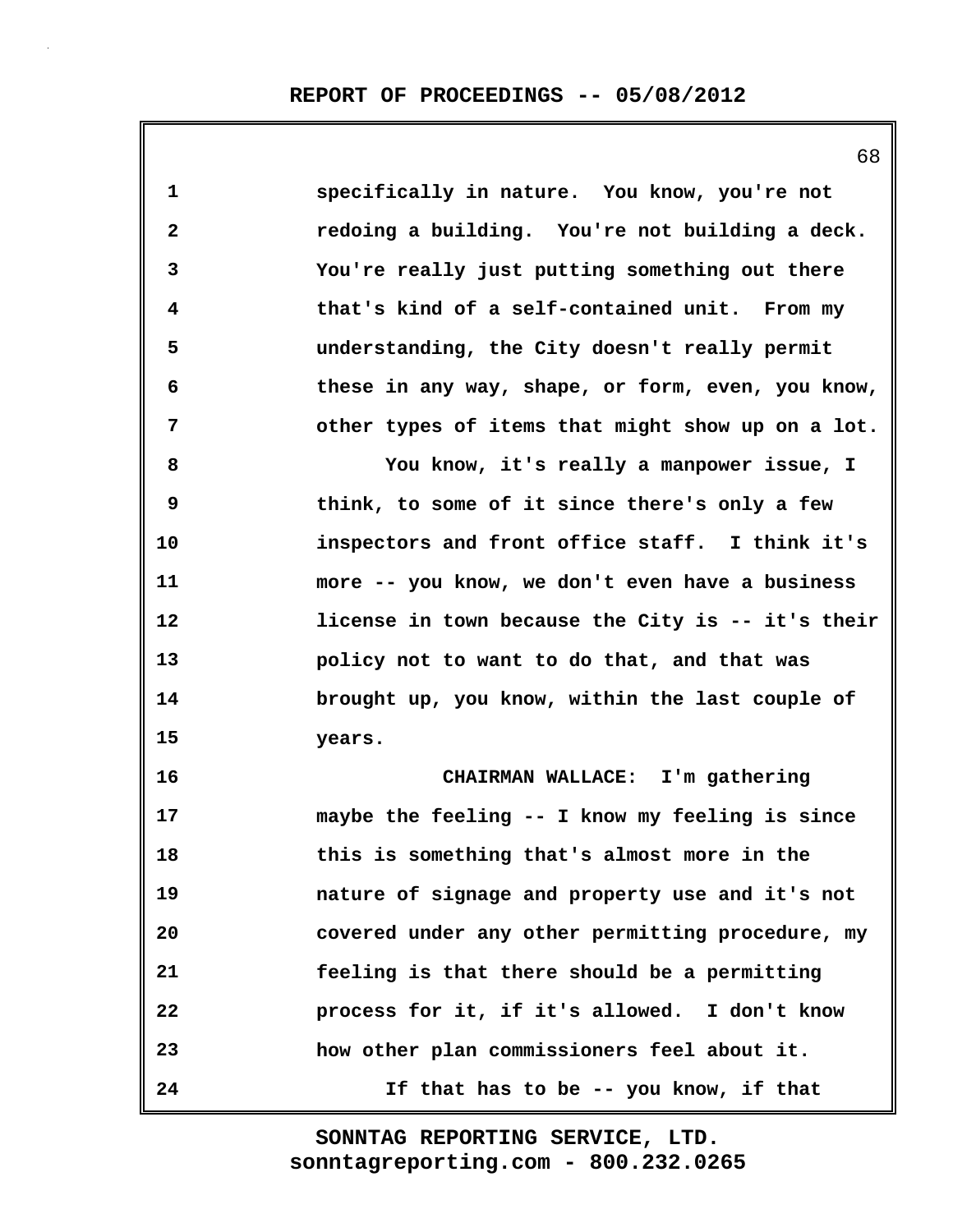|              | 69                                                |
|--------------|---------------------------------------------------|
| $\mathbf 1$  | increases the burden on City staff, then the      |
| $\mathbf{2}$ | person applying for the permit needs to bear that |
| 3            | burden by paying a permitting fee.                |
| 4            | I guess based on that, I'd like to know           |
| 5            | from Matt -- I mean, I think, maybe it would be   |
| 6            | appropriate to keep it open in order to get an    |
| 7            | answer on that from, you know, the appropriate    |
| 8            | person, whether it's Bob Vann or --               |
| 9            | MR. O'ROURKE: Yeah. I was going to                |
| 10           | suggest that we probably do that.                 |
| 11           | CHAIRMAN WALLACE: Yeah.                           |
| 12           | MR. O'ROURKE: Continue the public                 |
| 13           | hearing regardless of what the other comments     |
| 14           | are, and we either have Bob come here or I can    |
| 15           | get more information from him. He would have      |
| 16           | been here tonight, but he's off this week. So he  |
| 17           | didn't have -- he's off all week.                 |
| 18           | MEMBER KESSLER: Why isn't he here                 |
| 19           | then?                                             |
| 20           | CHAIRMAN WALLACE: Teleconference.                 |
| 21           | MR. O'ROURKE: Something about a                   |
| 22           | honey-do list.                                    |
| 23           | MEMBER SCHUETZ: Question or a                     |
| 24           | suggestion, I guess, a comment or suggestion --   |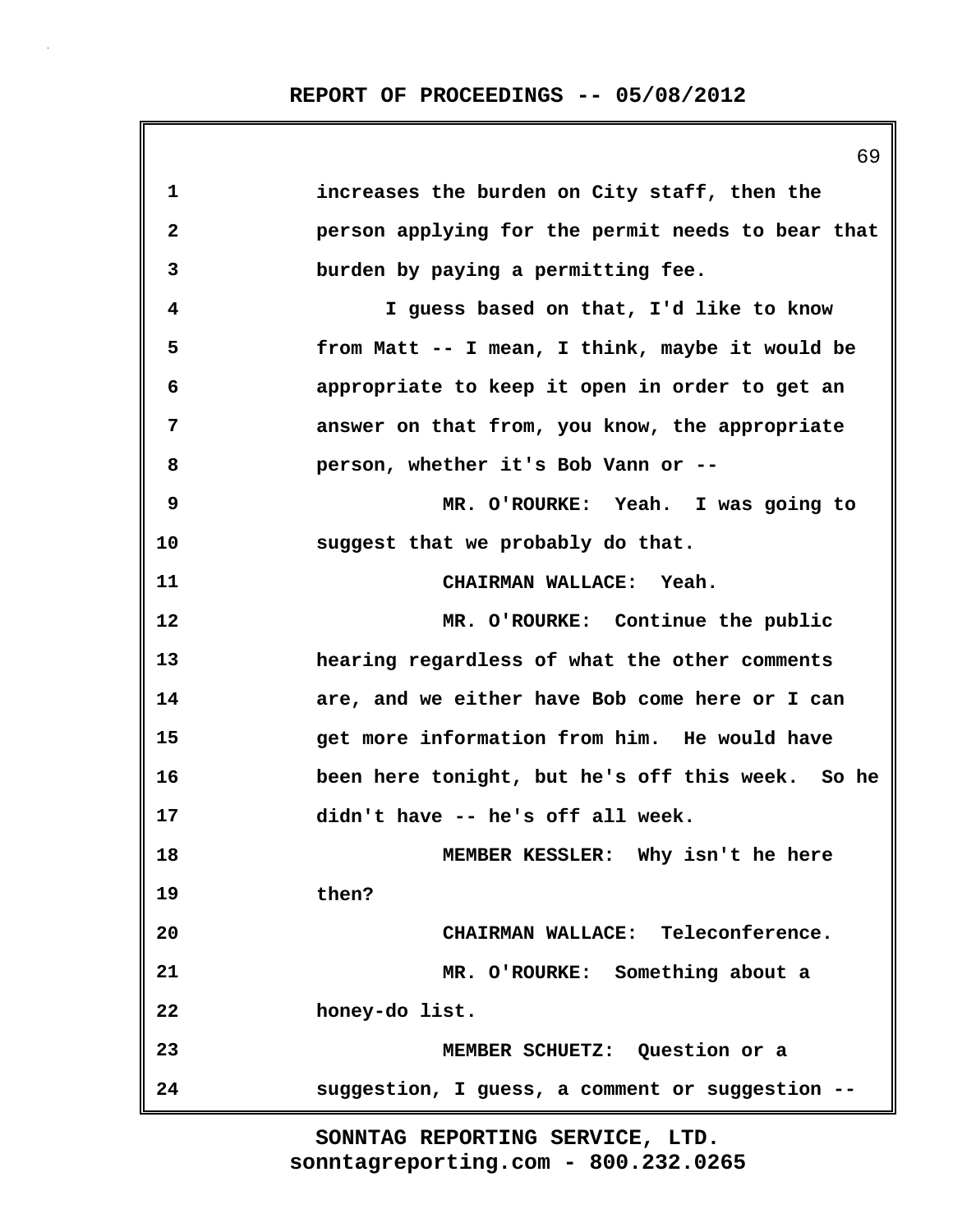|    | 70                                                |
|----|---------------------------------------------------|
| 1  | is the staff consider looking at possibly having  |
| 2  | maybe two companies exclusively providing, if     |
| 3  | we're going to go along these routes?             |
| 4  | When looking at these pictures, it appears        |
| 5  | as though there's one, two, three, four, five,    |
| 6  | six, seven companies out of nine pictures.        |
| 7  | MR. O'ROURKE: Yeah. When it comes                 |
| 8  | to private property --                            |
| 9  | MEMBER SCHUETZ: I know parties do                 |
| 10 | because it happens in my industry all the time.   |
| 11 | MEMBER PRETZ: But he had mentioned                |
| 12 | that some of these boxes even though they have    |
| 13 | different names on them are the same companies.   |
| 14 | They just haven't been kept up to date.           |
| 15 | MEMBER SCHUETZ: Well, the reason I'm              |
| 16 | suggesting that is because some of the things     |
| 17 | I've heard here sound positive, and if you've got |
| 18 | somebody that has all kinds of, let's just say,   |
| 19 | rules, technology, et cetera, and experience, and |
| 20 | then you have some of these pictures that you     |
| 21 | took, and it appears as though they just threw    |
| 22 | them in the parking lot --                        |
| 23 | MR. O'ROURKE: Yeah.                               |
| 24 | MEMBER SCHUETZ: -- with no                        |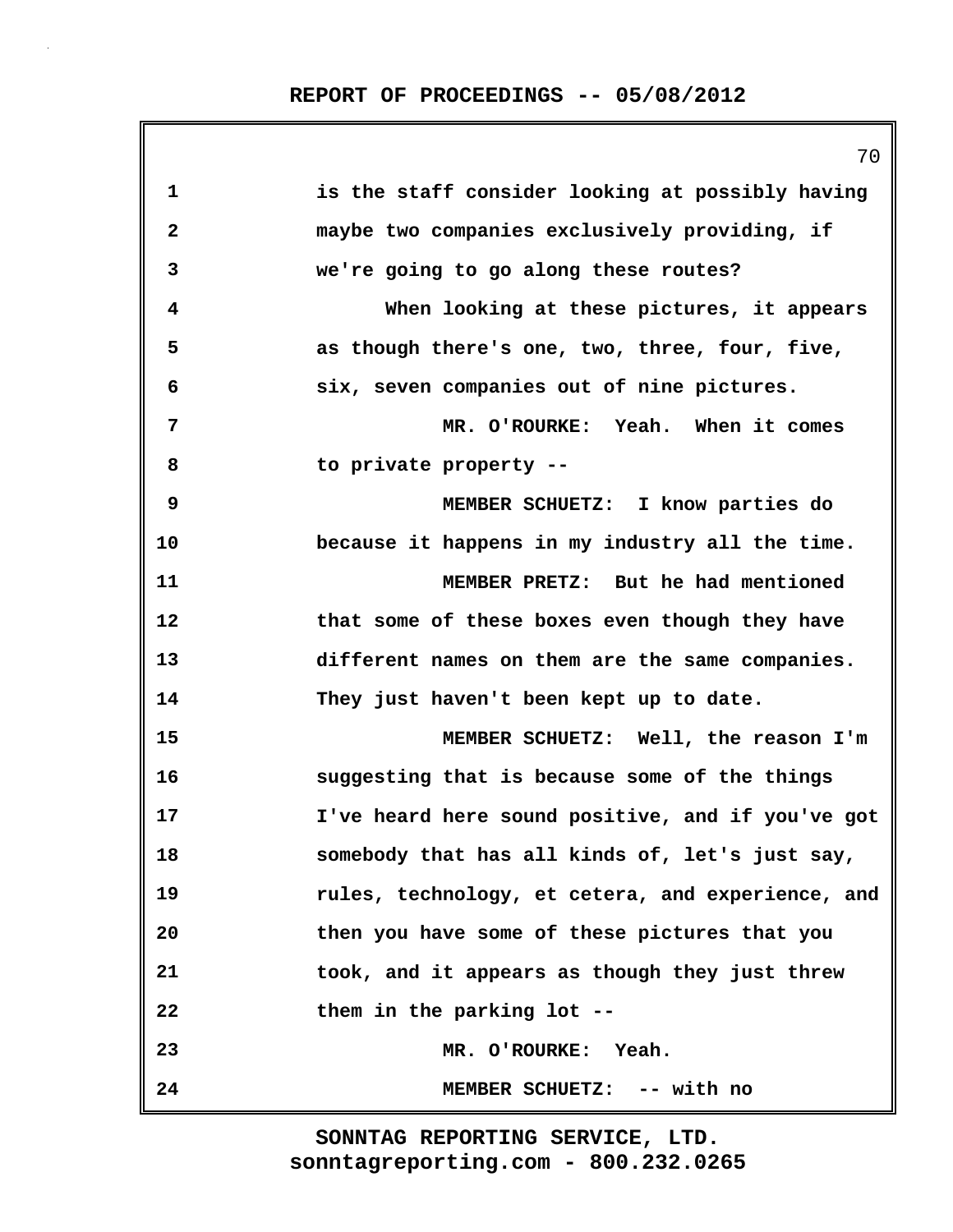|              | 71                                                |
|--------------|---------------------------------------------------|
| 1            | consideration for the public.                     |
| $\mathbf{2}$ | It seems as though if you had exclusivity,        |
| 3            | whether it be two companies, three. I know        |
| 4            | that's hard to do, but it's just a suggestion to  |
| 5            | consider.                                         |
| 6            | MR. O'ROURKE: I think it would be                 |
| 7            | hard to do that on private property.              |
| 8            | MEMBER KESSLER: I think you're                    |
| 9            | right, Tom, and I think that if you're -- if      |
| 10           | you're a partner in writing the specification for |
| 11           | the allowance, you're going to write it in such a |
| 12           | fashion that you're going to be one of the only   |
| 13           | ones that can apply.                              |
| 14           | MEMBER SCHUETZ: Well, that's kind of              |
| 15           | my point without saying it.                       |
| 16           | MEMBER KESSLER: You know, I think, I              |
| 17           | have to say, you know, I don't completely         |
| 18           | disagree with banning it, but on the other hand,  |
| 19           | I don't completely disagree with Brian's comments |
| 20           | about, you know, a step approach.                 |
| 21           | Now, there is a recycling portion of it,          |
| 22           | and I like what I hear, but, again, it's a        |
| 23           | business. This is a business that needs to be     |
| 24           | treated as a business. I think what you're        |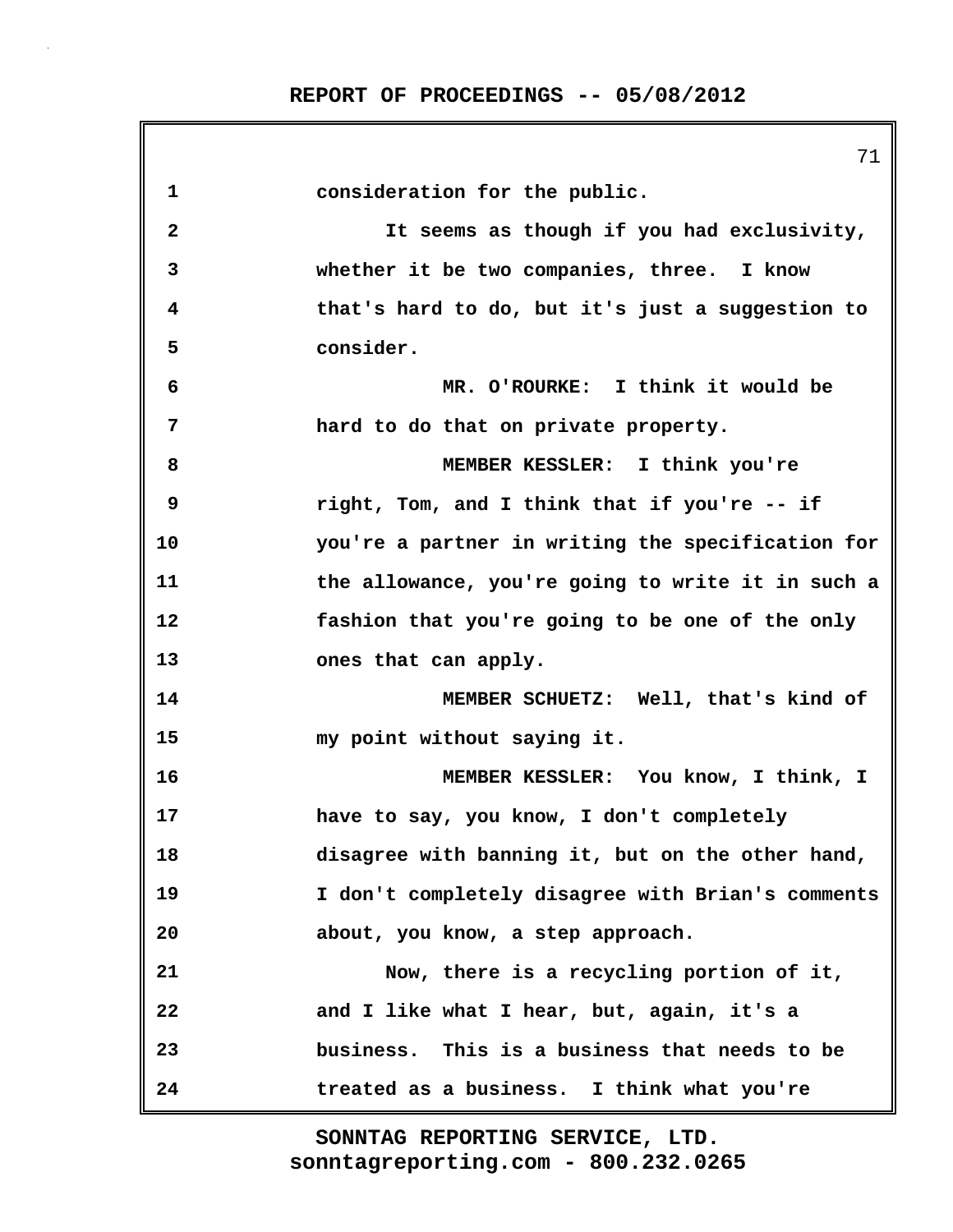|              | $\sqrt{2}$                                        |
|--------------|---------------------------------------------------|
| $\mathbf{1}$ | proposing or suggesting that we do along the      |
| $\mathbf{2}$ | lines of the Naperville ordinance are probably    |
| 3            | closer to -- getting closer to, I'm still not     |
| 4            | sold on it, but Sue's suggestion that we, you     |
| 5            | know -- I know in Europe that's how they do it.   |
| 6            | There is a location and that's where you go, what |
| 7            | Sue is suggesting, and perhaps it is in a public  |
| 8            | location or private parties, a private shopping   |
| 9            | center that wants to do it.                       |
| 10           | But I agree, Matt, we need to keep it open.       |
| 11           | I said at the beginning, and I know you've done a |
| 12           | lot of work on this, I think we need to be a      |
| 13           | little more -- we have to require a little more   |
| 14           | compliance than what you've, you know, initially  |
| 15           | suggested here.                                   |
| 16           | MR. O'ROURKE: Just to clarify, does               |
| 17           | that mean less zoning districts or the permit     |
| 18           | process or both? So I know what the --            |
| 19           | MEMBER KESSLER: Well, I think you                 |
| 20           | should do the permitting process for sure.        |
| 21           | MR. O'ROURKE: Okay.                               |
| 22           | MEMBER KESSLER: I think we need to                |
| 23           | restrict them in some way to certain places. I'm  |
| 24           | not completely opposed to, you know, requiring    |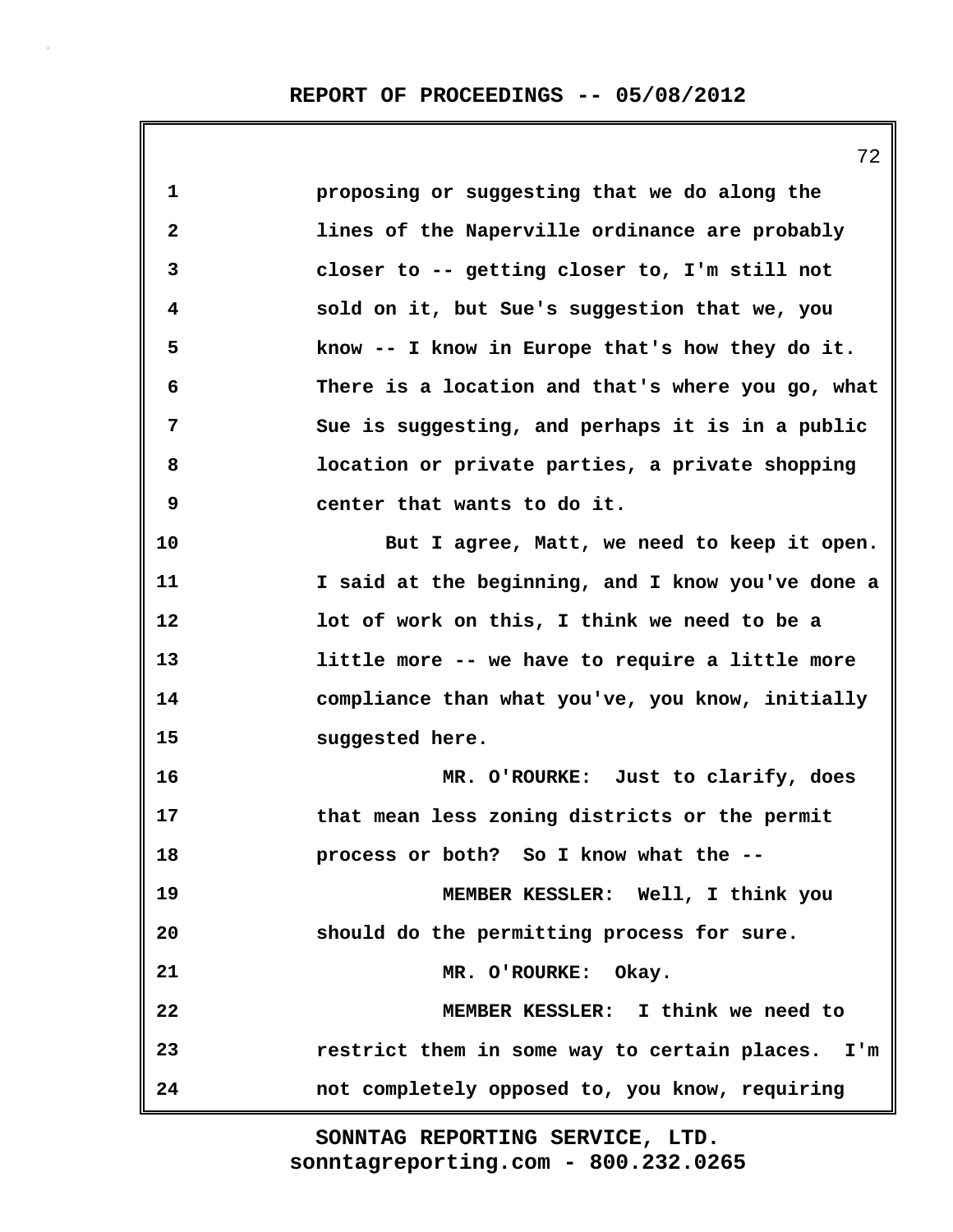73

| 1            | that they're in only a couple locations in town   |
|--------------|---------------------------------------------------|
| $\mathbf{2}$ | somehow.                                          |
| 3            | CHAIRMAN WALLACE: I think they for                |
| 4            | sure shouldn't be allowed in CBD-1 and 2.         |
| 5            | MEMBER KESSLER: I agree. They                     |
| 6            | should not be allowed in the downtown districts.  |
| 7            | MEMBER DOYLE: As an alternative to                |
| 8            | permitting, are there any towns in the Chicago    |
| 9            | area or towns that you know of that have a        |
| 10           | licensing arrangement where a company is licensed |
| 11           | to operate, but then once the license is          |
| 12           | obtained, they would not be required to get a     |
| 13           | permit for every recycling site?                  |
| 14           | MR. O'ROURKE: The only example of                 |
| 15           | that I know of off the top of my head is more     |
| 16           | with relation to contractors that have to be      |
| 17           | licensed with the City in terms of insurance.     |
| 18           | That would be the only example I could think of.  |
| 19           | Before they can do work in the city, some         |
| 20           | communities do require a licensure. It's          |
| 21           | generally good for a year that you're allowed to  |
| 22           | work in the city, but I don't even know if we     |
| 23           | have that for contractors in St. Charles.<br>So I |
| 24           | don't know if it's the City's policy to do those  |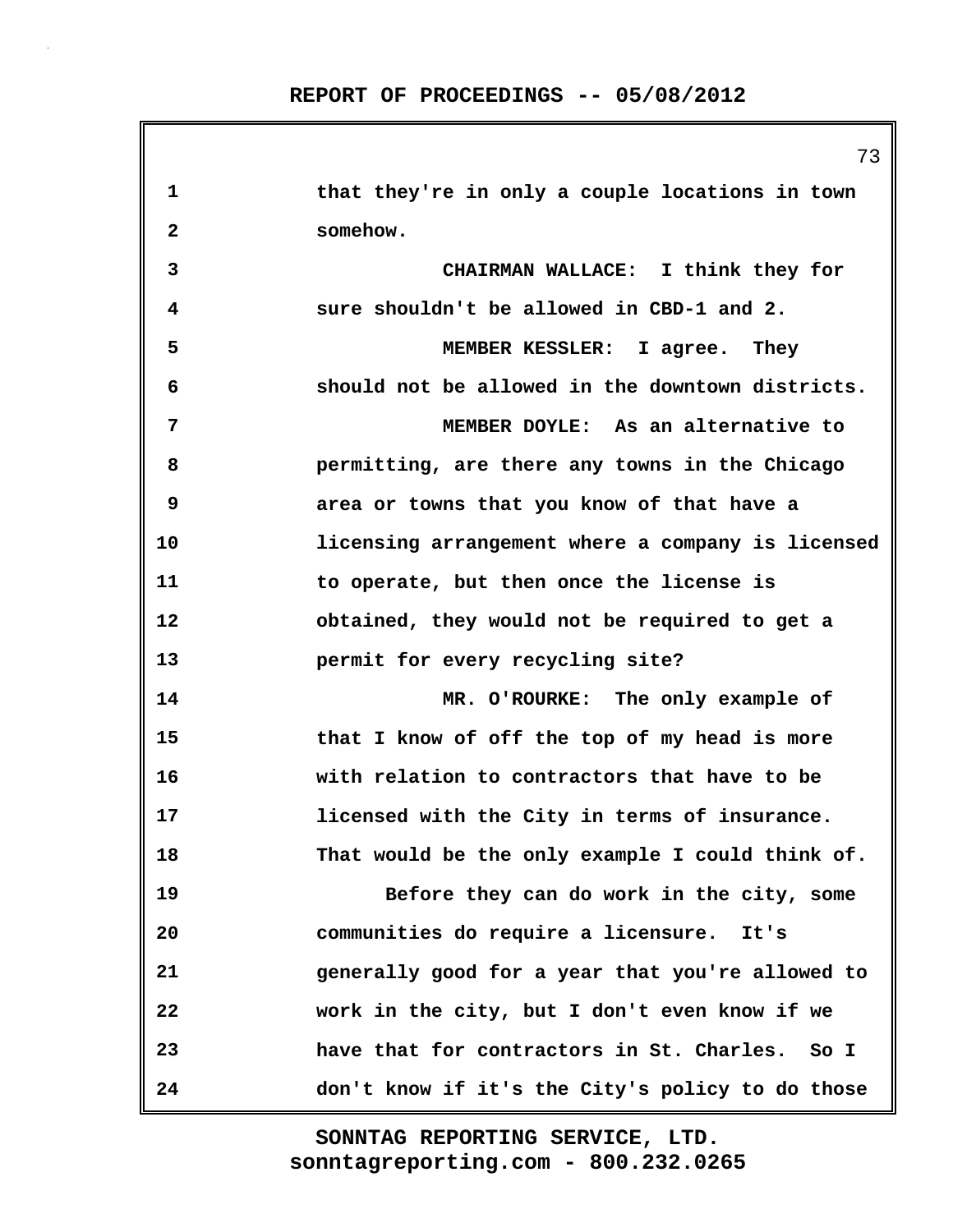**1 kind of things. 2 MEMBER DOYLE: I bring it up just as 3 a matter of -- in terms of staff resources as an 4 alternate to permitting every site. If there was 5 a single application where a company obtained a 6 license to operate this kind of business in the 7 City limits, and it provided the City staff with 8 a contact and with some sort of recourse if there 9 was a -- 10 MR. O'ROURKE: We could certainly 11 have that discussion at some point. The way this 12 conversation is heading, we're sort of moving 13 outside of the realm of the zoning ordinance and 14 what the general amendment is. 15 We can certainly bring those items up, but 16 I don't know if they could be addressed with this 17 amendment because that would involve different 18 City codes and a different process. So we could 19 talk about it for sure. 20 MEMBER DOYLE: Yeah. It may be more 21 involved than I realize. I guess, going back to 22 what was said, I'm in favor of applying just 23 enough regulation to ensure that things are well 24 run and suit the public need, but no more than**

> **sonntagreporting.com - 800.232.0265 SONNTAG REPORTING SERVICE, LTD.**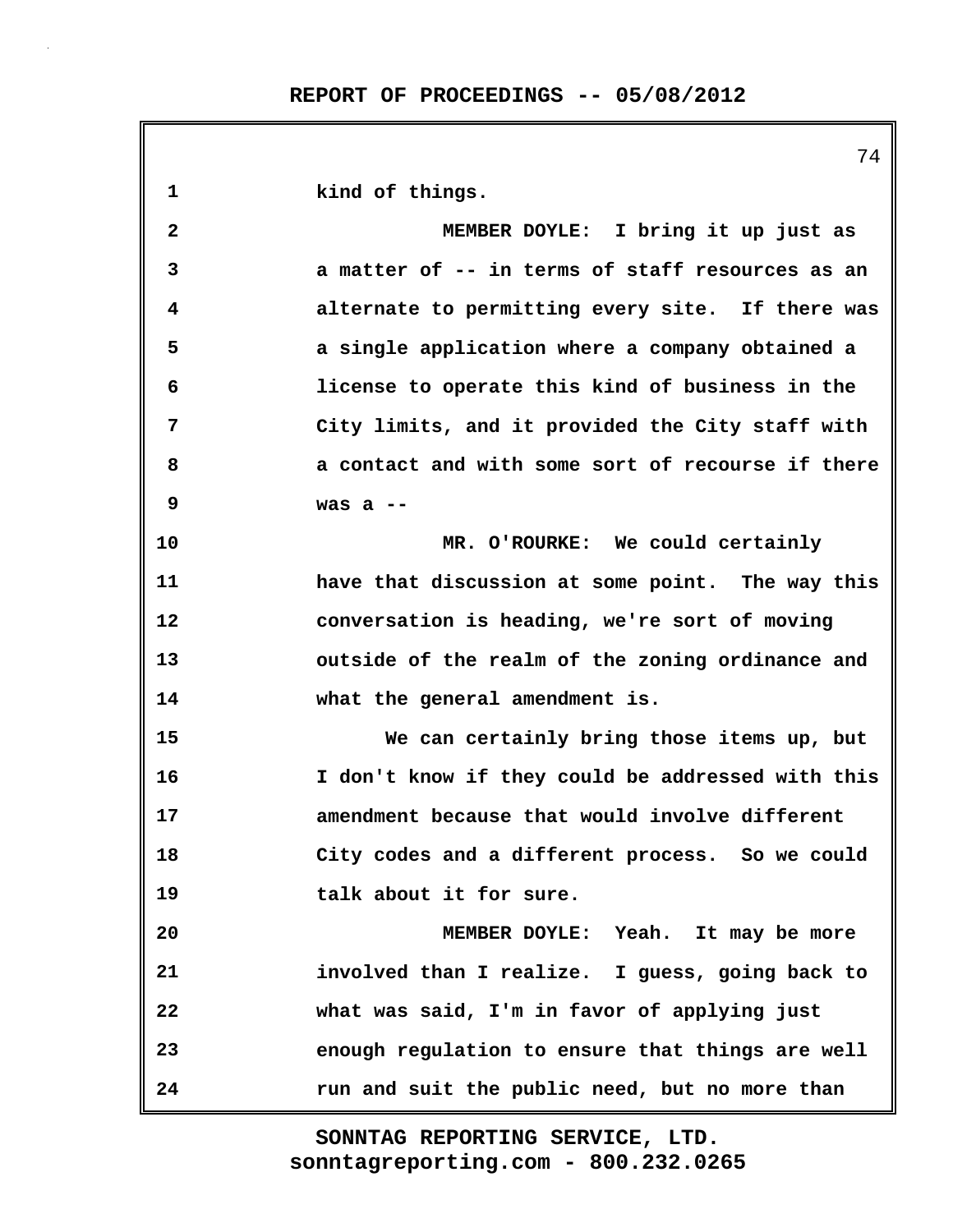| 1            | that. You know, I would rather have us come back  |
|--------------|---------------------------------------------------|
| $\mathbf{2}$ | later on and apply more after we verify that      |
| 3            | there's a problem than compensate.                |
| 4            | Particularly, if there's a possibility that       |
| 5            | it's going to -- I mean, the staff is not going   |
| 6            | to be able to hire a new person to process permit |
| 7            | applications, and so what will -- you know, the   |
| 8            | City may bank some monies from permit fees, but   |
| 9            | it's not going to --                              |
| 10           | CHAIRMAN WALLACE: My concern is I                 |
| 11           | would want for there to be a net zero impact on   |
| 12           | the City. You know, and if there's any            |
| 13           | additional time that's spent, a part-time staff   |
| 14           | member has to work an additional five hours a     |
| 15           | week, then we need to determine what the          |
| 16           | appropriate permitting fee would be to cover      |
| 17           | that. I think that's something that, you know,    |
| 18           | Bob Vann or whoever could give us a pretty good   |
| 19           | estimate on.                                      |
| 20           | MR. O'ROURKE: Yeah. I think, we can               |
| 21           | definitely come back with better information on   |
| 22           | how that would work.                              |
| 23           | MEMBER AMATANGELO: But even with the              |
| 24           | regulation and the permitting fee, without the    |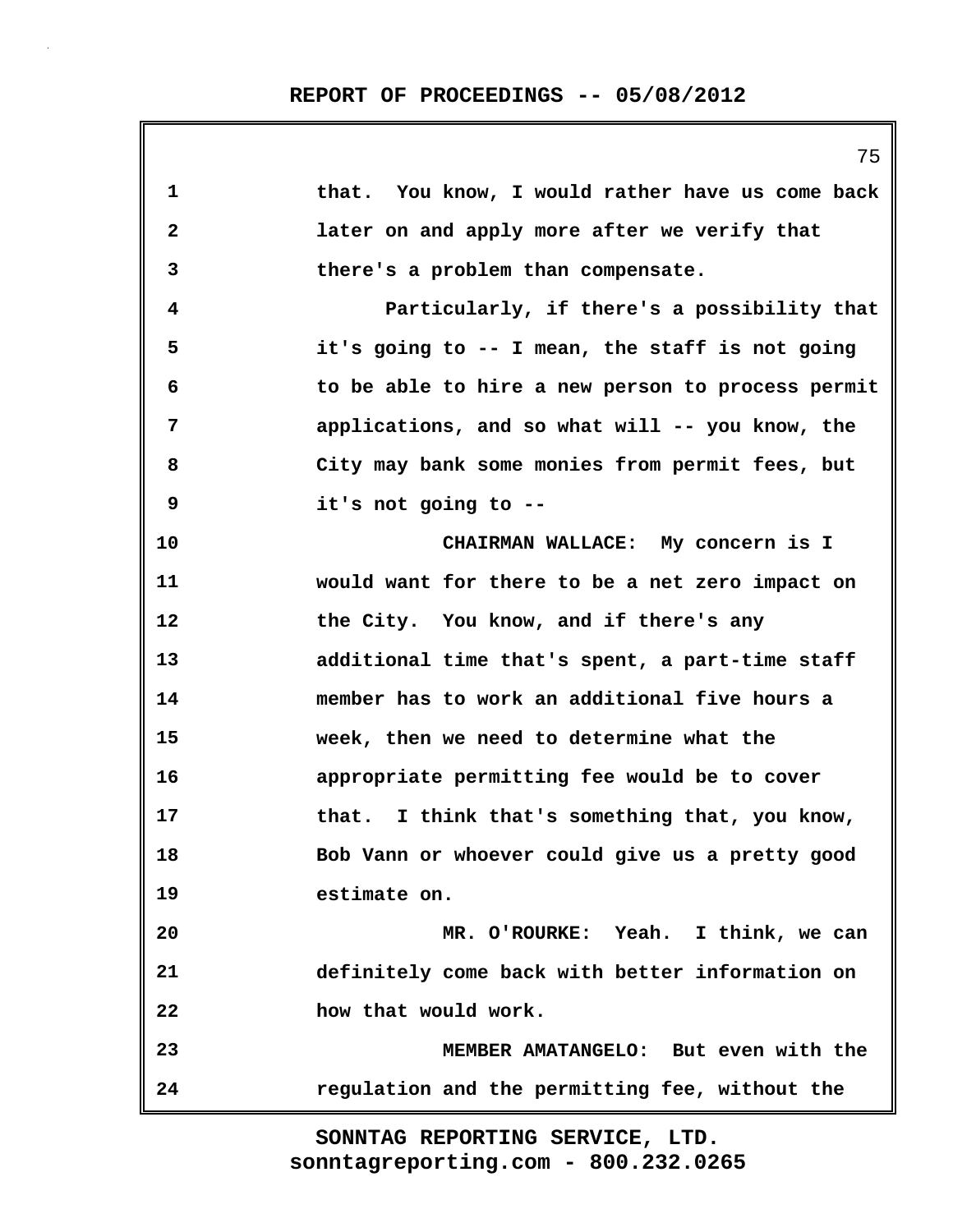|                         | 76                                                |
|-------------------------|---------------------------------------------------|
| 1                       | ability to monitor it, you're back to ground zero |
| $\overline{\mathbf{2}}$ | again.                                            |
| 3                       | CHAIRMAN WALLACE: But each of them                |
| 4                       | have to be individually permitted.                |
| 5                       | MEMBER AMATANGELO: Right. But what                |
| 6                       | if you had a permit program right now, and we're  |
| 7                       | here sitting like this? Nothing has changed.      |
| 8                       | You have the permit now, but you still -- you     |
| 9                       | know, who is going to monitor it? Who is going    |
| 10                      | to regulate it? Who is going to -- and, again,    |
| 11                      | going to your point, you know, it's a burden on   |
| 12                      | the City's shoulders to do that.                  |
| 13                      | You already have the public responding to         |
| 14                      | this in a very negative fashion. They don't like  |
| 15                      | it. They don't like what they see. They don't     |
| 16                      | like how much they see.                           |
| 17                      | CHAIRMAN WALLACE: Matt, do you have               |
| 18                      | any evidence as to how much it costs to remove    |
| 19                      | one of these units? How much it would cost the    |
| 20                      | City?                                             |
| 21                      | MR. O'ROURKE: No. That's not -- I                 |
| 22                      | don't know if we've even done that.               |
| 23                      | CHAIRMAN WALLACE: Do you think that               |
| 24                      | you could find that out?                          |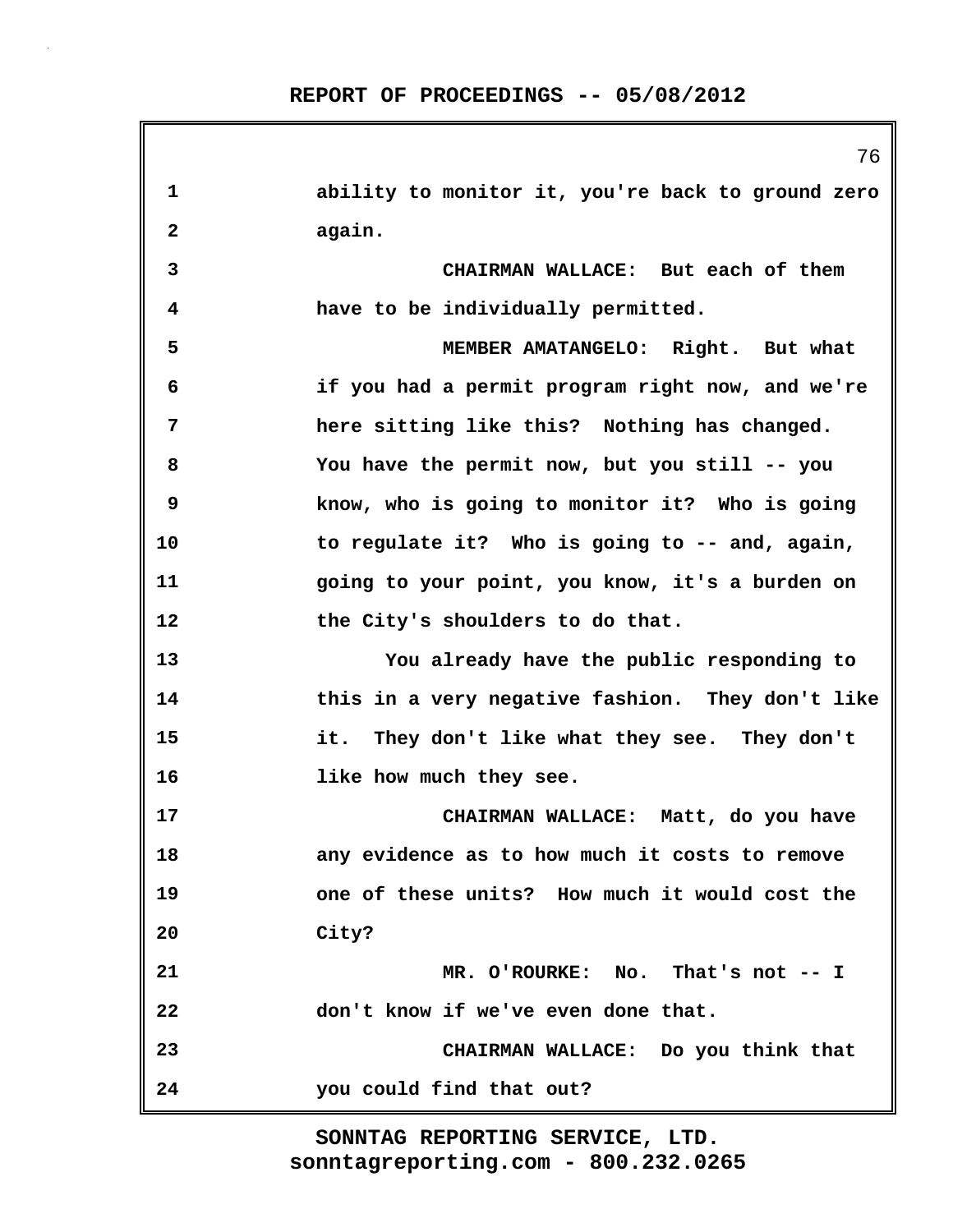77 **1 MR. O'ROURKE: I can certainly ask. 2 I don't know if -- we'd have to call somebody. 3 MR. COLBY: I don't think that's 4 something the City would do. 5 MR. O'ROURKE: Yeah. 6 MR. COLBY: We would issue a 7 violation letter, and they would be fined and 8 compelled to remove it, but I don't think we 9 would physically remove it. 10 CHAIRMAN WALLACE: Find out what it 11 needs to require that a bond be held as part of 12 the permitting process where if they are not in 13 compliance after a certain number of days, the 14 bond would be forfeited in order to pay for 15 removal. I don't know if that's something you 16 could recommend in the permitting process or not. 17 Do you have a comment on that? 18 MR. CAVALLARO: Yes. Generally it is 19 treated -- the shopping center permits we have, 20 they're treated under -- as long as there's a 21 towing notice, you can remove them in the same 22 way. So the property owner can deliver more -- 23 when we partner with your larger shopping 24 centers, we are charged with the responsibility**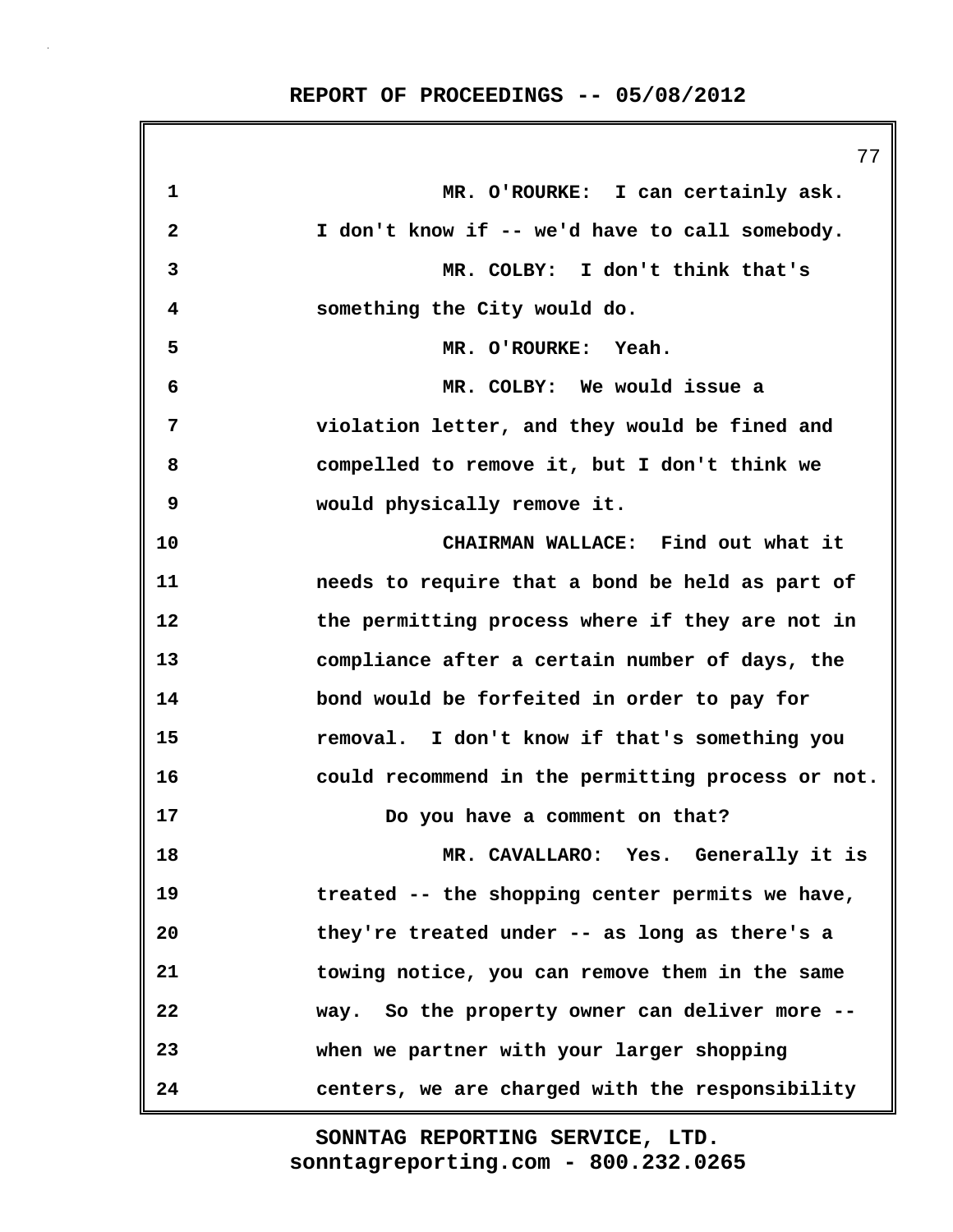**1 to keep the others -- if they drop them, do we 2 ask them to remove it? We give them, you know, 3 plenty of -- well, 72 hours notice. You're only 4 required to give them 24. If they don't, then we 5 pay to remove them. That's our arrangement with 6 them. 7 MEMBER AMATANGELO: I appreciate 8 that, but you're on one end. There's seven 9 different companies. Those may be duplicated, 10 and only five companies up there, and you run 11 your company very clean and very, you know, in a 12 stellar fashion, but not everyone does. 13 MR. CAVALLARO: Well, I understand 14 that. 15 MEMBER AMATANGELO: What we're 16 looking at -- we're looking at the entire 17 situation here. 18 MR. CAVALLARO: Right. 19 MEMBER AMATANGELO: -- not just 20 what -- I mean, you do a great job. There is no 21 doubt about it, and what you're doing is great. 22 MR. CAVALLARO: Right. Okay. 23 MEMBER AMATANGELO: But it's bigger 24 than your company.**

> **sonntagreporting.com - 800.232.0265 SONNTAG REPORTING SERVICE, LTD.**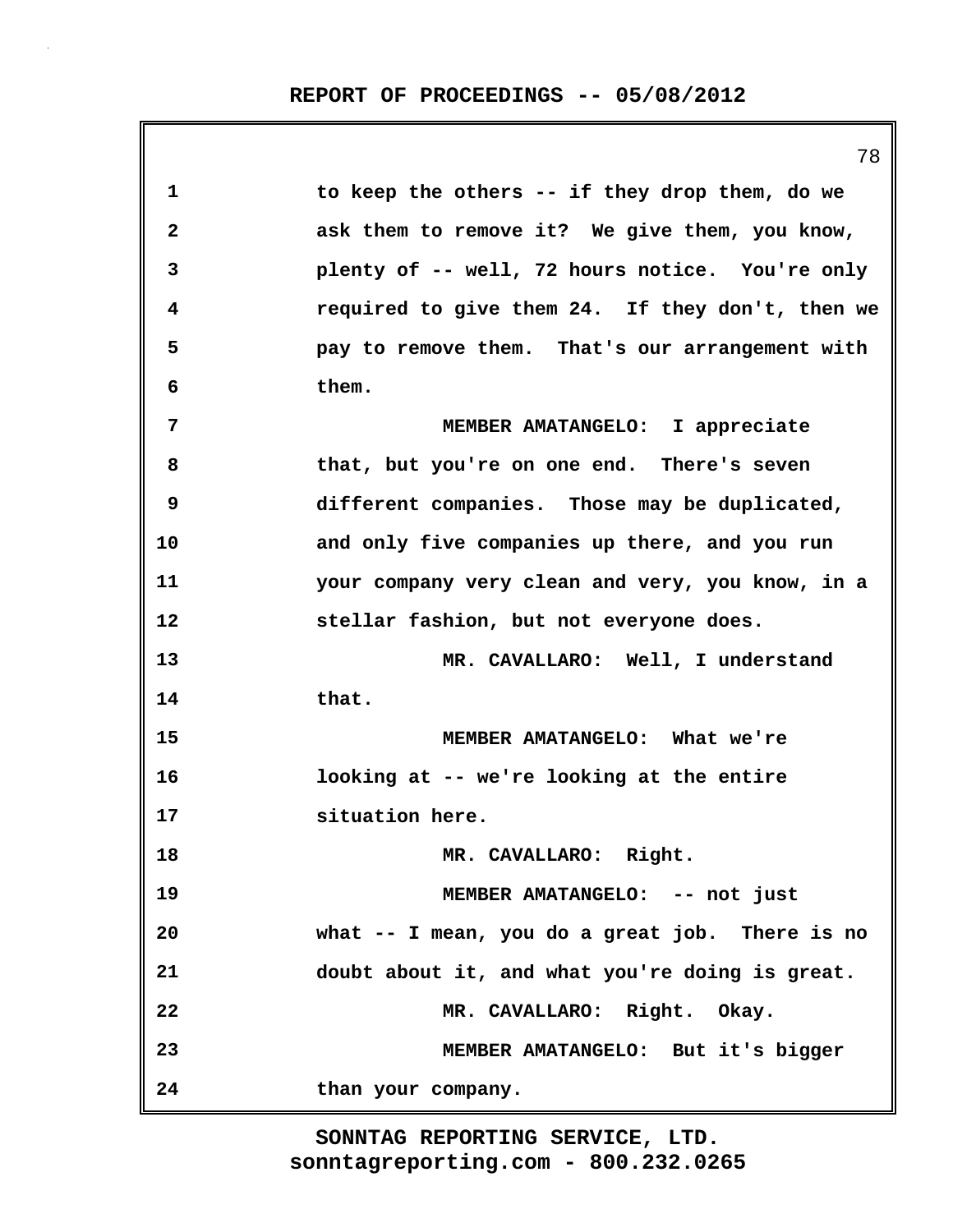**1 MR. CAVALLARO: Well, I know that, 2 but I've looked at this across 20 different 3 communities on the same scale, and I've seen the 4 aftereffect. And the aftereffect is, you know, 5 when Savers physically hits that building, those 6 three white bins will be gone because they're -- 7 it's contractors there now. So they're -- that 8 Savers' bin right there on the bottom center. 9 That's their Epilepsy Foundation bins. So they 10 will self-police that. 11 The reason these bins are sitting there, 12 those are the ones that first -- I brought those 13 to the attention of the administrator and the 14 mayor because that's the abandoned Bakers Square. 15 That's why I felt that this is going to start to 16 become an issue and to address it through these 17 types of ordinances. 18 It clears itself up rather quickly, and the 19 other aspect is to implement a ban, those that 20 aren't going to follow, you'll still chase with 21 no reimbursement, and you won't have us in town. 22 We'll be the ones that -- we'll receive the 23 e-mail from staff, remove our bins, apologize to 24 our property owners, and leave town. Then**

> **sonntagreporting.com - 800.232.0265 SONNTAG REPORTING SERVICE, LTD.**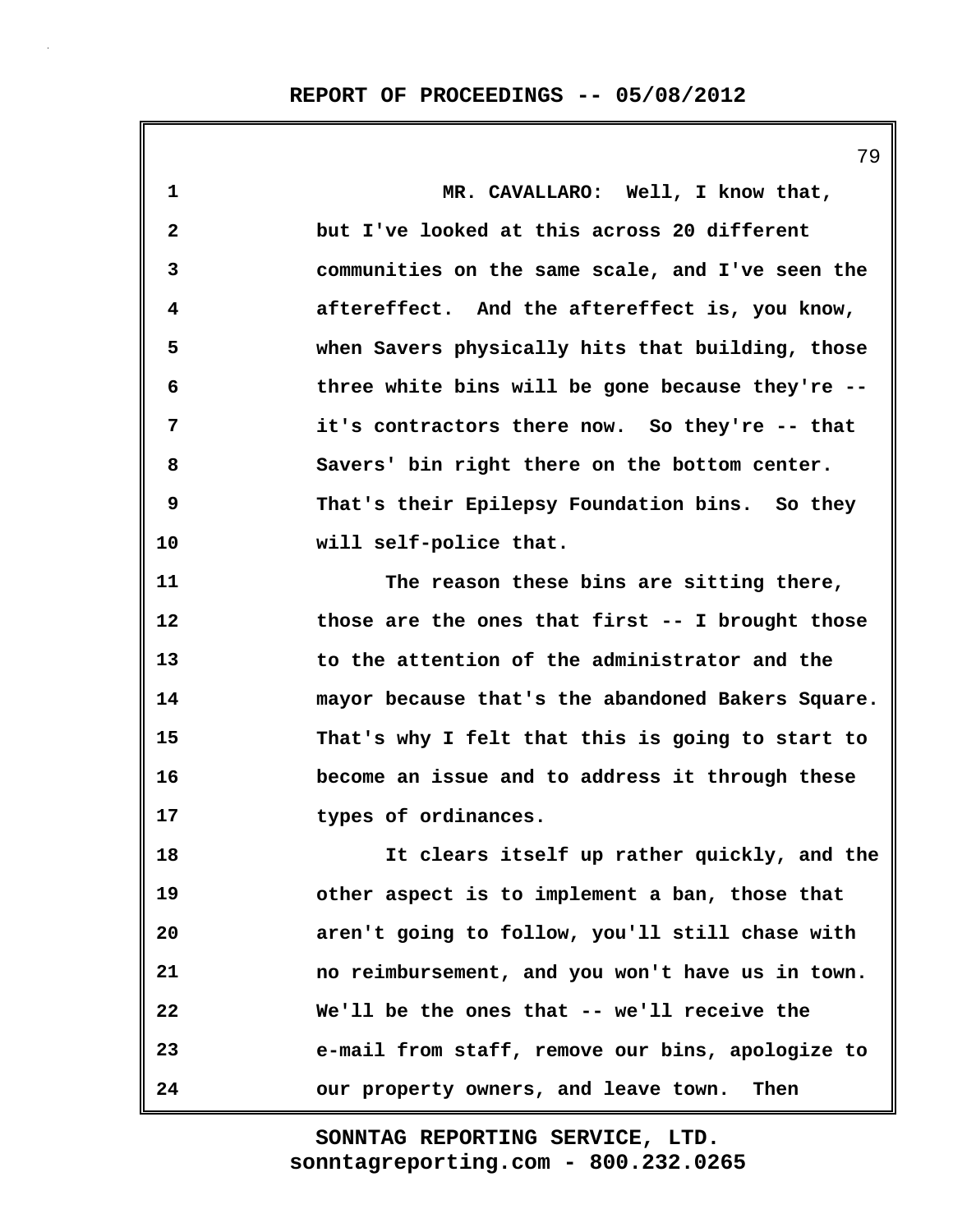|              | 80                                                |
|--------------|---------------------------------------------------|
| $\mathbf 1$  | there's no net neutral revenue to the City.       |
| $\mathbf{2}$ | MEMBER KESSLER: Did you say that you              |
| 3            | go into a shopping center and if there are other  |
| 4            | companies' bins there and they ask them to remove |
| 5            | them and they don't, you remove them? Is that     |
| 6            | what you said?                                    |
| 7            | MR. CAVALLARO: When we are tasked                 |
| 8            | with that. Because we're tasked with              |
| 9            | operating -- you know, keeping that area around   |
| 10           | the bin -- we commit to keeping the area around   |
| 11           | it well maintained.                               |
| 12           | So if someone drops an unauthorized bin on        |
| 13           | that property, we are charged with notifying them |
| 14           | and removing it because what you have, the        |
| 15           | simple -- if you put four bins that are different |
| 16           | styles together, that's not what any -- that's    |
| 17           | the least appealing than if you add --            |
| 18           | CHAIRMAN WALLACE: Can you go to the               |
| 19           | other set of pictures for the west side?          |
| 20           | MR. O'ROURKE: Sure.                               |
| 21           | MR. CAVALLARO: Right. The book bin                |
| 22           | that's next to ours in that middle right, that's  |
| 23           | a perfect example. So this ordinance eliminates   |
| 24           | that. One of us -- only one operator, one bin is  |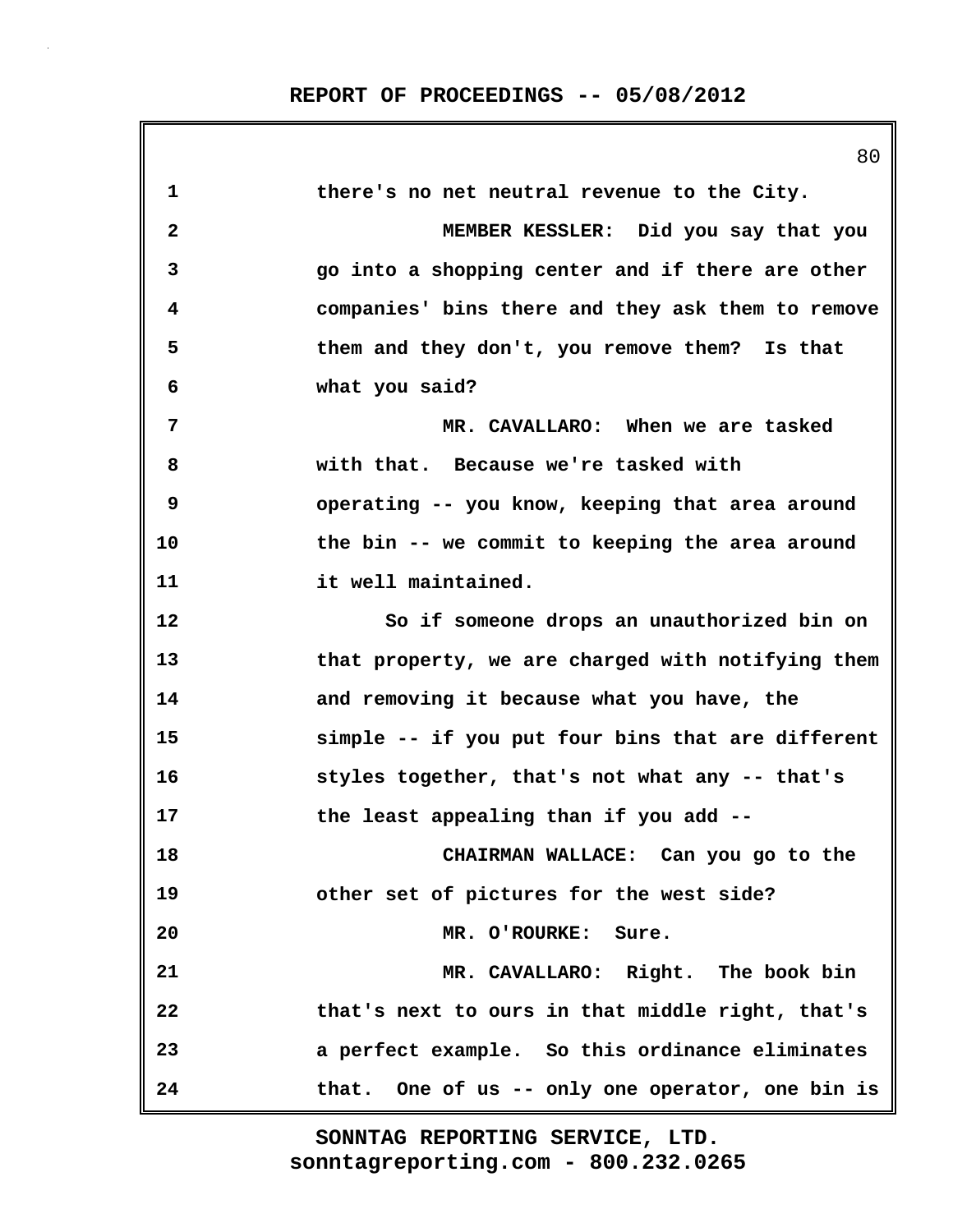|              | 81                                                |
|--------------|---------------------------------------------------|
| $\mathbf 1$  | allowed. So that is immediately eliminated. I'm   |
| $\mathbf{2}$ | not saying we're going to tow it. Normally, you   |
| 3            | just notify them, and it's gone.                  |
| 4            | The same thing with the center one. Those         |
| 5            | are two Helping Hands bins, and I think that's    |
| 6            | another book bin. I don't know if it's Reading    |
| 7            | Tree. I can't tell from the graphic from this     |
| 8            | distance. But that's what eliminates those        |
| 9            | issues.                                           |
| 10           | CHAIRMAN WALLACE: All right. Any                  |
| 11           | other questions or comments?                      |
| 12           | (No response.)                                    |
| 13           | CHAIRMAN WALLACE: Matt, are you                   |
| 14           | clear on what we're -- the information that we're |
| 15           | looking for?                                      |
| 16           | MR. O'ROURKE: Yes. I think the                    |
| 17           | permit process sounds like that's the biggest one |
| 18           | out there.                                        |
| 19           | CHAIRMAN WALLACE: Yes.                            |
| 20           | MR. O'ROURKE: Possibly a little bit               |
| 21           | of refinement to what's already been proposed.    |
| 22           | CHAIRMAN WALLACE: And if there's any              |
| 23           | way to determine what the cost would be of        |
| 24           | removal of a bin, you know, maybe through public  |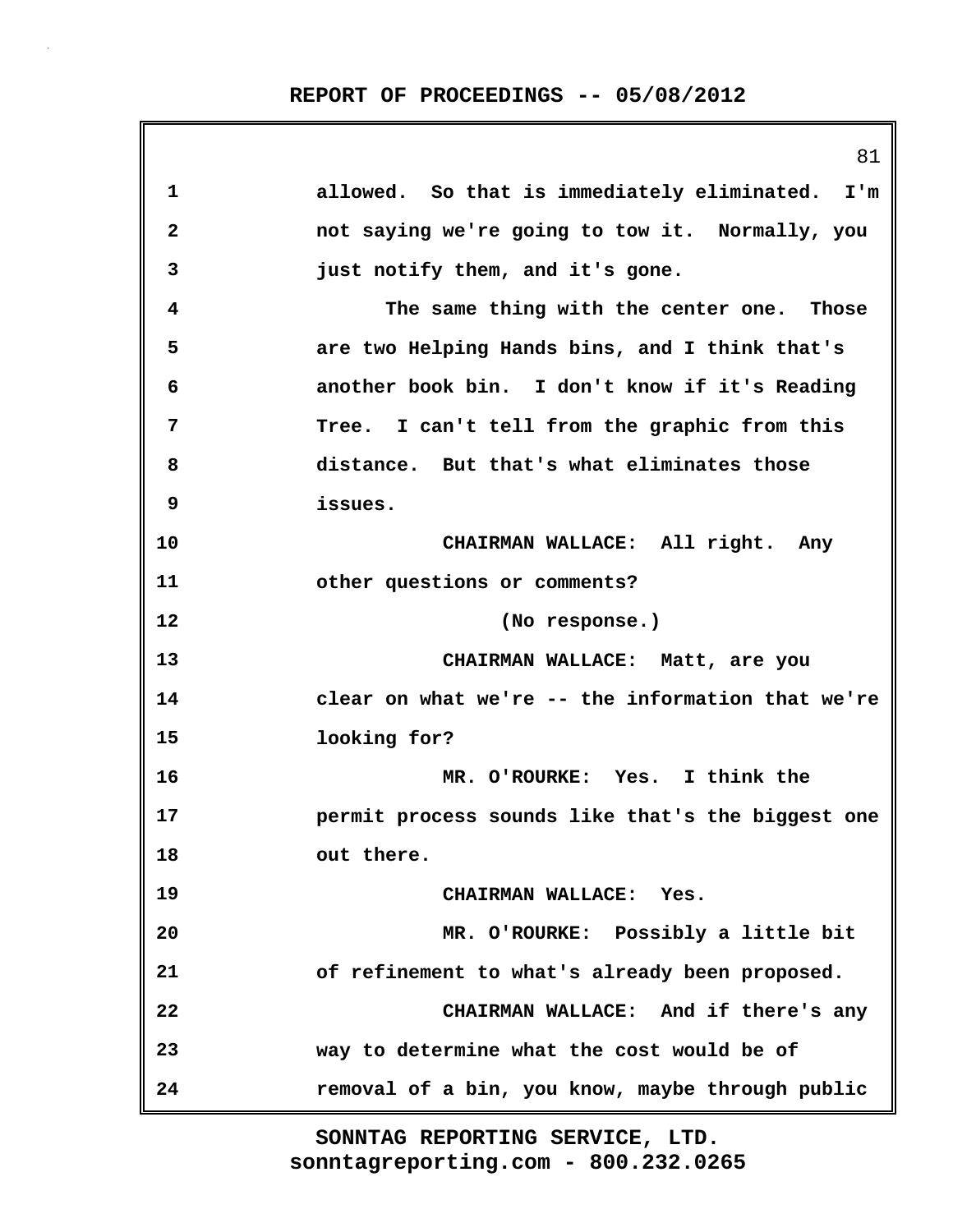82 **1 works or something like that. 2 MR. O'ROURKE: I have that. 3 CHAIRMAN WALLACE: What was that? 4 MR. O'ROURKE: I have that written 5 down. 6 CHAIRMAN WALLACE: Okay. Anything 7 else? 8 (No response.) 9 CHAIRMAN WALLACE: Okay. Then at 10 this time I think -- I'm sorry, anything else 11 from members of the public? Comments? 12 Questions? 13 (No response.) 14 CHAIRMAN WALLACE: All right. At 15 this time, I'll need a motion to continue the 16 public hearing, which would be -- 17 MEMBER KESSLER: So moved. 18 CHAIRMAN WALLACE: -- May 22nd, 2012 19 meeting. 20 MEMBER KESSLER: So moved again. 21 MEMBER AMATANGELO: Second. 22 CHAIRMAN WALLACE: It's been moved 23 and seconded. 24 Just to be clear, Matt, I'd like to have**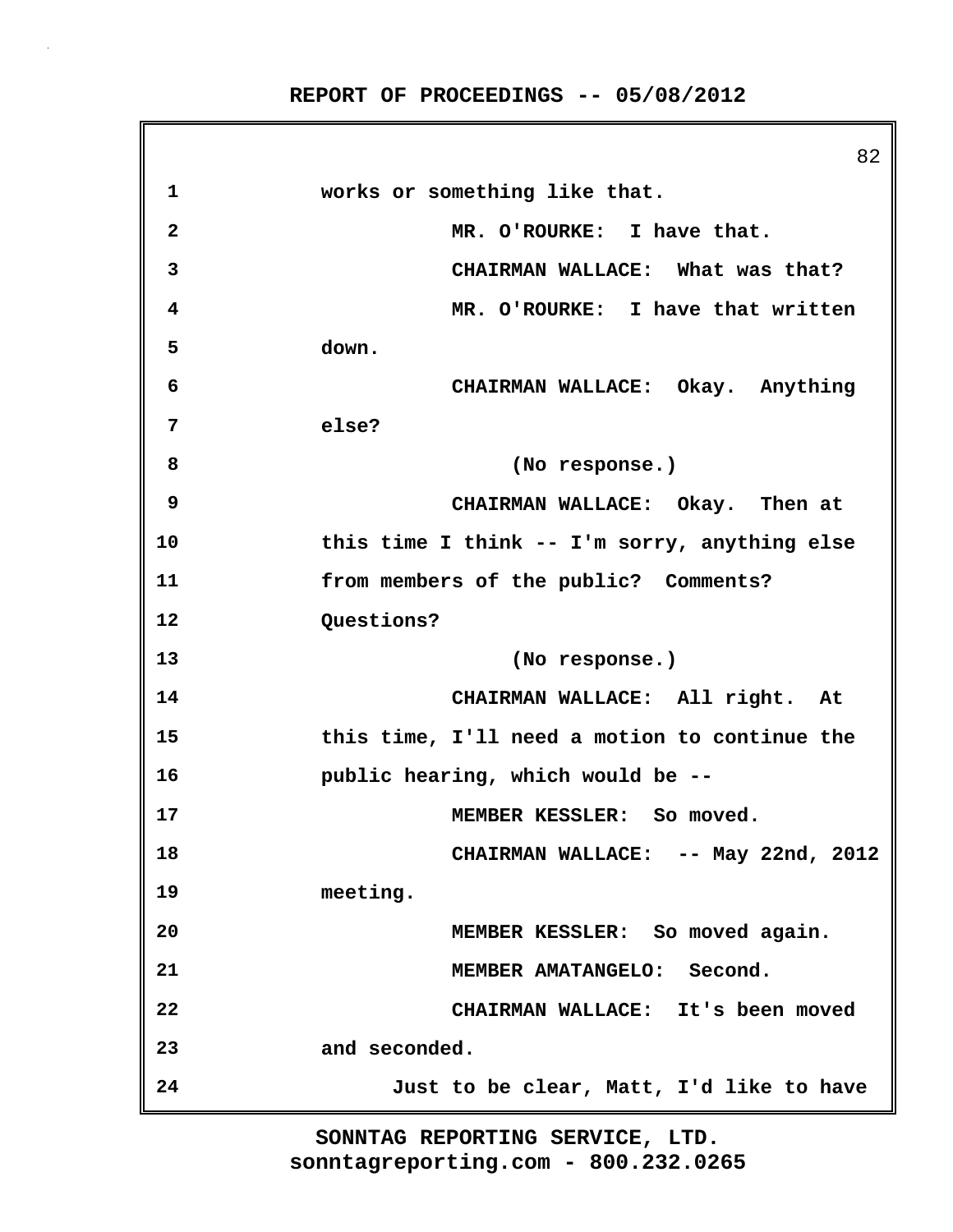|              | 83                                               |
|--------------|--------------------------------------------------|
| 1            | the public hearing as well as action on the item |
| $\mathbf{2}$ | be on the agenda the same night.                 |
| 3            | MR. O'ROURKE: Sure. We'll make sure              |
| 4            | it's listed on the meeting portion as well.      |
| 5            | CHAIRMAN WALLACE: Yes.                           |
| 6            | MEMBER DOYLE: Chairman, I will not               |
| 7            | be at the May 22nd meeting.                      |
| 8            | CHAIRMAN WALLACE: Okay.                          |
| 9            | MEMBER DOYLE: So I'd like to know if             |
| 10           | there is any possibility or arrangement for a    |
| 11           | proxy vote or --                                 |
| 12           | CHAIRMAN WALLACE: I don't know if we             |
| 13           | have a procedure for that.                       |
| 14           | MEMBER KESSLER: Is there a reason                |
| 15           | why we can't do the vote at the meeting          |
| 16           | following?                                       |
| 17           | MR. O'ROURKE: If you feel that                   |
| 18           | that's what you want to do, that's fine.         |
| 19           | MEMBER KESSLER: Is there some                    |
| 20           | time-sensitive issue here on this?               |
| 21           | CHAIRMAN WALLACE: No. Until we do                |
| 22           | anything, there's no restriction.                |
| 23           | MEMBER KESSLER: Do whatever you                  |
| 24           | want.                                            |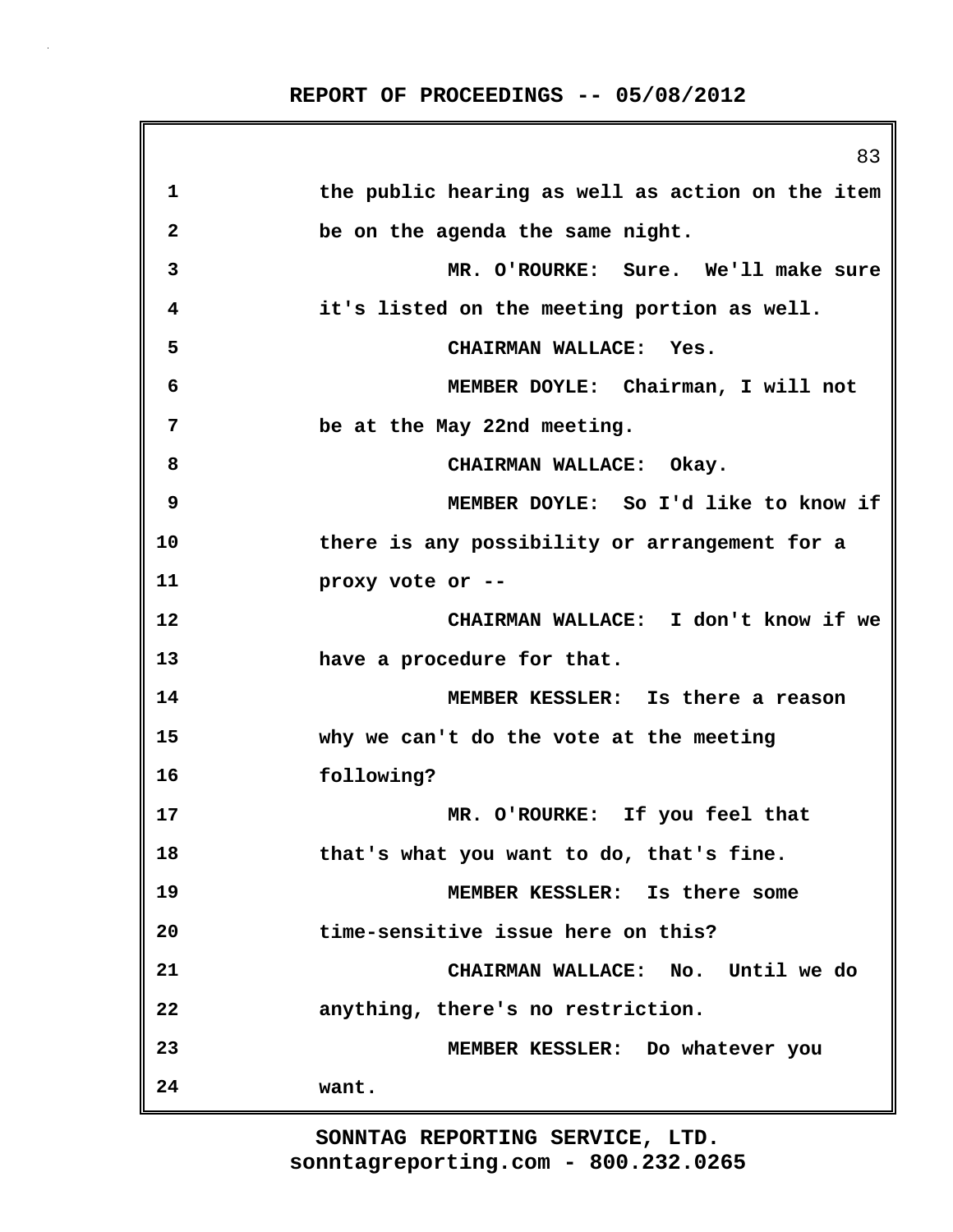|                         | 84                                               |
|-------------------------|--------------------------------------------------|
| 1                       | MR. O'ROURKE: We do anticipate some              |
| $\overline{\mathbf{2}}$ | busier agendas down the road with other items,   |
| 3                       | but that would be the only reason.               |
| 4                       | MEMBER KESSLER: So perhaps at the                |
| 5                       | meeting following the 22nd, we could take a vote |
| 6                       | on the action, and then you would be present.    |
| 7                       | MEMBER DOYLE: If that is --                      |
| 8                       | CHAIRMAN WALLACE: Would you prefer               |
| 9                       | that the entire item, the entire public hearing  |
| 10                      | just be continued to that meeting?               |
| 11                      | MR. COLBY: I think based on the                  |
| 12                      | scheduling, we would want the public hearing     |
| 13                      | continued to the 22nd because we have some other |
| 14                      | items coming up in June.                         |
| 15                      | CHAIRMAN WALLACE: Okay. But then                 |
| 16                      | action on the item at the next meeting. All      |
| 17                      | right.                                           |
| 18                      | Well, let's vote on the continued public         |
| 19                      | hearing, and then we'll have another vote for    |
| 20                      | action on the item.                              |
| 21                      | Okay. So the motion is to continue the           |
| 22                      | public hearing to the May 22nd meeting.          |
| 23                      | All in favor? I'm sorry. Let's do roll           |
| 24                      | call.                                            |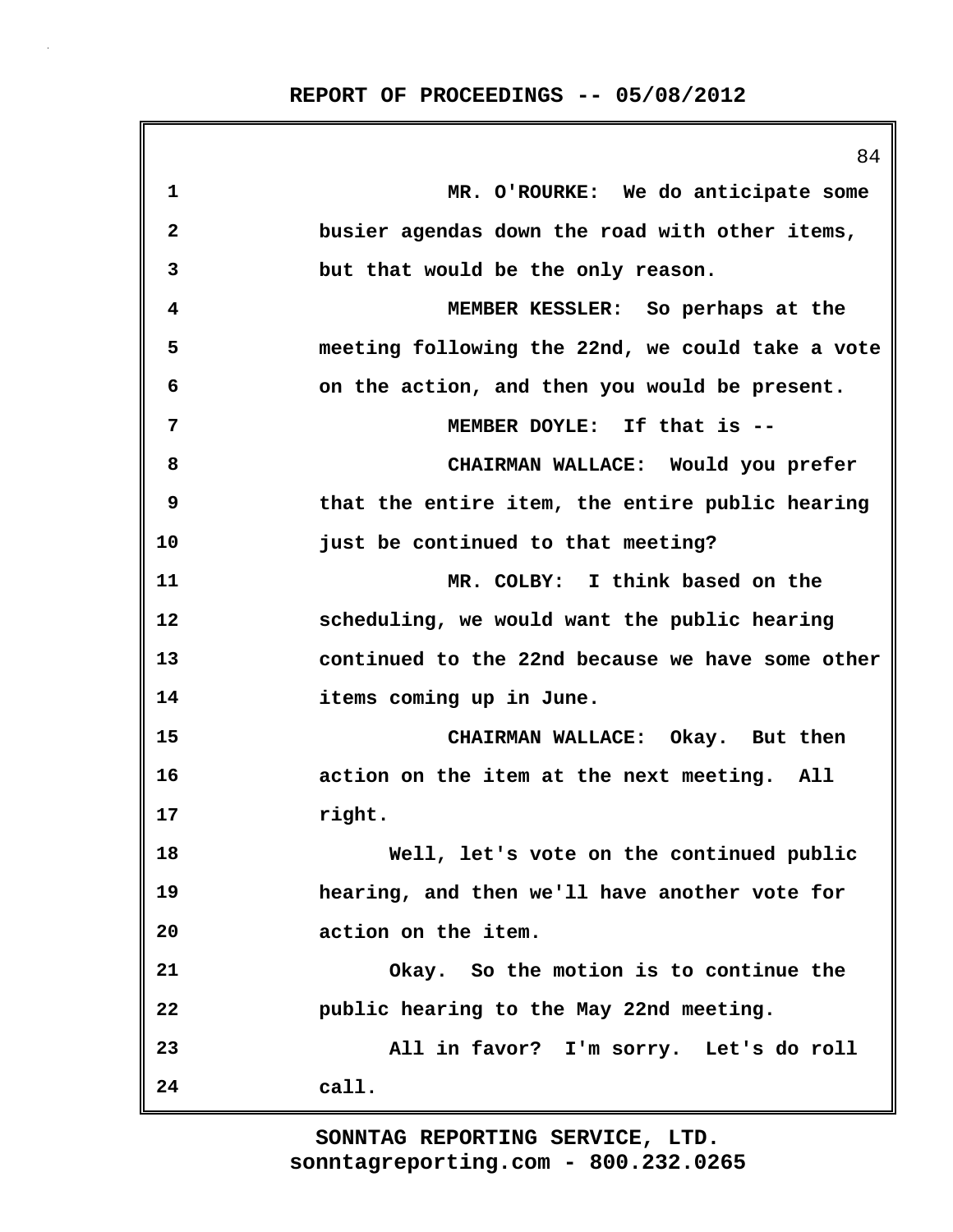85 **1 MEMBER KESSLER: Amatangelo. 2 MEMBER AMATANGELO: Yes. 3 MEMBER KESSLER: Schuetz. 4 MEMBER SCHUETZ: Yes. 5 MEMBER KESSLER: Doyle. 6 MEMBER DOYLE: Yes. 7 MEMBER KESSLER: Pretz. 8 MEMBER PRETZ: Yes. 9 MEMBER KESSLER: Wallace. 10 CHAIRMAN WALLACE: Yes. 11 MEMBER KESSLER: Kessler, yes. 12 CHAIRMAN WALLACE: Okay. That passes 13 unanimously. 14 Before we end the item, is there a motion 15 to place this item on the agenda for action at 16 the June 5th meeting. 17 MEMBER AMATANGELO: So moved. 18 MEMBER KESSLER: Second. 19 CHAIRMAN WALLACE: It's been moved 20 and seconded. 21 Any discussion on the motion? 22 (No response.) 23 CHAIRMAN WALLACE: Tim. 24 MEMBER KESSLER: Amatangelo.**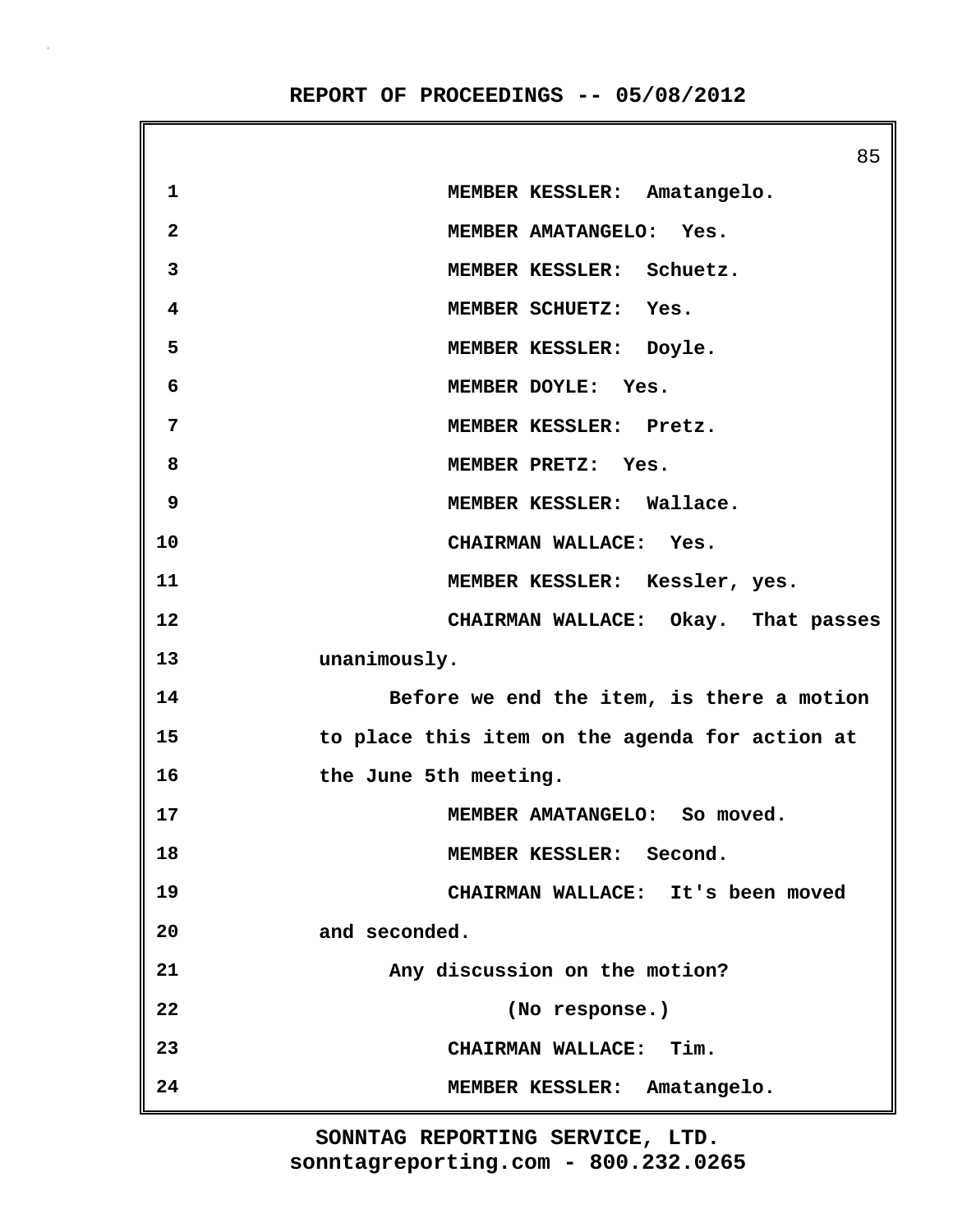86 **1 MEMBER AMATANGELO: Yes. 2 MEMBER KESSLER: Schuetz. 3 MEMBER SCHUETZ: Yes. 4 MEMBER KESSLER: Doyle. 5 MEMBER DOYLE: Yes. 6 MEMBER KESSLER: Pretz. 7 MEMBER PRETZ: Yes. 8 MEMBER KESSLER: Wallace. 9 CHAIRMAN WALLACE: Yes. 10 MEMBER KESSLER: Kessler, yes. 11 CHAIRMAN WALLACE: All right. I 12 believe that concludes Item No. 4 on the agenda. 13 Thank you very much. 14 (Whereupon, at 8:20 p.m., the 15 hearing was continued to May 16 22nd, 2012, at 7:00 p.m.) 17 18 19 20 21 22 23 24**